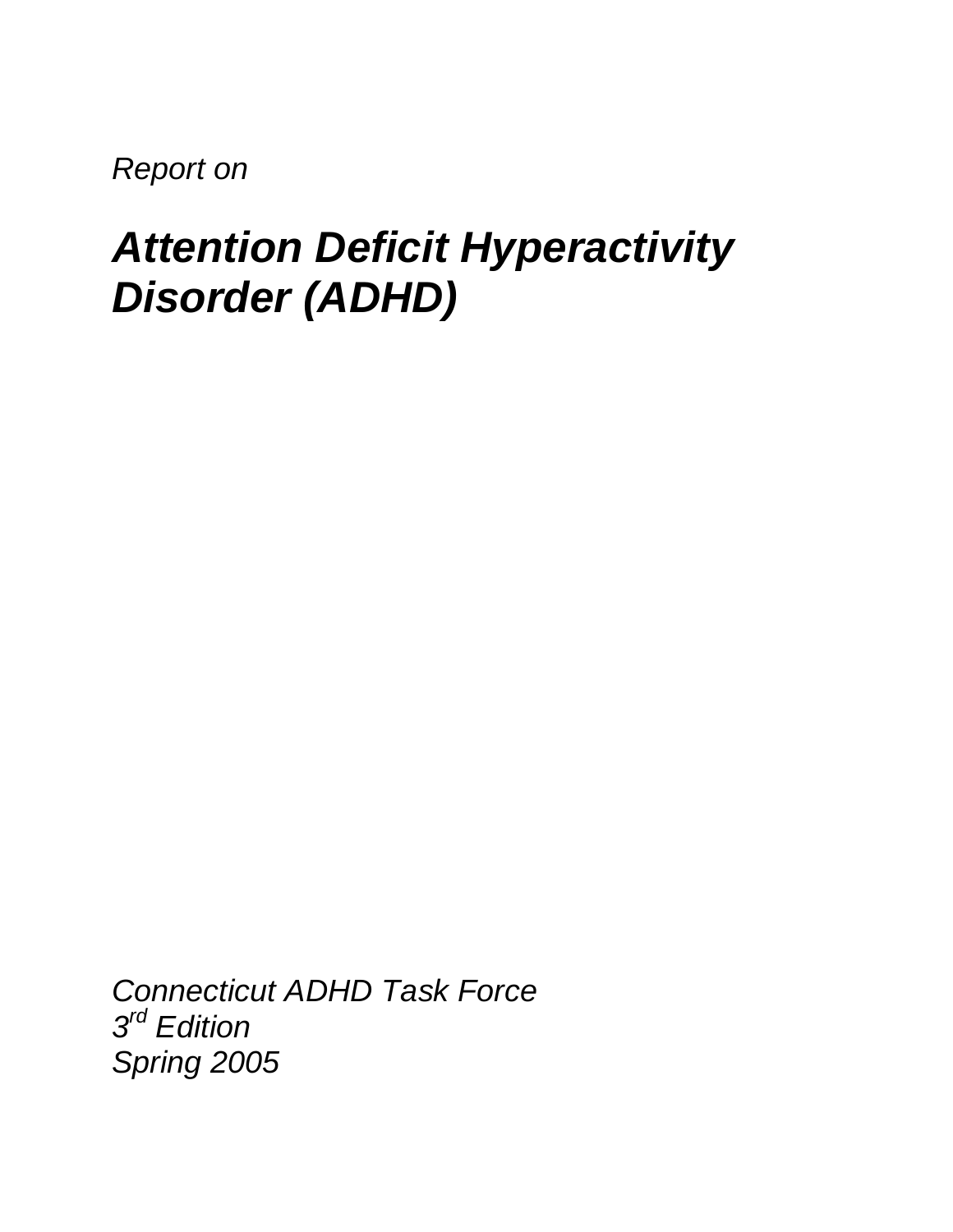# **Contents**

| <b>Foreword</b>         | Letter from George P. Dowaliby, Chief, Bureau of Special<br><b>Education, Connecticut State Department of Education</b> |    |
|-------------------------|-------------------------------------------------------------------------------------------------------------------------|----|
| $\mathbf{I}$            |                                                                                                                         |    |
| $\mathbf{I}$            |                                                                                                                         |    |
| III                     |                                                                                                                         |    |
| IV                      |                                                                                                                         |    |
| $\overline{\mathbf{V}}$ |                                                                                                                         |    |
| <b>VI</b>               |                                                                                                                         | 13 |
| <b>VII</b>              |                                                                                                                         | 17 |
| <b>VIII</b>             | The School's Role in Assessment and Diagnosis page 21                                                                   |    |
| IX                      |                                                                                                                         |    |
| X                       |                                                                                                                         |    |
| XI                      |                                                                                                                         |    |
| <b>XII</b>              |                                                                                                                         |    |
| <b>XIII</b>             |                                                                                                                         |    |
| <b>XIV</b>              |                                                                                                                         |    |
| XV                      |                                                                                                                         |    |

## **Appendices**

| Appendix A | <b>Frequently Used Rating Scales</b> | page | 47 |
|------------|--------------------------------------|------|----|
| Appendix B | <b>Bibliographies</b>                | page | 48 |
| Appendix C | <b>ADHD Resources</b>                | page | 58 |
| Appendix D | <b>Glossary</b>                      | page | 61 |
| Appendix E | <b>ADHD Related Web Sites</b>        | page | 62 |
| Appendix F | Comments                             | page | 63 |
|            |                                      |      |    |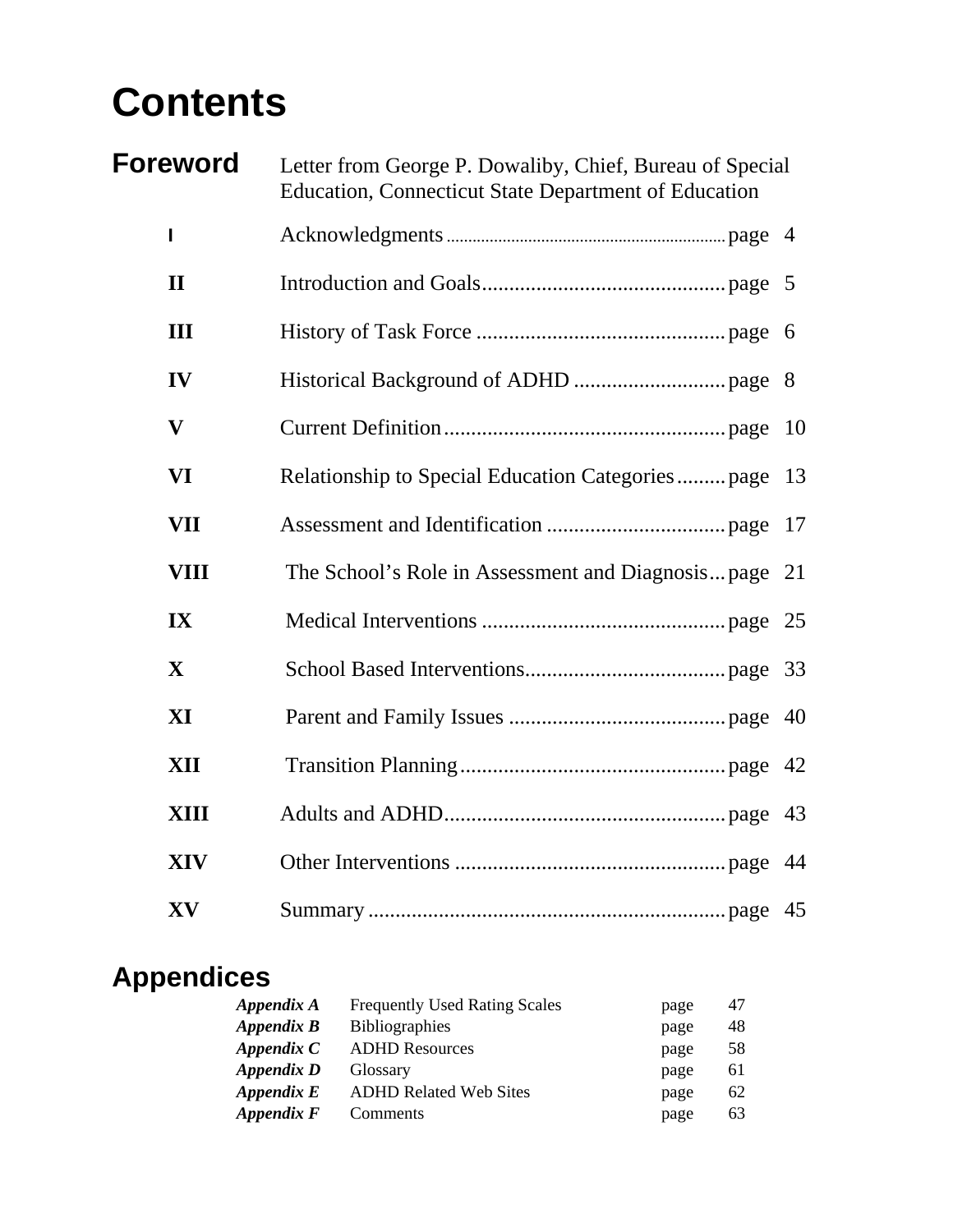## **Foreword**

Dear Colleague:

I am pleased to share with you the 2005 edition of the *Report of the Connecticut Task Force on ADHD.* The 2005 edition is a revision of the 1998 Task Force Report which reflected the diagnostic criteria as published in the fourth edition of the American Psychiatric Association's Diagnostic and Statistical Manual, (DSM-IV R), published in May 1994. This new edition adds current educational, psychological and medical interventions.

Implicit in this report is the strong emphasis on the coordination and collaboration among school, home and medical personnel who deal with children diagnosed with Attention Deficit Hyperactivity Disorder (ADHD).

I am hopeful that this report will assist you to ensure that individuals with ADHD achieve at high levels in school, master the goals in the Common Core of Learning, and become productive and responsible citizens.

You are encouraged to make copies of this report and distribute it to interested parties.

Sincerely,

ncerely,<br>Jemen f. Octwart of

 $\oint$ eorge P. Dowaliby, Chief **Rureau** of Special Education Connecticut State Department of Education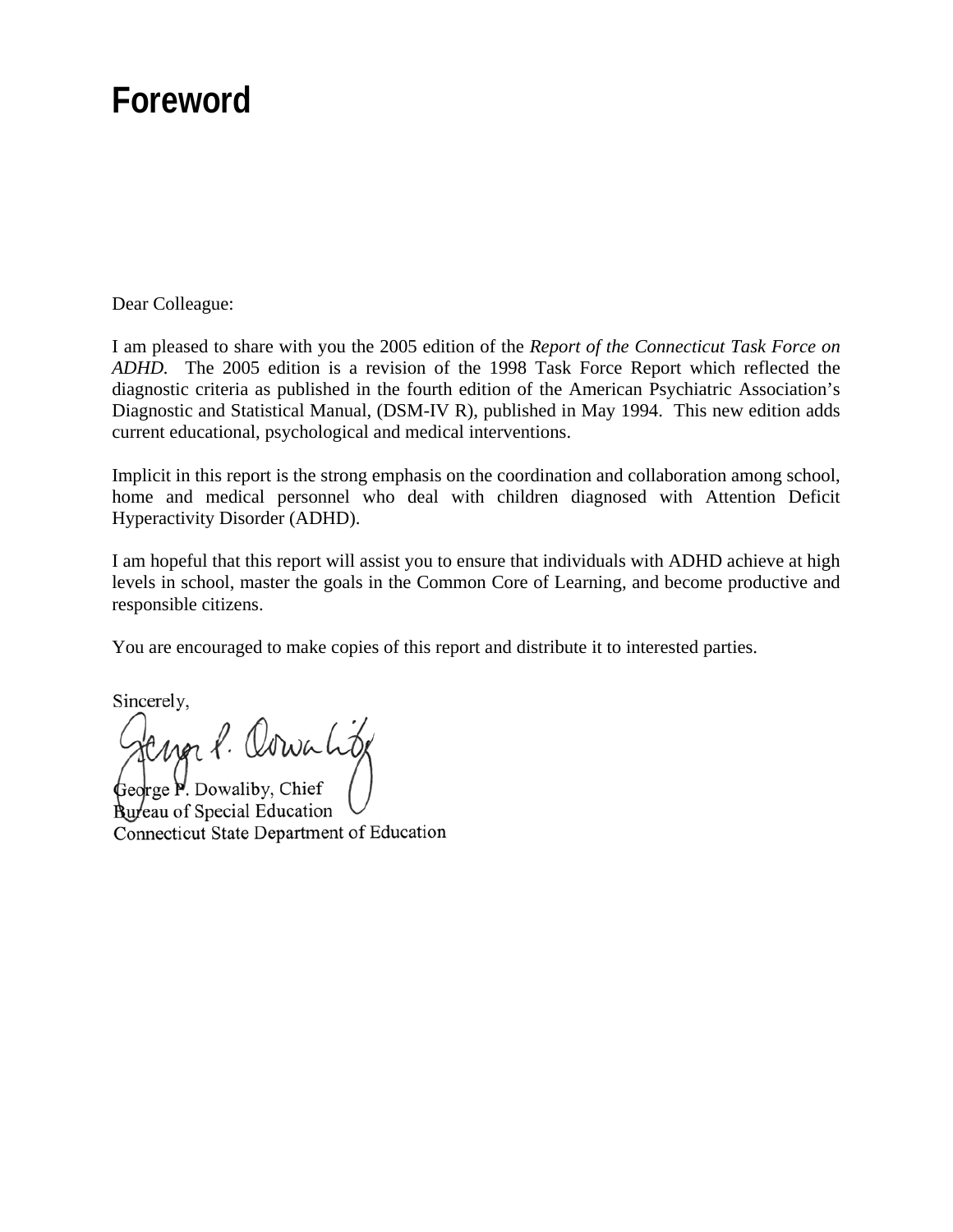# **I Acknowledgments**

The ADHD Task Force wishes to thank the many individuals who have served on the Task Force since its inception, and who have provided time, effort, and expertise in guiding the group and producing the original, second, and current revision of this report. The members want to pay special gratitude to the contributions of Ann Seigel, who was the primary motivating force for this project from its inception in 1988, and whose wisdom, patience, and perseverance contributed to the current edition.

## **Current Task Force Members**

Michael Martin, Ph.D.,NCSP; *Task Force Chair*  School Psychology Program Southern Connecticut State University

Brian J. Cunnane, Ed. S. Education Consultant State Department of Education

G. Davis Gammon, M.D., M.S. Assistant Clinical Professor Yale Child Study Center

Mark Jay Gang, Ph.D. Licensed Psychologist Fairfield

Ruth D. Kirsch, Ph.D., LCSW Consultant Special Education Resource Center

Phillip H. Lendroth, M.S., NCSP School Psychologist; Department Chair Area Cooperative Educational Center

Val Lux Assistant To Director, CACLD East Norwalk

William McGraw, M.S. Director of Special Education and Pupil Services Hamden Public Schools

Robert K. Riccio, Ph.D., ABPP Clinical Psychologist CT Children's Medical Center

Diane Safran, M.S., LMFT, ATR-BC Therapist Attention Deficit Disorders Institute

Ann Seigel, M.A. Task Force Chair, 1990 – 2002 Special Education Advocate, LDA of CT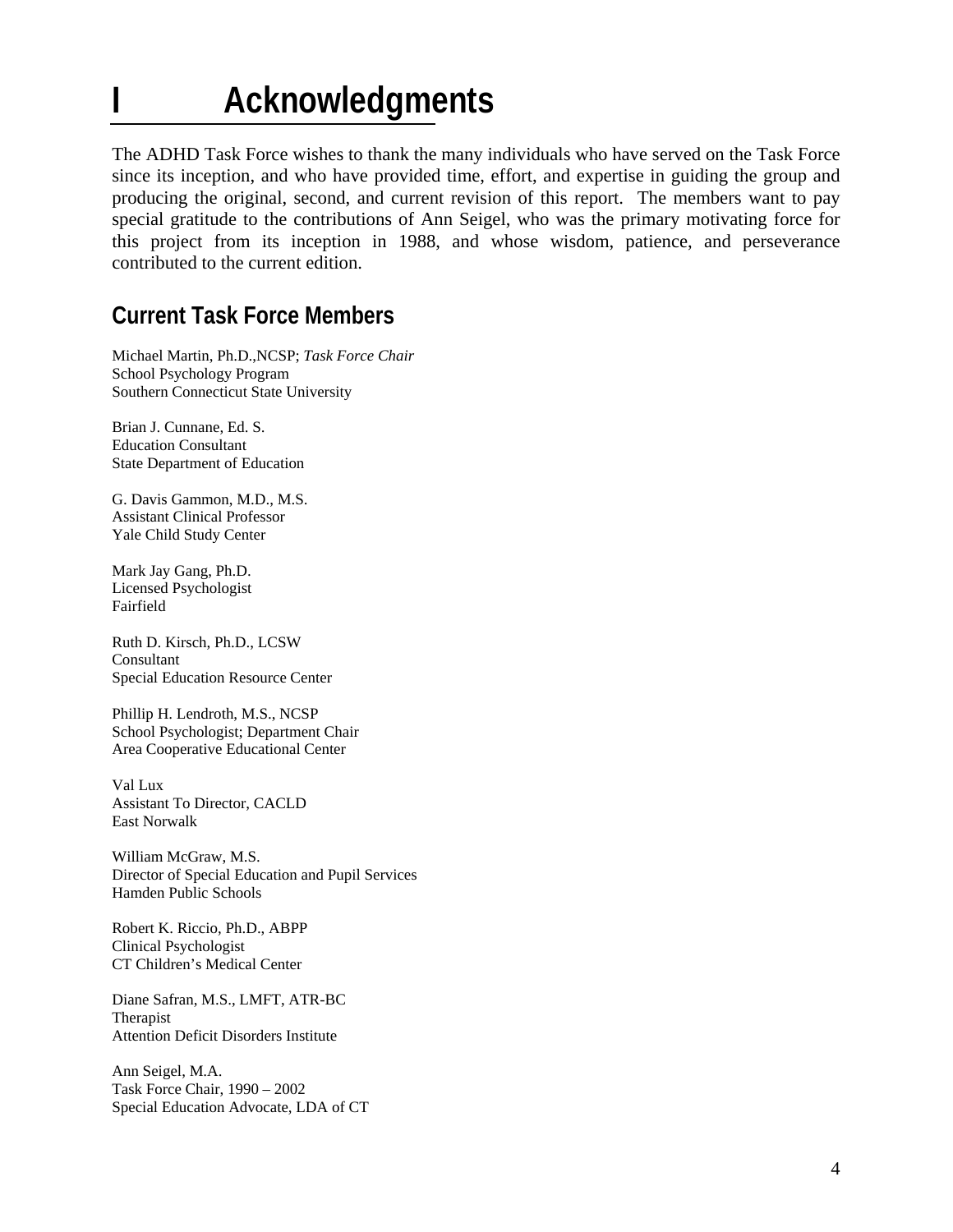# **II** Introduction and Goals

Almost every classroom in America contains one or more children who experience serious difficulty with inattention, hyperactivity, impulsivity or all three. School personnel find them challenging to teach because they do not respond in the same way as other children, and these symptoms often also result in behaviors that interfere with their education.

These children, whose condition is referred to as Attention Deficit/Hyperactivity Disorder (ADHD), are at risk for academic difficulties and social and emotional challenges unless they receive appropriate interventions. The purpose of this document is to provide an integrated source of information that reflects the most current knowledge about ADHD from medical, educational, social, and psychological perspectives. It is hoped that this information will be useful to educators, parents, and other involved individuals as they seek to help children with ADHD.

This report by the Task Force on ADHD will act as a catalyst to facilitate the integration of a multidisciplinary approach for wider recognition of the disorder and the proper referral, diagnosis, treatment and education of individuals with ADHD. The Task Force will provide leadership in promoting education, resource development, integrated support systems, professional training, and advocacy.

*The Connecticut Task Force on ADHD does not endorse or recommend any service, treatment, theory, or institution. The contents of this report are for informational purposes only.*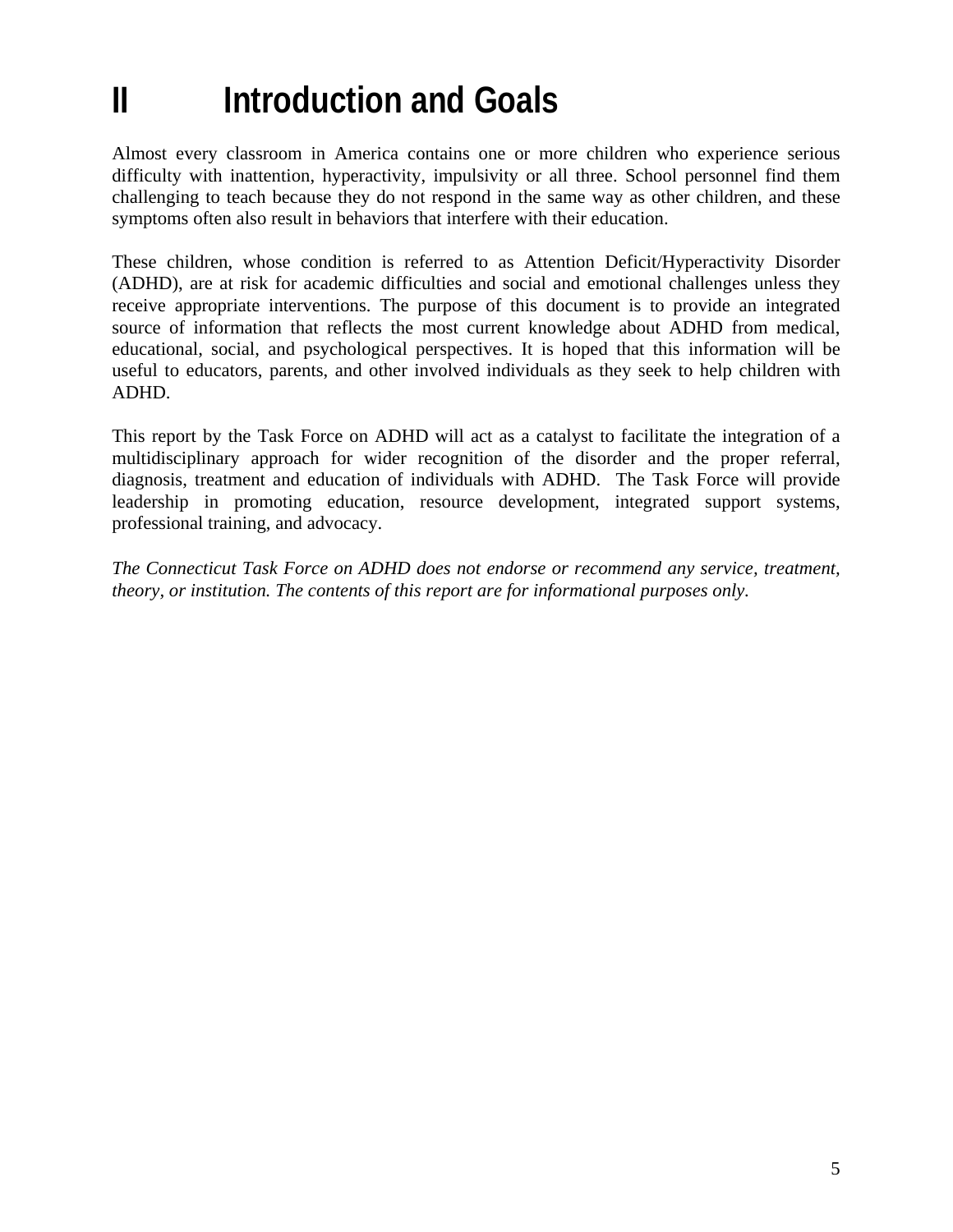## **III** History of the Connecticut Task Force on **Attention Deficit Hyperactivity Disorder**

#### *February 1988*

Members of the Board, the Professional Advisory Board, and parent members of the Learning Disabilities Association of Connecticut (LDA); representatives from the Connecticut Association of Children with Learning Disabilities (CACLD); and a representative of Children and Adults with Attention Deficit Disorders (CHADD) organize an ADHD study committee whose purpose is to: 1. clarify the legal definition of disability as related to ADHD; and, 2. advise the State Special Education Advisory Council of its concerns related to students with ADHD.

#### *Fall 1988*

Committee develops and distributes a position statement on ADHD to State Special Education Advisory Council and LDA members. A survey is sent to CACLD, CHADD, LDA membership, and selected others; response to the position statement is favorable.

#### *Spring 1989*

Connecticut Council of Administrators of Special Education (CONNCASE) reacts to position statement and agrees to meet with the Study Committee.

#### *Summer 1990*

Study Committee reorganizes as an independent Task Force, adding members from medical, mental health, and additional special education disciplines.

#### *Fall 1990*

Task Force develops a Medical Issues subcommittee. The addition of an Education Issues subcommittee is discussed. Plans are made to hold a conference on ADHD for school professionals under the joint sponsorship of the Connecticut Special Education Resource Center (SERC), CONNCASE, LDA, CHADD and CACLD in the spring of 1991.

#### *Winter 1990/91*

The Task Force develops a needs assessment for the conference on ADHD and contributes to the Federal Department of Education's inquiry on ADHD as a disabling condition.

#### *Spring 1991*

Discussion of continuation concludes with decision to re-examine Task Force mission, goals, and objectives.

#### *Summer 1991*

Task Force members develop vision and goal statement and begin process of specifying objectives to achieve goals.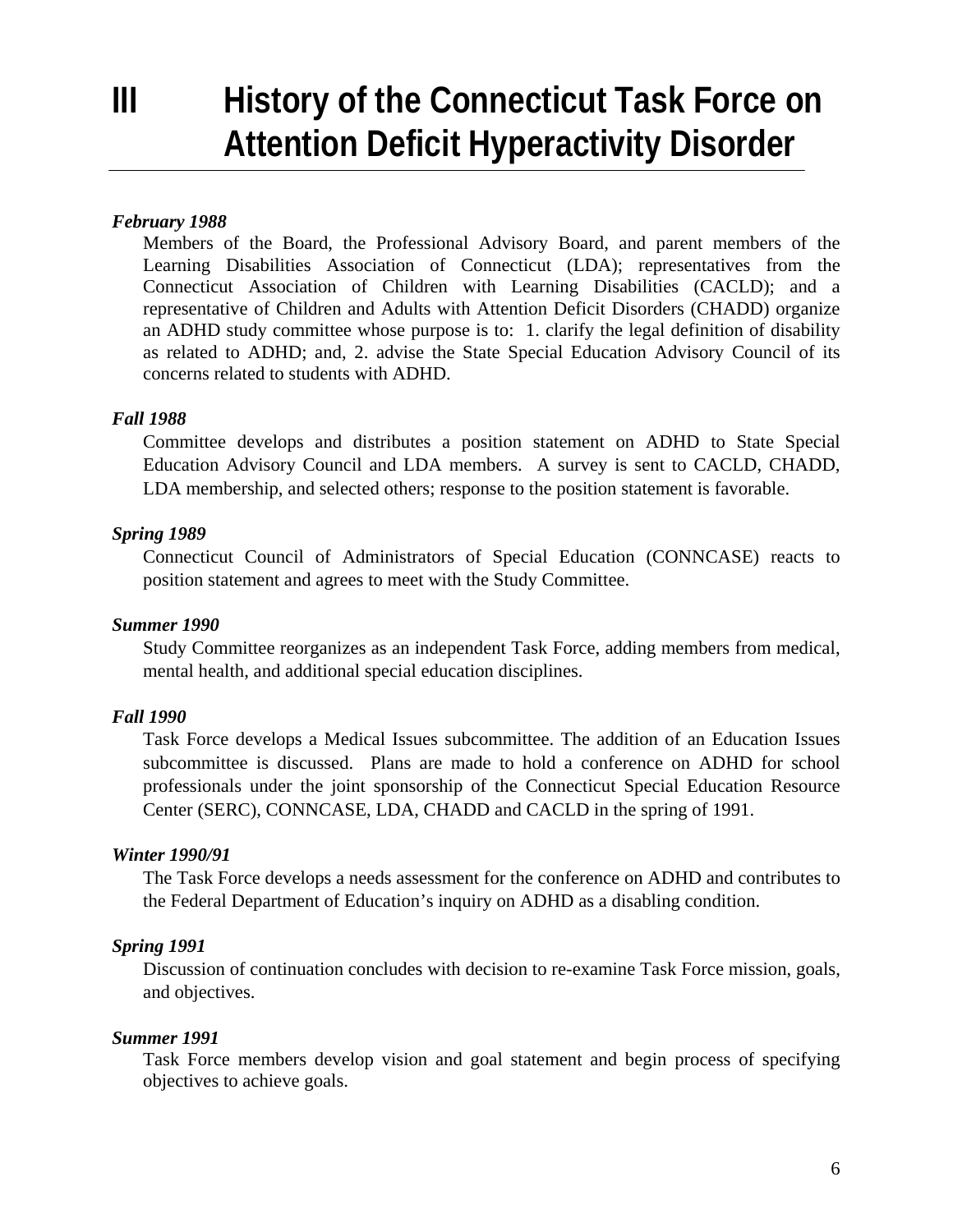#### *Fall 1991*

Task Force requests the State Department of Education (SDE) to issue a response to the September federal memorandum on ADHD. Suggestions for content are made.

#### **Spring 1992**

Workshops on ADHD continue under SERC sponsorship. Work begins on a Task Force Report. Much of Connecticut's report is based upon a similar task force effort published by the Virginia Department of Education, with assistance and consultation from Virginia's ADHD Task Force and Dr. Ron Reeve, Associate Professor at Curry School of Education, University of Virginia.

#### *Winter 1992/93*

Connecticut State Department of Education issues Memorandum concerning ADHD.

#### *Spring/Fall 1993*

Work continues on Task Force Report.

#### *Winter 1993/94*

Task Force completes and disseminates its first report to Connecticut school administrators. Information in SERC newsletters makes Task Force Report available to others.

#### *Spring 1994*

Regional Forums related to the report are provided for Connecticut school administrators.

#### *Fall 1994*

Regional Forums related to the report are provided for parents. Outreach to medical/mental health professionals, Department of Children and Families, and Early Childhood Network is initiated.

#### *Winter 1994/Spring 1995*

Workshops provided by SERC as a result of feedback from Forums. Work begins on revision of Task Force Report to bring it in line with new ADHD criteria (DSM IV 1994).

#### *Summer and Winter 1996*

Revisions on Task Force Report completed and sent to Bureau of Special Education, State Department of Education for review/final revision.

#### *Spring and Fall 1997*

Revisions conducted by the State Department of Education.

#### *Winter 1998*

Revised Task Force Report disseminated.

#### *Fall 2003*

Task Force begins work on Third Edition, to incorporate recent State and Federal legislation changes, and scientific, medical and educational advances.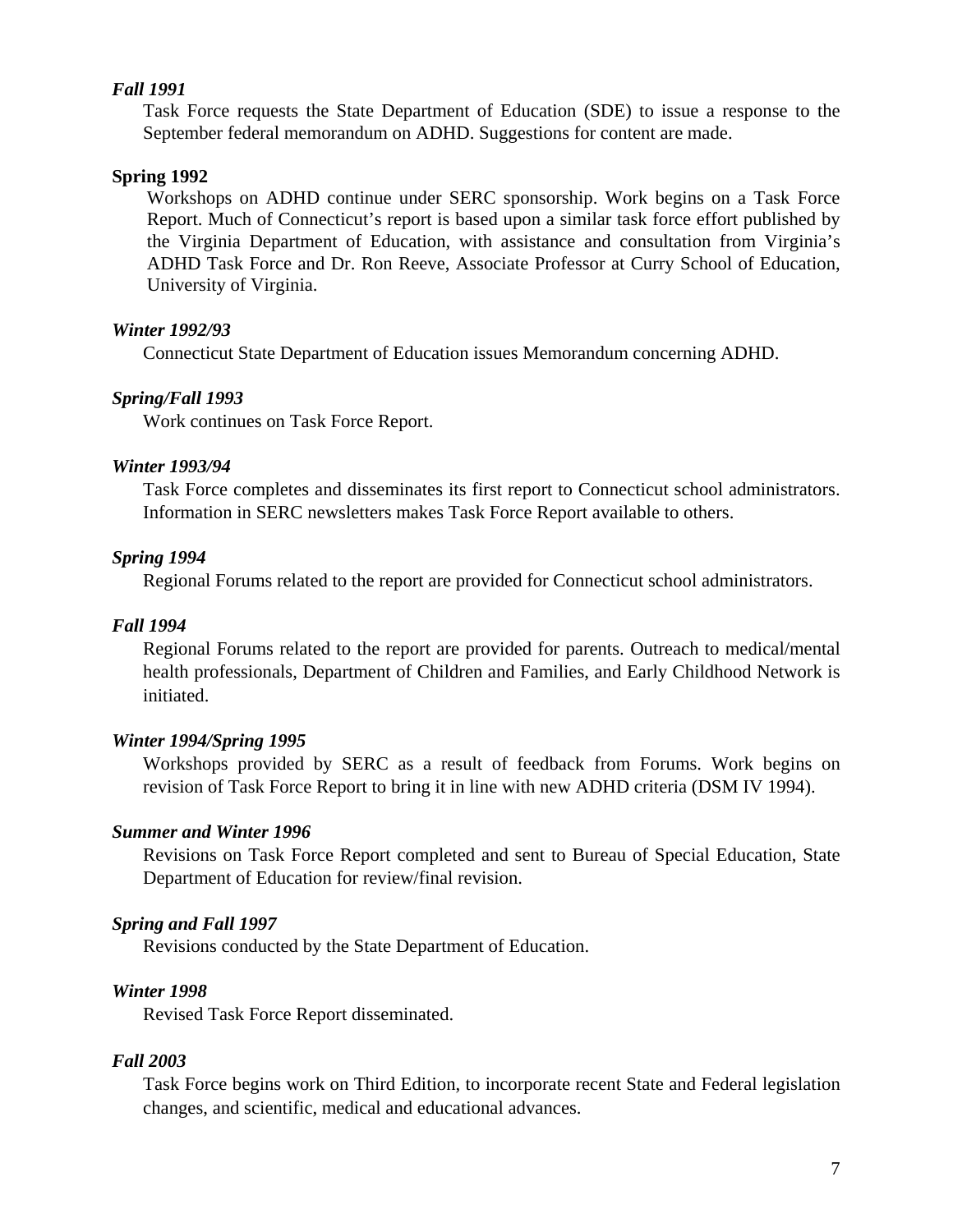**IV Historical Background of Attention Deficit Hyperactivity Disorder**

The condition now called "Attention-Deficit/Hyperactivity Disorder" (ADHD) has been recognized for at least the last half-century. Although descriptions of ADHD-associated behaviors have been remarkably consistent over the years, the *name* of the syndrome has changed several times.

Early terminology was based on assumptions about the causes of the disorder. In the 1930s and l940s, children with the ADHD-like behaviors were called "brain damaged" or "brain injured" because it was known that brain damaged individuals showed similar behaviors. In the 1950s and 1960s, it became clear that, although many children exhibited the same set of behaviors as those called "brain damaged," neither a definitive history of brain trauma, nor the presence of abnormal neurological signs could be documented. The assumption was made that neurological dysfunctions were causing these problems, but were too subtle to be detected with available medical procedures. Therefore, the term "Minimal Brain Dysfunction" came into common use.

"Hyperactive" or "Hyperkinetic" became the term of choice for characterizing these children by the 1960s. The argument was made, especially in education and psychology circles, that the diagnosis of the underlying disorder was based on behavioral criteria, not on any documented medical evidence. Thus, it made sense to use a term that was descriptive of observable behavior. At that time, excessive motor activity was considered the central problem evidenced by these children. Hence, the term "hyperactivity" became widely used.

By the 1970s, most professionals were in agreement that difficulties in attention and concentration were more critical symptoms of the disorder than hyperactivity, and were the primary reason that these children experienced so much social and academic difficulty. Therefore, during the 1980s and early 1990s, the emphasis changed again, favoring neither the attentional or hyperactivity/impulsivity features, but recognizing the unique contributions of each.

The second edition of the *Diagnostic and Statistical Manual of Mental Disorders, (DSM-II)*, published in 1968 by the American Psychiatric Association (APA), was the first to name this syndrome. It was called "Hyperkinetic Reaction of Childhood" and described more as clinical impressions than multi-faceted, interactive behavioral symptoms.

The 1980, *DSM-III* changed the syndrome name to "Attention Deficit Disorder" (ADD). Two types were specified: *with* hyperactivity (ADD + H), and *without* hyperactivity (ADD-H). Diagnosis required the presence of a minimum set of behavioral criteria that were present prior to age seven, had lasted at least six months, and were evident in all three dimensions of the syndrome: attention, hyperactivity, and impulsivity.

The 1987, *DSM-III-R* (Revised) changed "Attention Deficit Disorder" to "Attention Deficit Hyperactivity Disorder" (ADHD). Rather than requiring symptoms from each of the three dimensions, it listed 14 symptoms, any eight of which were sufficient for diagnosis. ADD-H was not included, but changed to a vaguely defined category. Symptoms were now required to be *clearly developmentally inappropriate* and emphasis was placed on their co-existence with other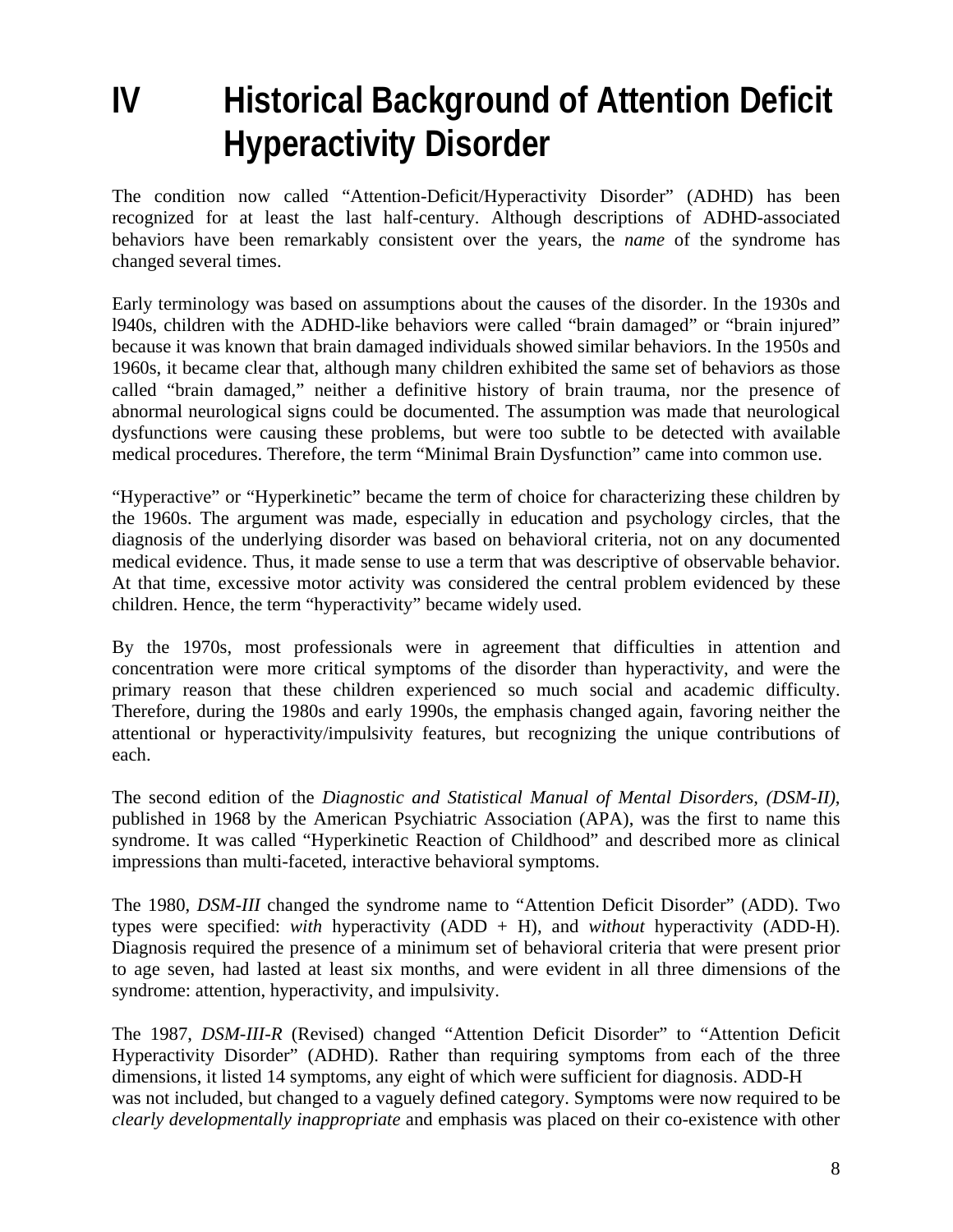affective disorders.

The *DSM-IV R,* published in May of 1994, has named the syndrome "Attention-Deficit/Hyperactivity Disorder" (ADHD) in order to preserve continuity. ADHD is now divided into four major types, however, with a separation of attention problems from those of hyperactivity and impulsivity in the first three. (For a fuller description of the new criteria, see Section VI, "Current Definition").

This latest version of ADHD diagnostic criteria offers significant improvement over earlier ones in that it is more descriptive of academic vulnerability, recognizes that diagnosis requires the input of many people who know the child well, and includes reporting about the child's behavior across multiple settings.

Although most professionals now use the term ADHD to characterize these children, some of the older terms may continue to be used in the professional literature and in the popular press and media.

Estimates of incidence rates of ADHD vary widely, from less than 1% to more than 20% of the population. This variation occurs because of the imprecision of terms such as "hyperactivity" and "impulsivity." The best current estimates are that between 3% and 5% of school children have this disorder.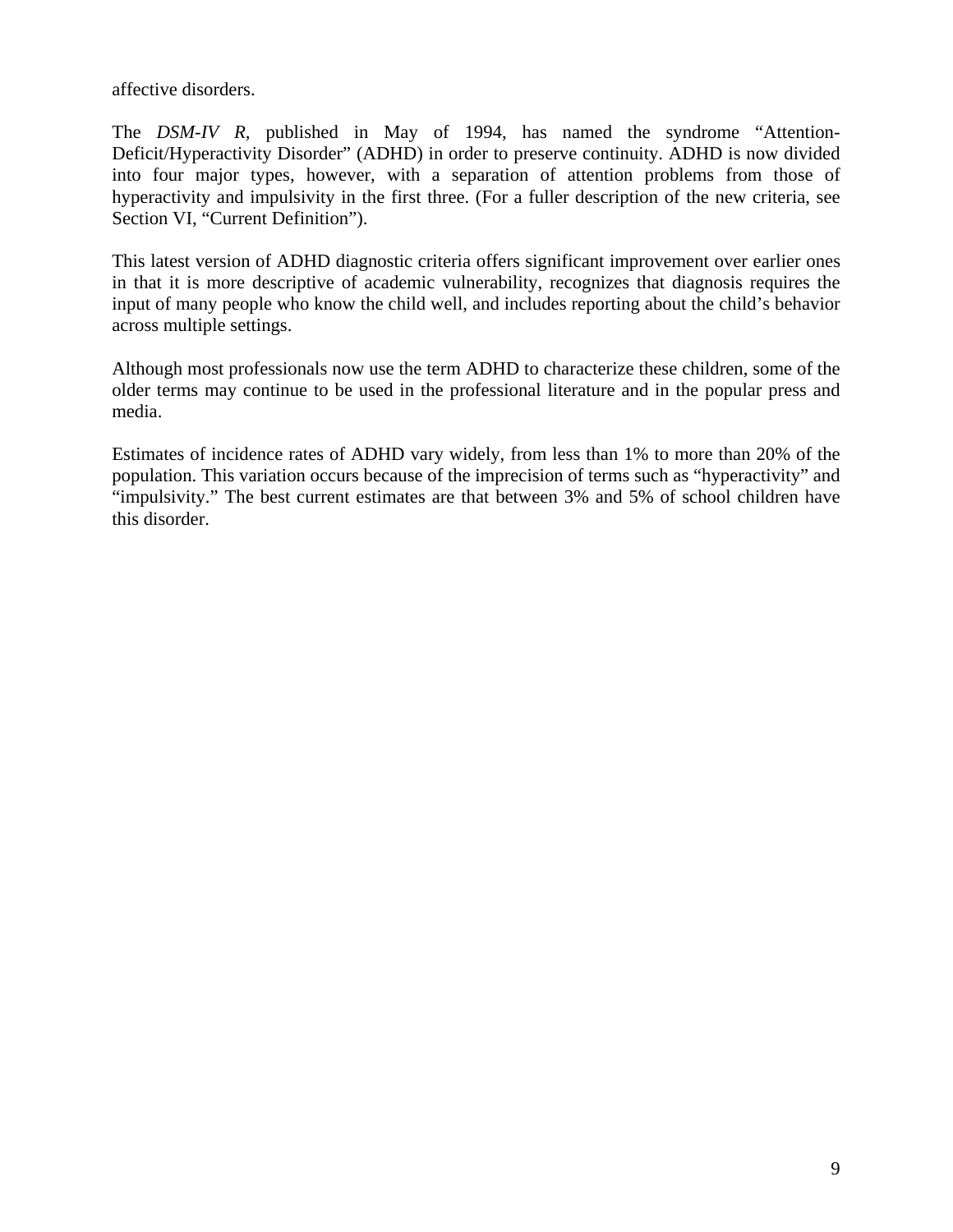According to *DSM-IV R* (APA, 1994)*,* the essential feature of ADHD is "...a persistent pattern of inattention and/or hyperactivity-impulsivity which is more frequent and severe than is typically observed in individuals at a comparable level of development. Symptoms of ADHD must be present before age seven years, and must interfere with developmentally appropriate social, academic, or occupational functioning in a least two settings (for example, at home and at school, or at home and at work).

Although symptoms of ADHD may be less noticeable as the person matures, or in novel, highly controlled or reinforcing situations, symptoms of inattention, hyperactivity/impulsivity, or all three, are usually present in at least two settings.

Associated features of ADHD, which vary according to age, developmental stage, and *type,* may include "low frustration tolerance, temper outbursts, bossiness, stubbornness, mood lability (changes), demoralization, rejection by peers, poor self esteem, academic underachievement and problematic couple and family relationships."

While the disorder is usually not diagnosed prior to school entry, problems often are noted before age four. Males are diagnosed at least three times more often than females, although available evidence indicates that females are probably underdiagnosed.

ADHD is often inherited. It is very common to find that relatives of a child with ADHD were, or are, considered to be hyperactive, impulsive, inattentive, or all three, at school, in the community, or at work.

The *DSM-IV R* attempts to clarify the diagnosis of ADHD by separating symptoms of inattention from those of hyperactivity-impulsivity and denotes four separate types of ADHD. The new diagnostic criteria for the three main types specify that symptoms must have been present before age seven and have persisted for at least six months to a degree that is *maladaptive and inconsistent with the child's developmental level* (APA, 1994).

For the diagnosis of **ADHD, Combined Type,** six or more symptoms listed under the *Inattention* criteria below, and six or more of the symptoms listed under *Hyperactivity-Impulsivity* must have been met for a period of at least six months.

For the diagnosis of **ADHD, Predominantly Inattentive Type,** six or more symptoms listed under *Inattention,* but fewer than six symptoms under *Hyperactivity-Impulsivity* must be met for at least six months.

For a diagnosis of **ADHD, Predominantly Hyperactive-impulsive Type,** six or more symptoms listed in the *Hyperactivity-Impulsivity* criteria, but fewer than six symptoms listed under *Inattention* must be met for at least six months.

Additionally, there is a fourth type, **ADHD, Not Otherwise Specified,** in which there are prominent symptoms from the *Inattention* and/or *Hyperactivity-Impulsivity* criteria lists, but these are not sufficient to meet criteria for ADHD.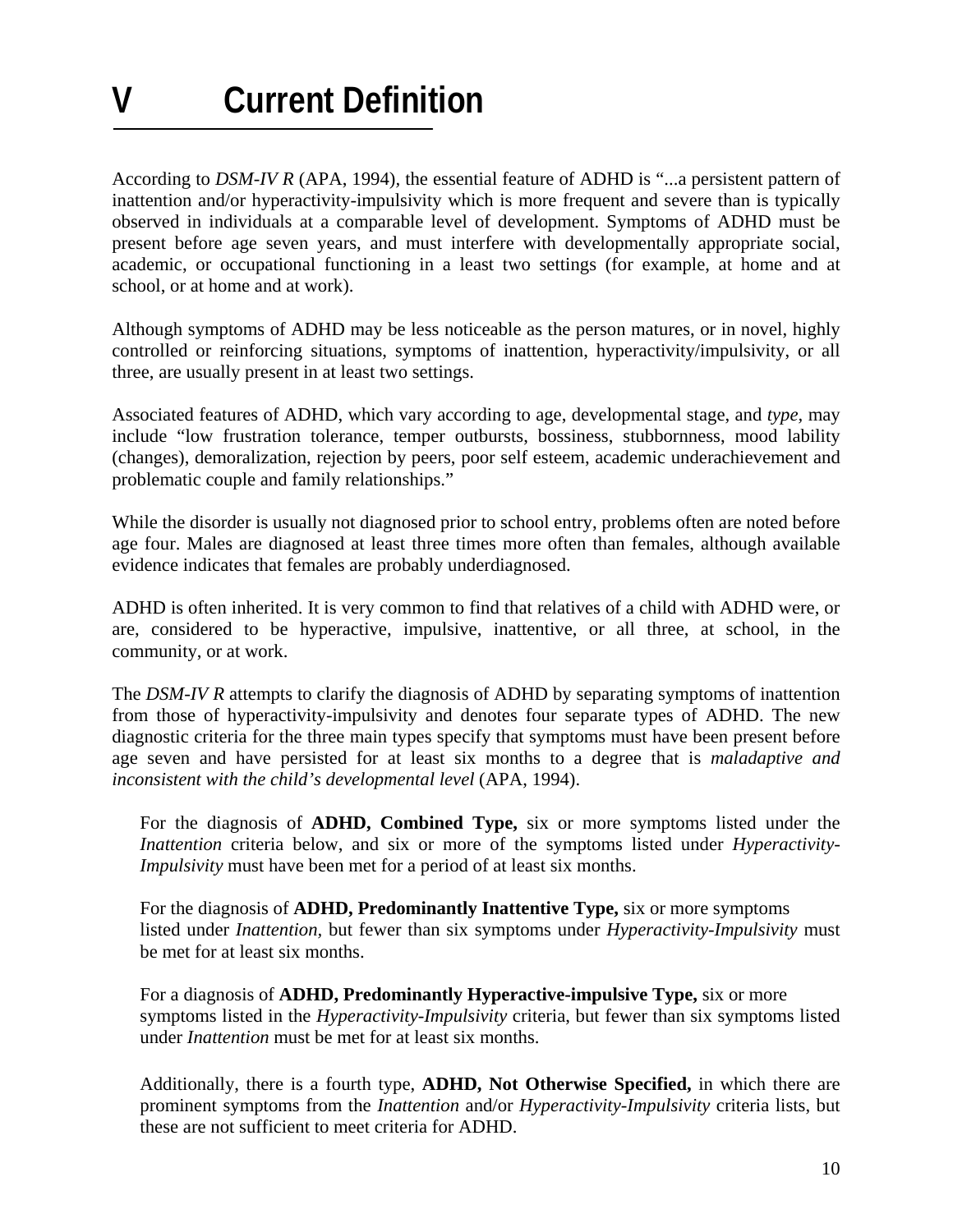#### **Inattention Criteria:**

- (a) Often fails to give close attention to details or makes careless mistakes in schoolwork, work, or other activities
- (b) Often has difficulty sustaining attention in tasks or play activities
- (c) Often does not seem to listen when spoken to directly
- (d) Often does not follow through on instructions and fails to finish schoolwork, chores, or duties in the workplace (not due to oppositional behavior or failure to understand instructions)
- (e) Often has difficulty organizing tasks and activities
- (f) Often avoids, dislikes, or is reluctant to engage in tasks which require sustained mental effort (such as schoolwork or homework)
- (g) Often loses things necessary for tasks or activities (e.g., toys, school assignments, pencils, books, or tools)
- (h) Is often easily distracted by extraneous stimuli
- (i) Is often forgetful in daily activities

#### **Hyperactivity Criteria:**

- (a) Often fidgets with hands or feet or squirms in seat
- (b) Often leaves seat in classroom or in other situations in which remaining seated is expected
- (c) Often runs about or climbs excessively in situations in which it is inappropriate (in adolescents or adults, may be limited to subjective feelings of restlessness)
- (d) Often has difficulty playing or engaging in leisure activities quietly
- (e) Is often 'on the go' or often acts as if "driven by a motor"
- (f) Often talks excessively

#### **Impulsivity Criteria:**

- (g) Often blurts out answers before questions have been completed
- (h) Often has difficulty awaiting turn
- (i) Often interrupts or intrudes on others (e.g., butts into conversations or games)

It should be emphasized that children with **ADHD, Predominantly Hyperactive-Impulsive**  Type, or **ADHD, Combined Type**, often draw attention to themselves through externalized behaviors, such as aggression or unusually high levels of verbal or physical activity. Therefore, they are diagnosed and treated at a higher rate.

Nonetheless, children with **ADHD, Predominantly Inattentive Type,** tend to be more socially withdrawn and their academic performance relatively poorer. Therefore, though less visible and consequently less likely to be diagnosed than their hyperactive counterparts, they are also at great risk for academic and/or social difficulties and likewise require early and comprehensive interventions.

The consensus of this Task Force is that it is important to note that *the behaviors listed above are*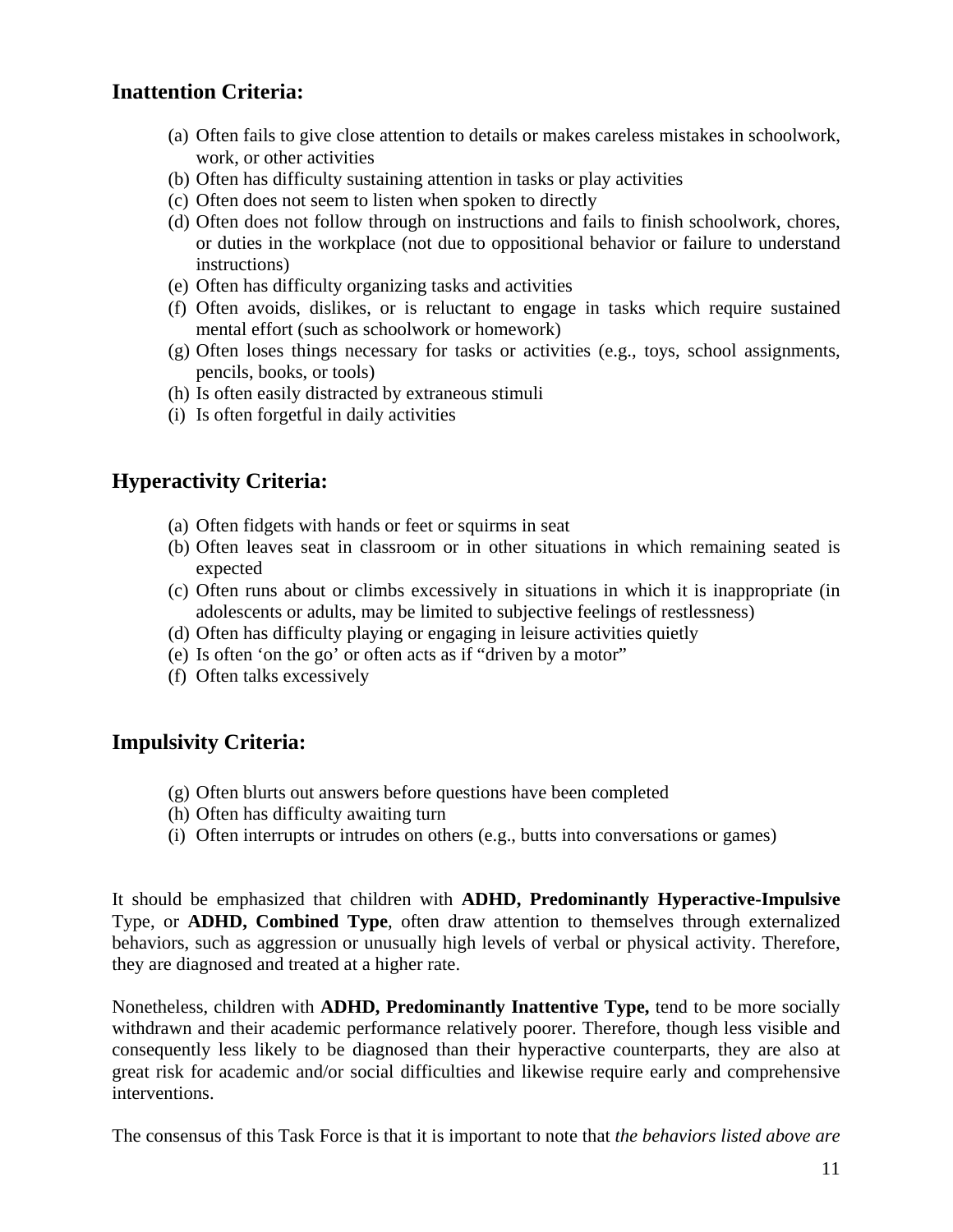*not limited to children with ADHD.* Children from disorganized, chaotic environments also may have difficulty sustaining attention and behaving in a goal-oriented manner. Depressed or anxious children, or those with other emotional disorders, may exhibit problems with attention, hyperactivity, or impulsivity. Physical illnesses, inappropriate academic settings, some medications, stress, trauma, poor hearing and/or vision, and inadequate nutrition may produce behaviors that look similar to those that characterize ADHD. Differential diagnosis, therefore, is not an easy task.

American Psychiatric Association (1994). *Diagnostic and Statistical Manual of Mental Disorders-IV*. Washington, DC.: Author.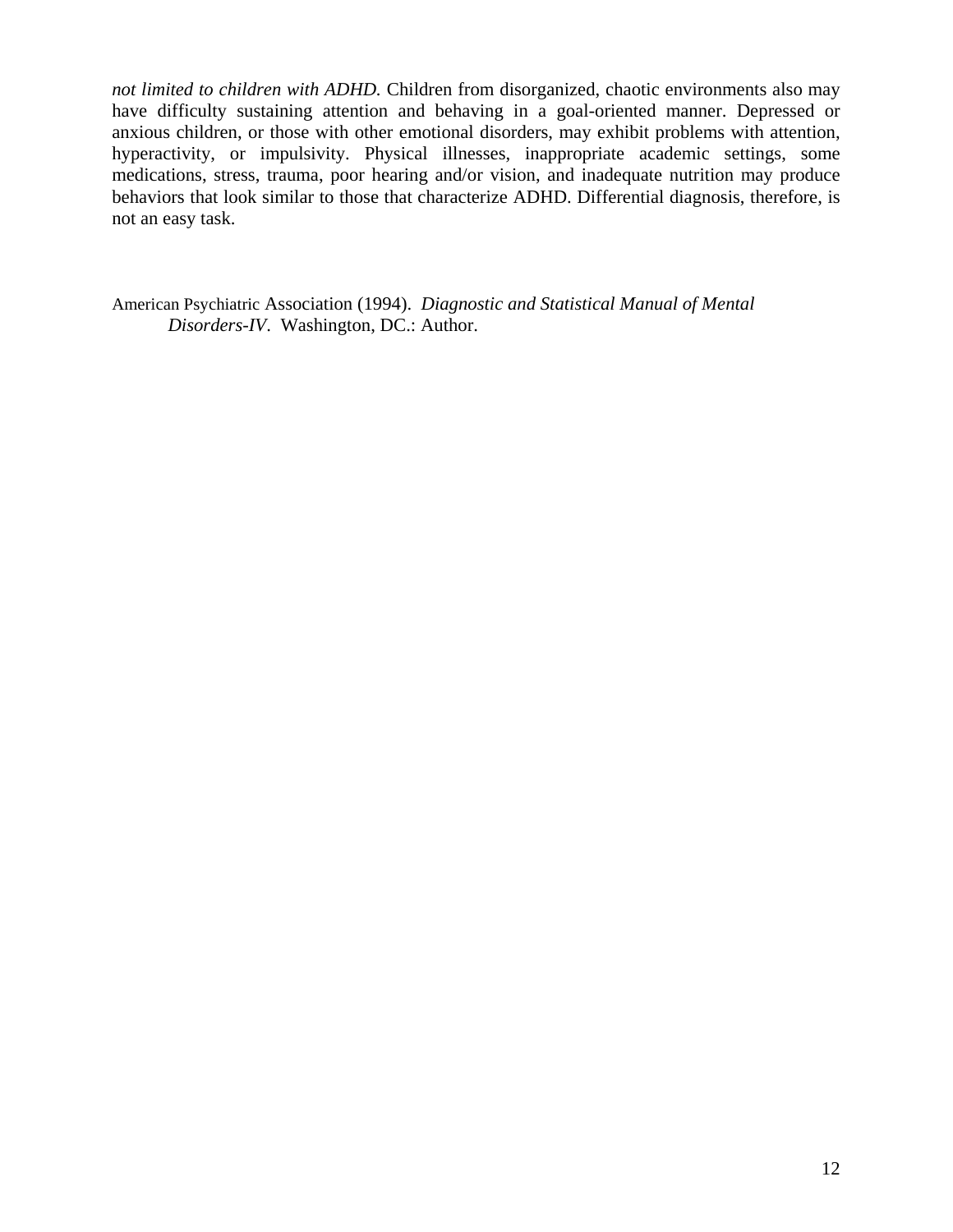## **VI Relationship to Special Education Categories**

Under the current categories of disabilities included in the Individuals with Disabilities Education Act (IDEA 2004), ADHD is not considered a separate "disability condition." However, *if the disorder adversely affects the child's educational performance*, eligibility for special education instruction under existing categories, such as specific learning disability (LD), emotional disturbance (ED), or other health impaired (OHI), should be considered.

Adverse educational performance refers to the student's performance in any area, including academic, vocational, social, emotional, and personal life skills. When ADHD co-exists with other disabilities, appropriate interventions should be included in the Individualized Education Program (IEP) to address the individual's ADHD-related difficulties.

## **Specific Learning Disability**

According to IDEA 2004, the term learning disability *means a disorder in one or more of the basic psychological processes involved in the understanding or in using language, spoken or written, that may manifest itself n an imperfect ability to listen, think, speak, read, write, spell or to do mathematical calculations, including conditions such as perceptual disabilities, brain injury, minimal brain dysfunction, dyslexia, and developmental aphasia.."* 

Not all children with learning disabilities have ADHD. Children who have a learning disability could have been diagnosed based on language-based problems, or due to visual or auditory perceptual difficulties, and have few symptoms of ADHD. However, many children with learning disabilities do have substantial difficulties with attention, impulsivity and hyperactivity to the extent that they can be considered ADHD as well. It appears reasonable to estimate that between 25-50% of children diagnosed with learning disabilities also have ADHD (Barkley, 1998; Mayes, Calhoun, and Cromwell, 2000).

Likewise, not all children with ADHD are learning disabled. IDEA 2004 states that "*in determining whether a child has a specific learning disability, a local education agency may use a process which determines if a child responds to scientific, research-based intervention[s]."*  Since the former criteria under IDEA 1997 for the category of learning disabled required *a severe discrepancy between achievement and intellectual ability*, the majority of children with ADHD may not have qualified for a diagnosis of learning disabilities prior to June 2005. However, these children could possibly now qualify under the category of either learning disabled (LD) or other health impaired (OHI).

Current knowledge demonstrates a substantial overlap between ADHD and LD, although it is not known at this time whether the two disabilities, or possibly subtypes of each, stem from common or from separate neurological differences. However, if a child cannot attend to appropriate information in the classroom, sustain attention, or overcome the impulse to respond before instructions are completed, his/her education and achievement will probably be compromised. Gaps in the acquisition of reading and math skills, which build systematically from simpler to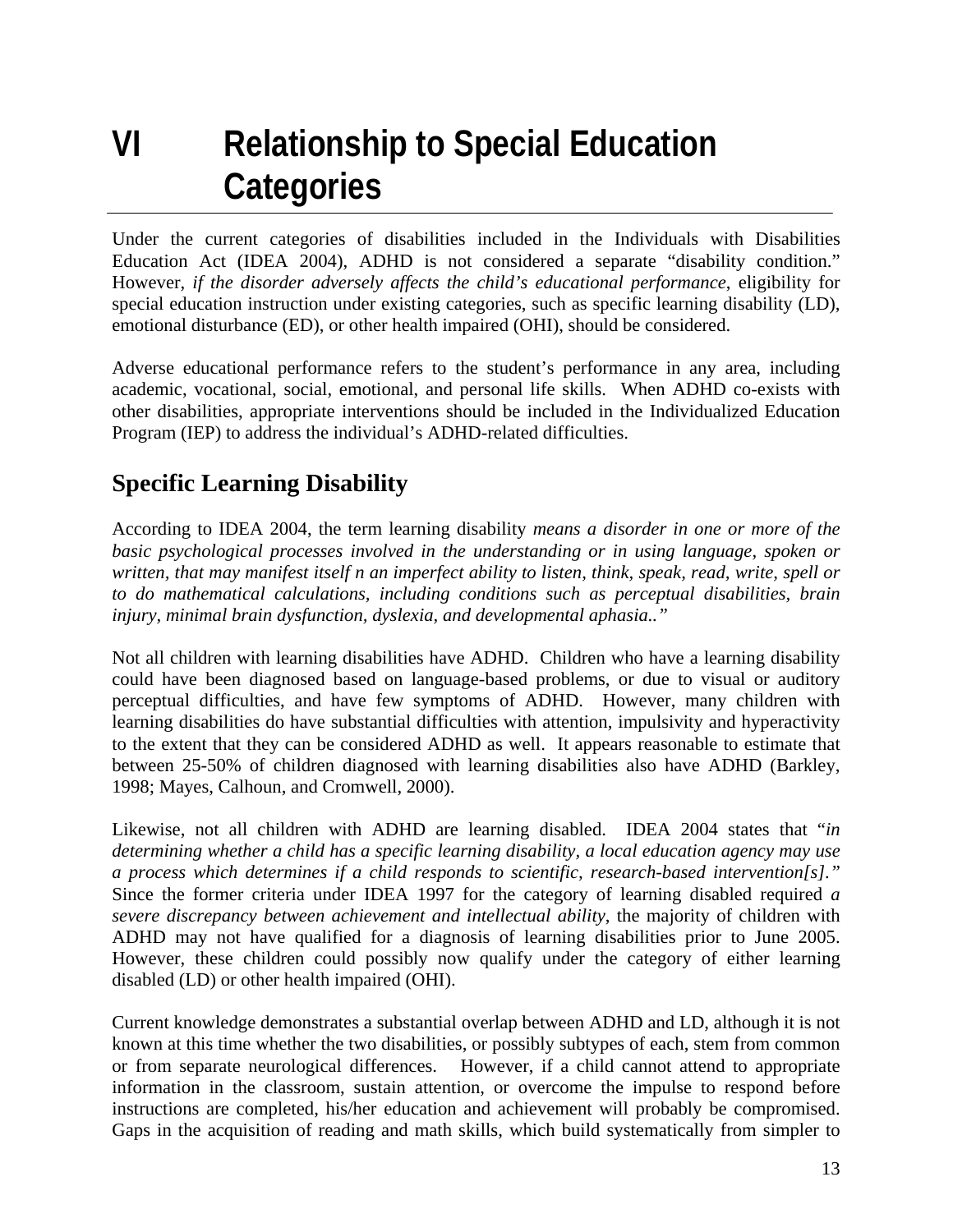more complex learning, may occur, resulting in failure, frustration and decreased motivation.

## **Emotional Disturbance**

According to IDEA 2004, the term *emotional disturbance is defined as follows: (i) the term means a condition exhibiting one or more of the following characteristics over a long period f time and to a marked degree that adversely affects a child's educational performance: (A) An inability to learn that cannot be explained by intellectual, sensory, or health factor. (B) An inability to build or maintain satisfactory interpersonal relationships with peers and teachers. (C) Inappropriate types of behavior or feelings under normal circumstances. (D) A general pervasive mood fo unhappiness or depression. (E) A tendency to develop physical symptoms or fears associated with personal or school problems.* 

Many children who are emotionally disturbed (ED) demonstrate enough characteristics of ADHD to carry both diagnoses. Likewise, many children who are diagnosed as ADHD may exhibit other serious social and emotional deficits (oppositional defiant disorder, depression, bipolar disorder, anxiety). While the extent of overlap is difficult to clearly identify, investigators have reported a co-occurrence of ED and ADHD in up to 60% in children (Pliszka, 1998).

Which is primary? Do emotional problems lead to attention problems because anxiety or depression interferes with the ability to concentrate? Or, is there something about the nature of ADHD that predisposes children to develop social/emotional difficulties? Researchers are attempting to tease-out these issues (Sonuga-Barke, 2002). However, a case certainly can be made for ADHD as the root of some emotional problems. In the homes of children with ADHD we know that more negative interactions occur among family members. Both the child's behavior and family interaction patterns influence the child's adjustment at school age (Sonuga-Barke).

Likewise, early peer interactions, which are precursors to social satisfaction, are often problematic in many children with ADHD. At preschool ages, children with ADHD, especially those who exhibit hyperactivity, are strikingly unpopular (Odom, McConnell, and Chandler, 1995). They seem to miss social cues which other children pick up automatically, have difficulty modulating behavior, and switching activities or settings is seldom done without incident. The more aware these children are that others react negatively to their behavior the more their selfesteem suffers. This may cause a lack of confidence in their ability to develop and maintain rewarding relationships.

## **Other Health Impaired**

According to IDEA 2004, *other health impaired means having limited strength, vitality or alertness, including a heightened alertness to environmental stimuli, that results in limited alertness with respect to the educational environment, that is due to chronic or acute health problems such as asthma, attention deficit disorder or attention deficit hyperactivity disorder…and adversely affects a child's educational performance.* Therefore, children with ADHD may be considered disabled under Part B of IDEA solely on the basis of this disorder within the OHI category if there is also a demonstrated adverse effect on educational performance.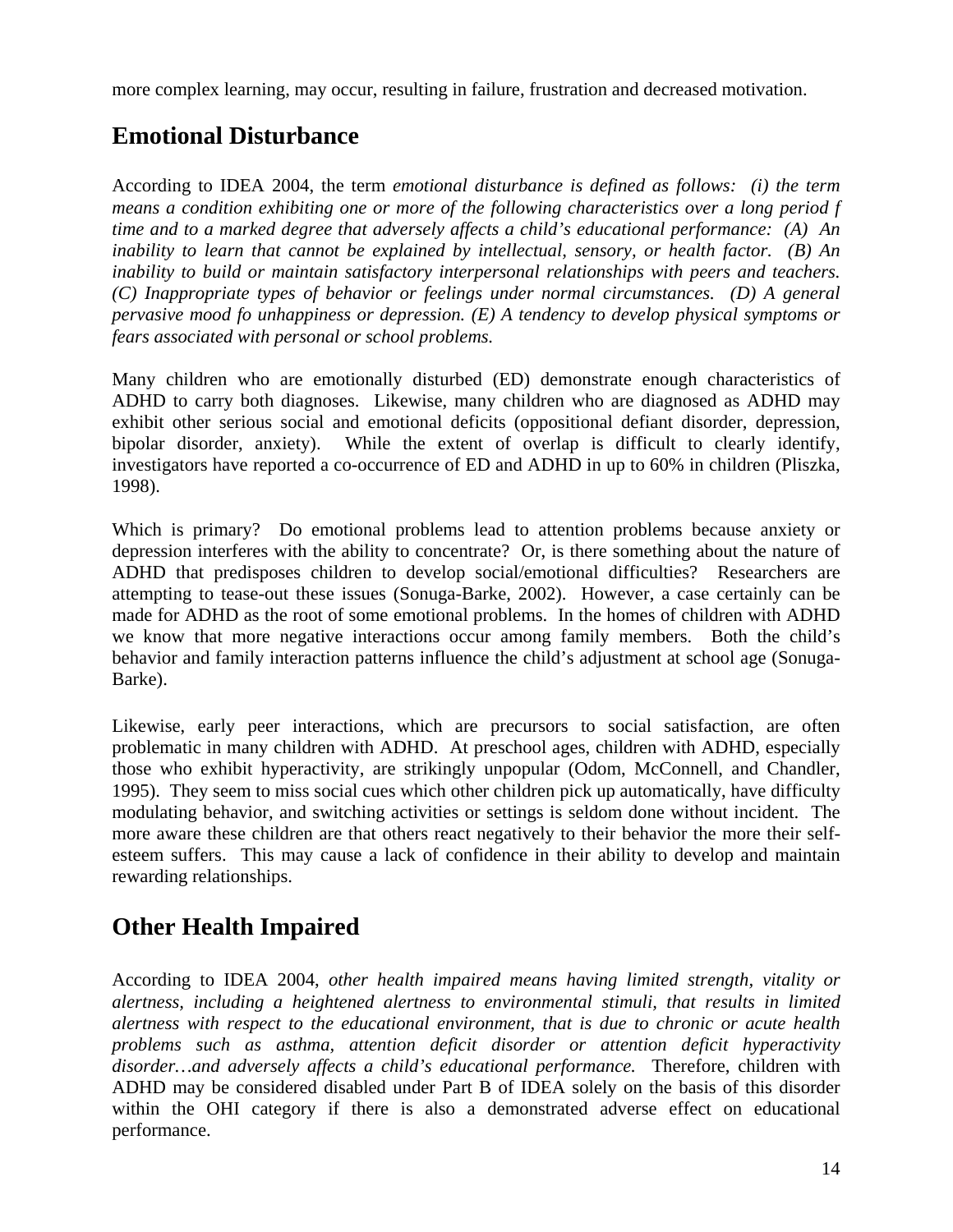## **Speech/Language Impairment and Hearing Impairment**

According to IDEA 2004 a *speech or language impairment means a communication disorder, such as stuttering, impaired articulation, a language impairment, or a voice impairment, that adversely affects a child's educational performance.* 

The exact relationship between speech/language problems and ADHD is not known. Hearing impaired individuals exhibit many behaviors similar to those of children with ADHD, including the appearance of not listening to what is being said, difficulty following directions, etc. For this reason, when an attention deficit is suspected, it makes sense to check for auditory acuity to be certain that the child can hear normally.

Some children with ADHD exhibit language-processing impairments. The high co-morbidity between the two disorders has been well documented, with estimates ranging from 10-33% (Riccio, Hynd, Cohen, Hall, and Molt, 1994). Children with language processing problems often have related auditory processing difficulties, particularly in the ADHD population. Problems can be found in the areas of speed of processing, auditory memory, auditory attention, processing information/analysis and auditory discrimination. Following directions or getting information from reading and listening can be a nightmare for such children. Due to the important connection between language and learning, the speech and language pathologist should be part of the PPT addressing the needs of the children with ADHD. In addition, most children with ADHD do not use internal language to self-regulate or self-direct their thoughts and behavior (Barkley, 1997).

Often children with auditory processing disorder (APD) are first diagnosed with a label of ADHD. Later, an audiologist may render a diagnosis of APD. To audiologists, APD includes problems with one or more of the following auditory tasks (American Speech-Language-Hearing Association CAPD Task Force, 1996):

- Sound localization and lateralization
- Auditory discrimination
- Auditory pattern recognition
- Temporal aspects of audition (resolution, masking, integration, ordering)
- Auditory performance decrements with competing acoustic signals
- Auditory performance decrements with degraded acoustic signals

Determining a diagnosis of APD versus ADHD is not easy. Many children with APD have a history of hearing loss and/or recurrent ear infections. Such a history should signal the evaluator to look even more closely for signs of this disorder. Speech and language pathologists may screen for peripheral hearing loss and APD and conduct related speech/language evaluations in addition to audiologists completing an audiological evaluation.

## **Intellectual Disability (formerly Mental Retardation)**

Many features of ADHD may be present in children who have been diagnosed as having an intellectual disability. These children behave like much younger children by exhibiting higher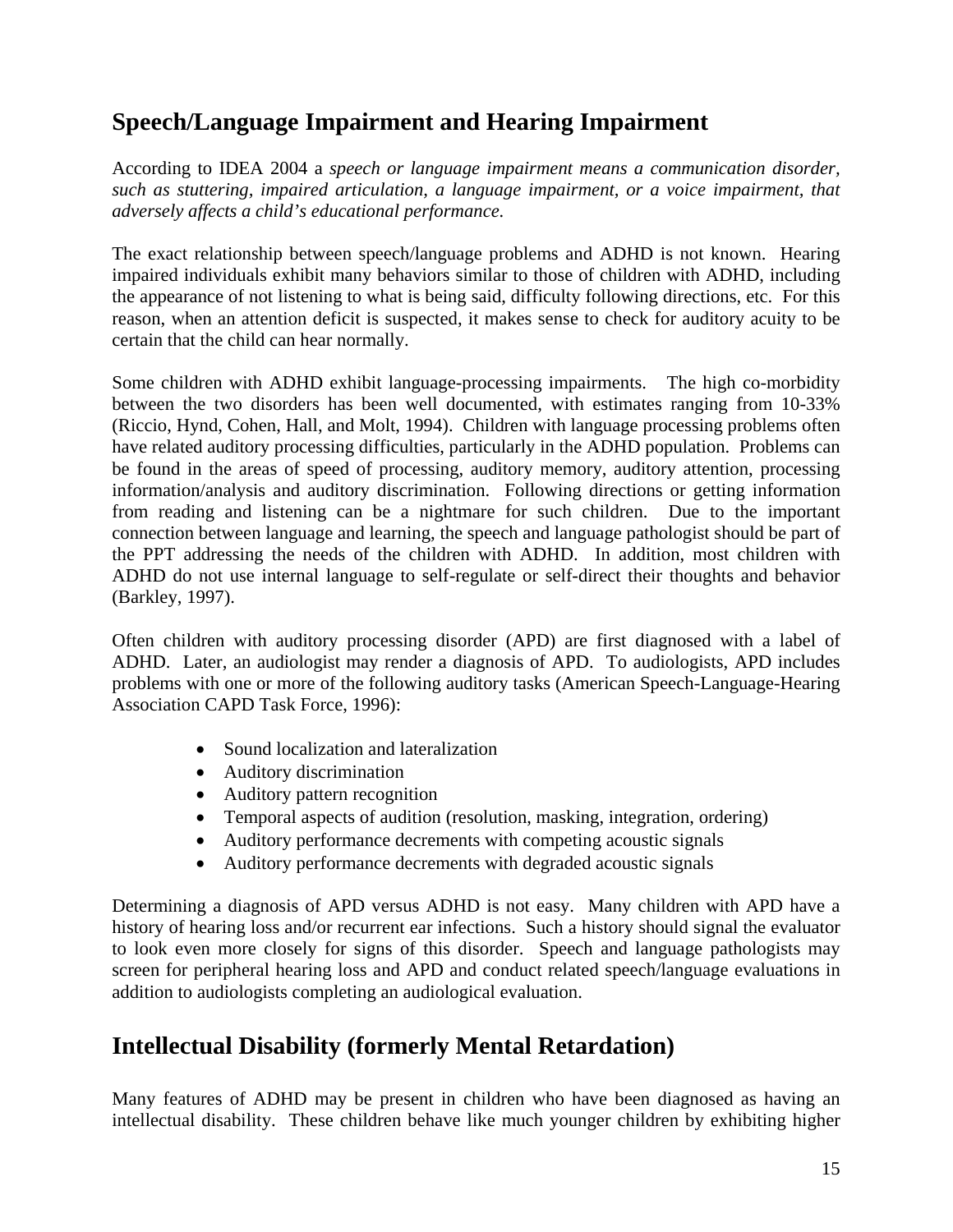levels of inattention, impulsivity, and motor activity. In order to be considered as having ADHD, in addition to ID*,* however, the child's relevant symptoms must be excessive for his/her mental age.

American Speech-Language-Hearing Association Task Force on Central Auditory Processing Consensus Development. (1996). Current status of research and implications for clinical practice. *American Journal of Audiology, 5 (2),* 41-54.

Barkley, R.A. (1998). *Attention-deficit hyperactivity disorder: A Handbook for diagnosis and treatment (2nd ed.)*  New York: Guilford Press.

Barkley, R.A. (1997). *ADHD and the nature of self-control.* New York: Guilford Press.

Department of Education (1999). *Individuals with Disabilities Education Act (IDEA).* 34 CFR Parts 300 and 303.

Mayes, S.D., Calhoun, S.L., & Crowell, E.W. (2000). Learning Disabilites and ADD. *Journal of Learning Disabilities, 33*, 417-424.

Odom, S.L., McConnell, S.R., & Chandler, L.K. (1995). Acceptability and feasibility of classroom-based social interaction interventions for young children with disabilities. *Exceptional Children*, 60*,* 226-236*.* 

Pliszka, S.R. (1998). Comorbidity of attention-deficit/hyperactivity disorder with psychiatric disorder: An overview. *Journal of Clinical Psychiatry,* 59(7), 50-58.

Riccio, C.A., Hynd, G.F., Cohen, M.J., Hall, J. & Molt, L (1994). Comorbidity of central auditory processing disorder and attention-deficit hyperactivity disorders. *Journal of the American Academy of Child and Adolescent Psychiatry,* 33, 849-857*.* 

Sonuga-Barke, E. (2002). Psychological heterogeneity in AD/HD: A dual pathway model of behavior and cognition. *Behavioral Brain Research, 130,* 29-36.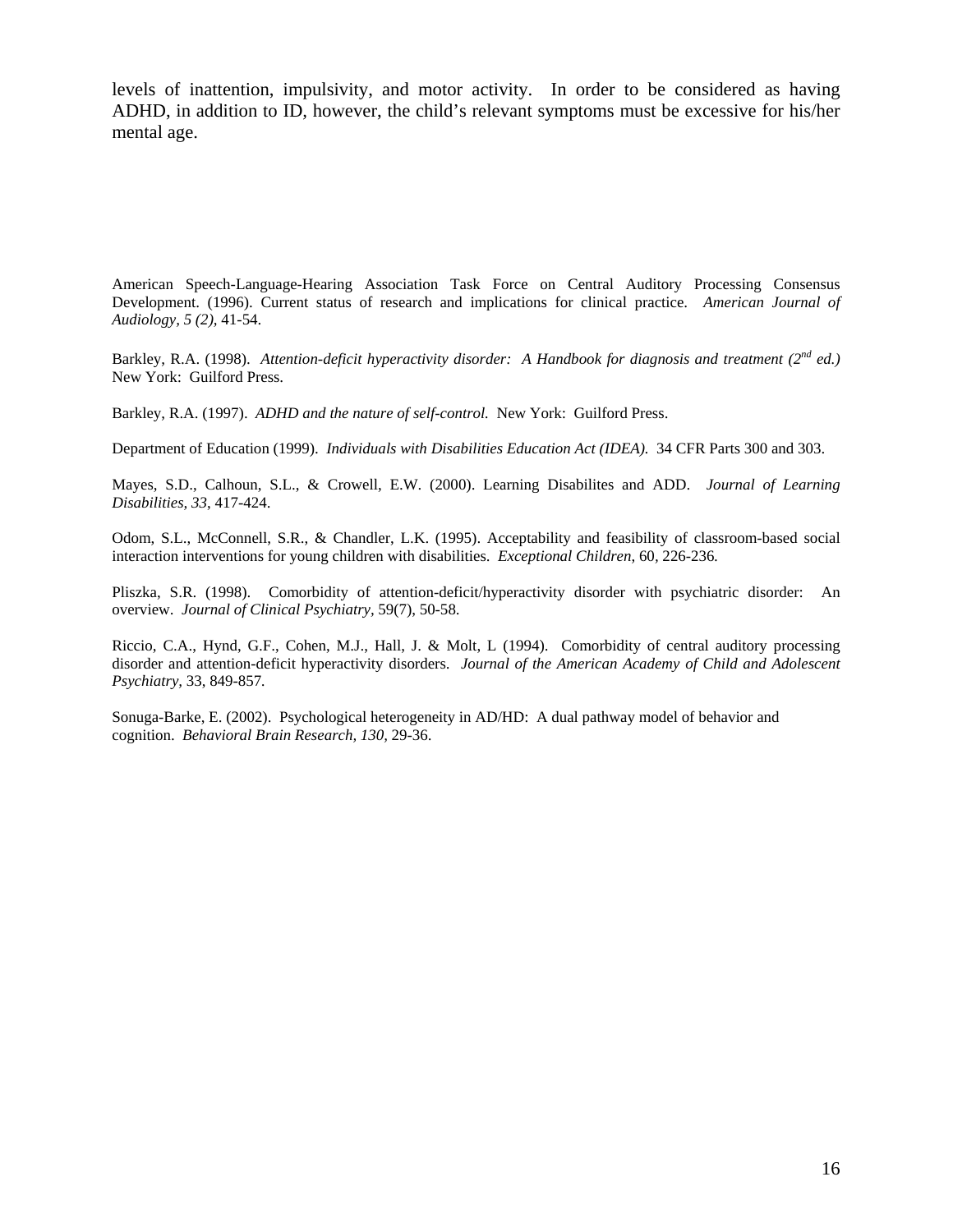# **VII Assessment and Identification**

The actual diagnostic label ADHD most commonly has been given by physicians (pediatricians, child psychiatrists, pediatric neurologists) and by licensed psychologists. Occasionally, parents will initiate the evaluation on their own. The typical route, however, is for school personnel to note a concern and, then recommend that the child be formally evaluated through the Planning and Placement Team process if the team suspects a disability that is adversely affecting educational performance.

There is inconsistency among professionals as to how and by whom the assessment for ADHD should be done. It is possible, however, to identify principles and procedures which, in most cases, *should* be followed in order to assure that the best diagnostic decisions are reached.

### 9 **Conduct a comprehensive evaluation.**

ADHD is known to exist side-by-side with other conditions, such as learning and language problems, mood disorders, aggression and disruptive behaviors, depression, anxiety, etc. Professionals call this "co-morbidity." As many as one-third of children diagnosed with ADHD also have a co-existing condition. Because of this, it is important that an evaluation be comprehensive enough to determine if any other disorders also exist. It is particularly important not to use tests that *only* look at ADHD features – so-called "narrow band" tests - for these might miss other critical factors that would make the diagnosis more accurate.

### $\checkmark$  Use multiple sources of information.

In addition to evaluating the child directly by appropriate testing and careful observations, it is very important to get information from parents, teachers, and others in the child's environment in order to achieve a multi-disciplinary, *collaborative* approach to insure that all points of view are represented (See Section IX).

### $\checkmark$  Get information about the child's functioning in different settings.

For many years, it was assumed that if a child had ADHD, s/he would consistently exhibit ADHD symptoms and exhibit them equally in every situation. We now know this is not necessarily true. A child with ADHD may be able to sit quietly and watch an interesting TV show or attend intensively to a video game or favorite activity for extended time periods. In undemanding task situations, a child with ADHD may also manage well.

*It is important to remember that the performance of a child with ADHD is usually closely related to the amount of structure present, the type of interaction required, the length and difficulty of the task, and the quality and quantity of reinforcement available.* 

### 9 **Assess all dimensions of ADHD.**

The syndrome includes significant problems with inattention, impulsivity/hyperactivity, or all three. An assessment for ADHD would be incomplete if it did not include an evaluation of all these components. (See Section VI for criteria.)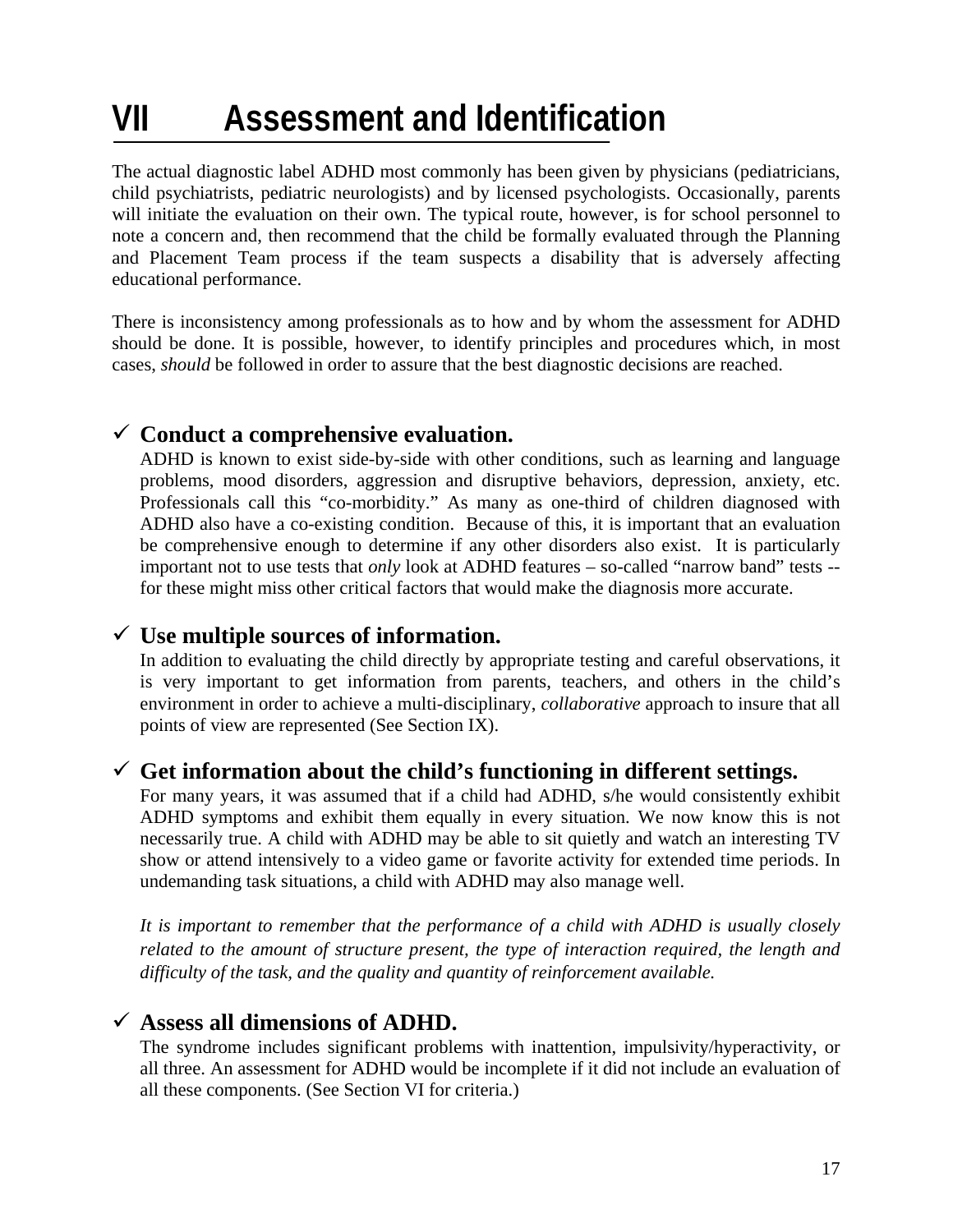### 9 **Obtain and review multiple types of data.**

Medical history and status, developmental/social history, cumulative educational records, interviews, careful observations, psycho-educational tests as needed, and checklists for the assessment of attention, impulsivity, and hyperactivity all contribute to a comprehensive evaluation for ADHD.

#### *1. Interviews*

Most formal evaluations begin with obtaining a developmental and health history from the parents. Adjustment/achievement and social/emotional information should also be obtained from the child's teacher(s) and *from the child.* Teachers can indicate the severity of the problem in comparison to other children in the class, the situations under which the behaviors of concern seem relatively better or worse, and the extent to which the problem is interfering with academic productivity and social acceptability. The child can indicate what is hard and easy for him or her, and what s/he sees as the problem.

A number of structured interviews are commercially available.

#### *2. Observations*

Observations of the child's behavior in the school or home environment can provide the most direct indications of the presence or absence of ADHD.

Interviews and rating scales are indirect, and may suffer from possible reporter biases. Tests given to the child are direct, but they usually take place in novel and quiet settings on a oneto-one basis, and typically involve tasks that are more interesting to the child being tested than s/he would ordinarily experience. *Therefore, tests may provide unreliable indications of how the child does in the "real world."* 

Careful observations avoid these problems. Most formal observations are done in the school setting. However, when obtainable, home observations can be quite valuable. School observations should be done with careful thought as to the time of day and they type of activity (e.g., recess, lunch or playground vs. classroom, lecture vs. seatwork, group vs. individual work, math vs. reading vs. writing, and complex vs. simple tasks). Usually the teacher can suggest the best times for observation by targeting subject, activities, or periods when the child is most likely to exhibit the behaviors of concern. Videotapes can also provide invaluable information.

Observation techniques can vary from merely watching the child to using complex sampling procedures that have been developed for this purpose. In order to make the observation as efficient as possible, it is important to have it planned and organized. Target behaviors that can be observed and counted should be specified in advance.

For example, if attention is the focus, an independent seatwork activity time might be chosen. The observer could operationally define attention as "looking at the materials and appearing to be engaged."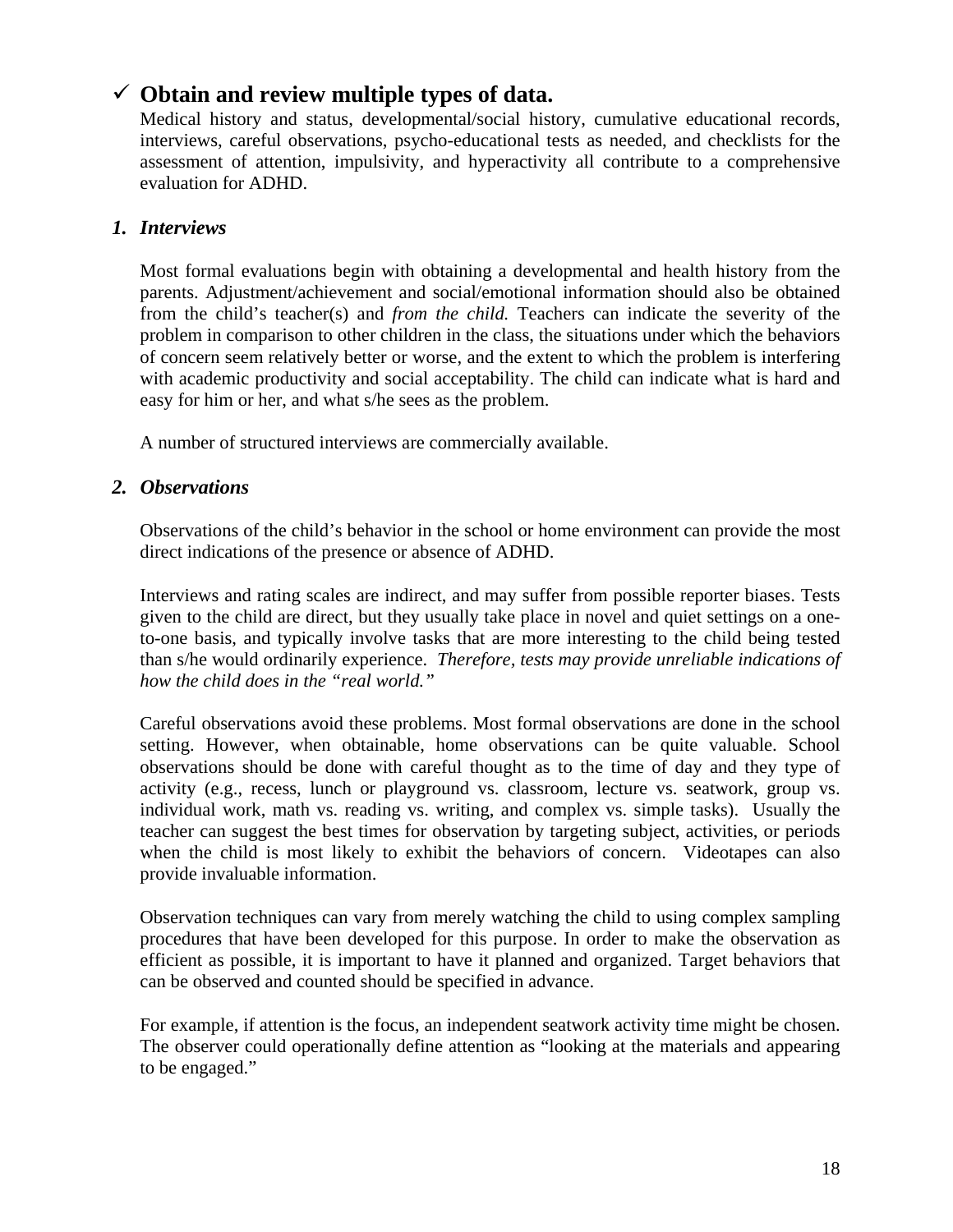#### *3. Rating Scales*

Rating scales are quick, inexpensive, and can be used to obtain information from a variety of individuals who have observed the child in different contexts over extended time periods. Several have accumulated normative data for comparison purposes. Evidence regarding their reliability and validity is available, and frequently is quite impressive, compared to other types of assessment methods. For these reasons, rating scales often are administered at different points in time in order to evaluate the effects of various interventions (e.g., medication trials).

Informants for rating scales usually are parents or teachers. Parents can give essential information since they have observed their child's behavior in a variety of situations across an extended time frame. Teachers can provide useful observational data about the child's behavioral functioning in school compared to that of other children the same age and/or intellectual level.

There are many rating scales available and widely used for the assessment and treatment of ADHD. A sample of scales often used by medical, educational, and mental health professionals is listed in Appendix A. It is important to examine each scale to determine which one meets the child's specific needs. *Rating scales, however, should not be used as the sole assessment instrument for determining special education eligibility, or for diagnosing ADHD*. There is an emerging consensus that rating scales, in general, are more predictive of the hyperactivity feature of this disorder than of its other aspects.

#### *4. Psychoeducational tests*

Tests given as part of routine psycho-educational evaluation procedures in schools and clinics may provide information that is useful in assessing ADHD. It would be beneficial to administer them as part of a more comprehensive evaluation to determine if a child with ADHD may have co-existing learning or other problems.

The Wechsler Intelligence Scales (there is one for children and one for adults) have subtests which contribute to a "freedom from distractibility factor." Likewise, the Kaufman Assessment Battery for Children, and the Stanford-Binet Intelligence Scale have short-term memory tasks that are sensitive to attention and concentration problems. The Cognitive Assessment System test has sections that measure planning and attention, two critical factors that are often affected by ADHD.

Unfortunately, low scores on these measures also may occur for other reasons. For example, anxiety can lower performance on these tasks, as can problems with retrieving information. Also, as noted earlier, auditory processing problems can interfere with functioning on items presented verbally.

The Woodcock Johnson Psycho-educational Battery and The Kaufman Tests of Educational Achievement assess functioning in multiple areas of academics. Tasks requiring assimilation, organization, and visual motor integration, such as reading comprehension, written expression, and mathematical calculations, also tend to be more sensitive to attention and concentration factors, and thus frequently reflect lower scores.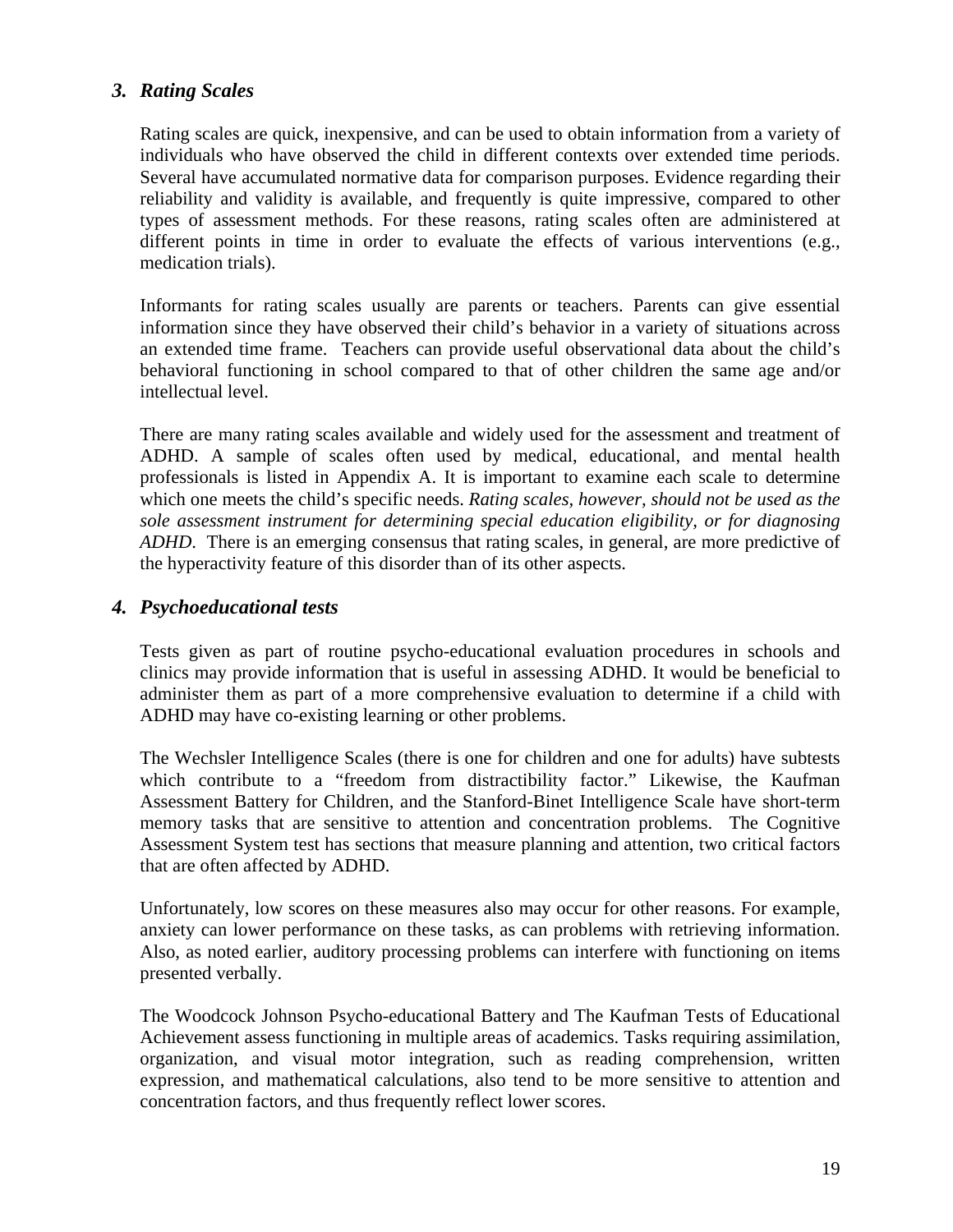In summary, results from standard psycho-educational tests can be used to signal the possibility of ADHD-type problems, but their greatest value lies in helping to identify other conditions that may co-exist with ADHD, such as language, learning, and social/emotional problems.

#### **5. Speech – Language Assessment**

Communication problems may manifest themselves by behaviors that resemble those seen in ADHD or may result from the ADHD. An assessment to sort this out should address all areas of comprehension and expression of nonverbal and verbal language. Oral and written language should be assessed, as either or both may be affected. Because difficulties with subtleties of language and social interaction and planning are often present in ADHD, higher order language skills (including use of language for self/social regulation) need to be addressed as well.

#### **6. Continuous Performance Measures and Other Assessment Procedures**

Numerous tests have been developed that require a child to attend over a set period of time to a series of visual or auditory stimuli, such as connecting sequentially numbered dots or "balloons" or pressing a button when certain words or numbers are heard. It is believed that since the demand for sustained attention is very high in this type of test, a child with ADHD will perform poorly, and this would be a good indicator of the disorder. Unfortunately, this type of measure has not been able to reliably distinguish children with ADHD from others. Many children with significant ADHD do quite well on these tasks, although it is not clear why. At this time these measures should be suggestive, but not conclusive tools for the diagnosis of ADHD.

#### **7. Assessment of Adults**

The assessment of adults who may have Attention Deficit Hyperactivity Disorder is relatively complex in regard to ruling out medical and/or co-morbid psychiatric conditions. The assessment typically involves documentation of functioning during childhood and completion of both retrospective and current rating scales. A complete medical evaluation is warranted to ensure that medical conditions such as thyroid problems, diabetes, heart related issues and other medical conditions are not producing symptoms that mimic ADHD symptoms. An approach to documenting early childhood symptoms may include parent interview, review of report cards, and completion of retrospective rating scales.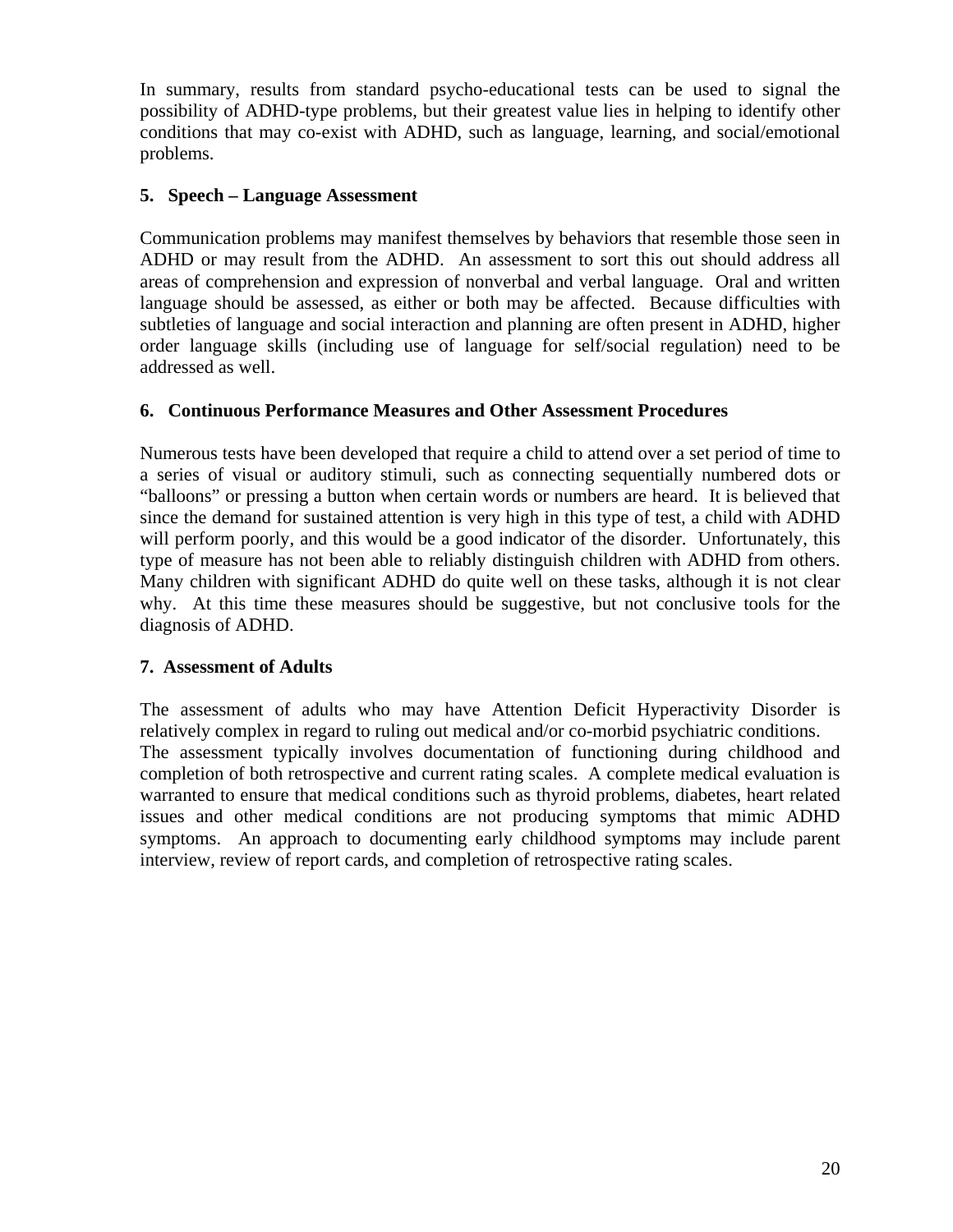## **VIII The School's Role in Assessment and Diagnosis**

In the majority of cases, concerns about a child's attention and activity levels arise first in school. This occurs because school usually demands more sustained, focused attention than earlier settings. Sometimes, parents will express concern about these issues to school personnel before talking with their physician. How should the situation be handled from that point?

In Connecticut, the focus is on helping the child succeed in the general classroom. Given the complexities associated with ADHD, teacher(s), school psychologist, counselor, speech and language pathologist, and nurse should collaborate to develop instructional and behavioral strategies. The goal is to try to make sufficient accommodations and modifications in the general school environment so that children can progress appropriately. Accommodations are changes made to the teaching or testing procedures in order to provide a student with access to information and to create an equal opportunity to demonstrate knowledge and skills. Modifications are changes to what the student is expected to learn -- the curriculum.

## **An initial request for assistance**

Whether the initial request for assistance originates from the parents or from within the school, it is recommended that a district representative establish a two-way dialogue with the parents to form a collaborative, working alliance. Some considerations include:

- 1. Assure the parents that the intent of the process is to determine what difficulty the student is experiencing and the most appropriate manner to provide help/supports to their child;
- 2. Explore the parents' specific concerns and their attempts to help their child;
- 3. Request parental permission (in writing) to allow the school to collaborate with community based professionals who may already be working with the student (doctor, therapist, etc.);
- 4. Explain the differences that might exist when services are provided by instructional support/general education teams, as compared to services and procedural safeguards provided under Individual with Disabilities Education Act (IDEA) or Section 504 of the Rehabilitation Act of 1973;
- 5. Review the assessment process and explain the multiple-part eligibility standards (e.g., under IDEA -- category or diagnosis, adverse effect on educational performance, and benefit from special education and services); and,
- 6. Establish a point-person within the school through which the parents may maintain an open channel of communication.

When instructional support or general education teams are discussing the educational needs of a student, there are two main questions to address: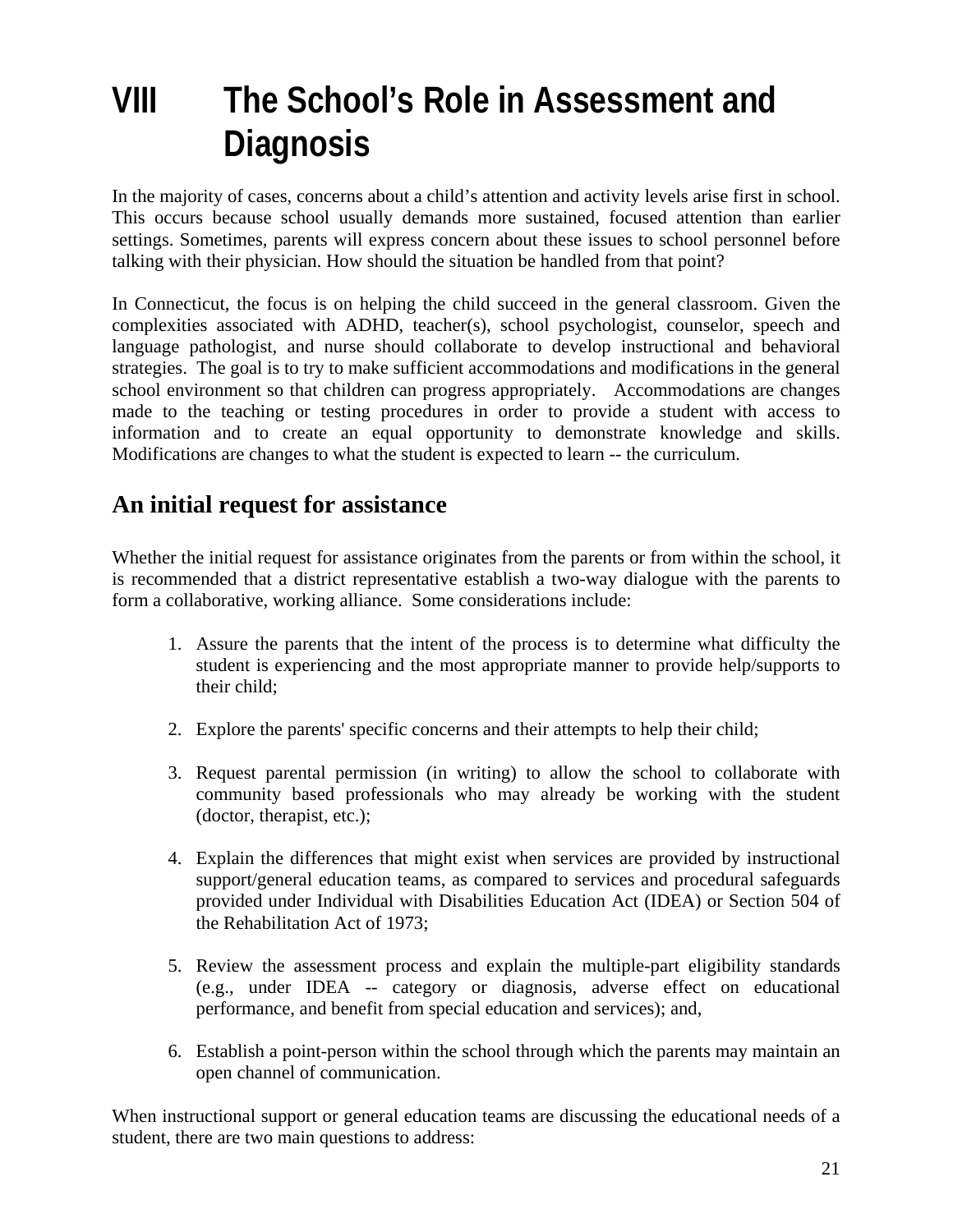- 1. *Has the team established that the curriculum has been delivered on the student's instructional level regarding pace of instruction and complexity of material?* For example, consider:
	- a. Specific study skills taught to all students;
	- b. Computer technology readily available in classrooms for spontaneous use;
	- c. Out-of-class assistance for repeated practice or further explanation;
	- d. Re-teaching an integral part of lesson planning;
	- e. Small group, intensive instruction;
	- f. Frequent opportunities for hands-on learning.
	- g. Variations of instruction to match learning styles;
	- h. Alternative assessments of student work;
	- i. Environmental/classroom accommodations;
	- j. Cooperative learning;
	- k. Peer interaction supports;
	- l. Support services consultation;
	- m. Provided listening devices (e.g. noise canceling headphones, sound field

amplification systems, personal fm units); ,and

n. Behavioral interventions that address antecedent conditions, skill instruction,

and modification of consequences

*2. Have interventions recommended by the team been implemented, monitored, and finetuned (as necessary)?* 

## **IDEA (Individuals with Disabilities Education Act)**

Sometimes the child's difficulties are beyond the scope of what general education can provide. In those cases, it is appropriate to refer the student to the Planning and Placement Team (PPT) for formal assessment of eligibility for special education under IDEA. According to IDEA 2004, the child's evaluation must be recommended by the PPT and conducted by a multidisciplinary team that includes as individual knowledgeable about ADHD.

If the PPT recommends a medical evaluation by a licensed physician, the school district must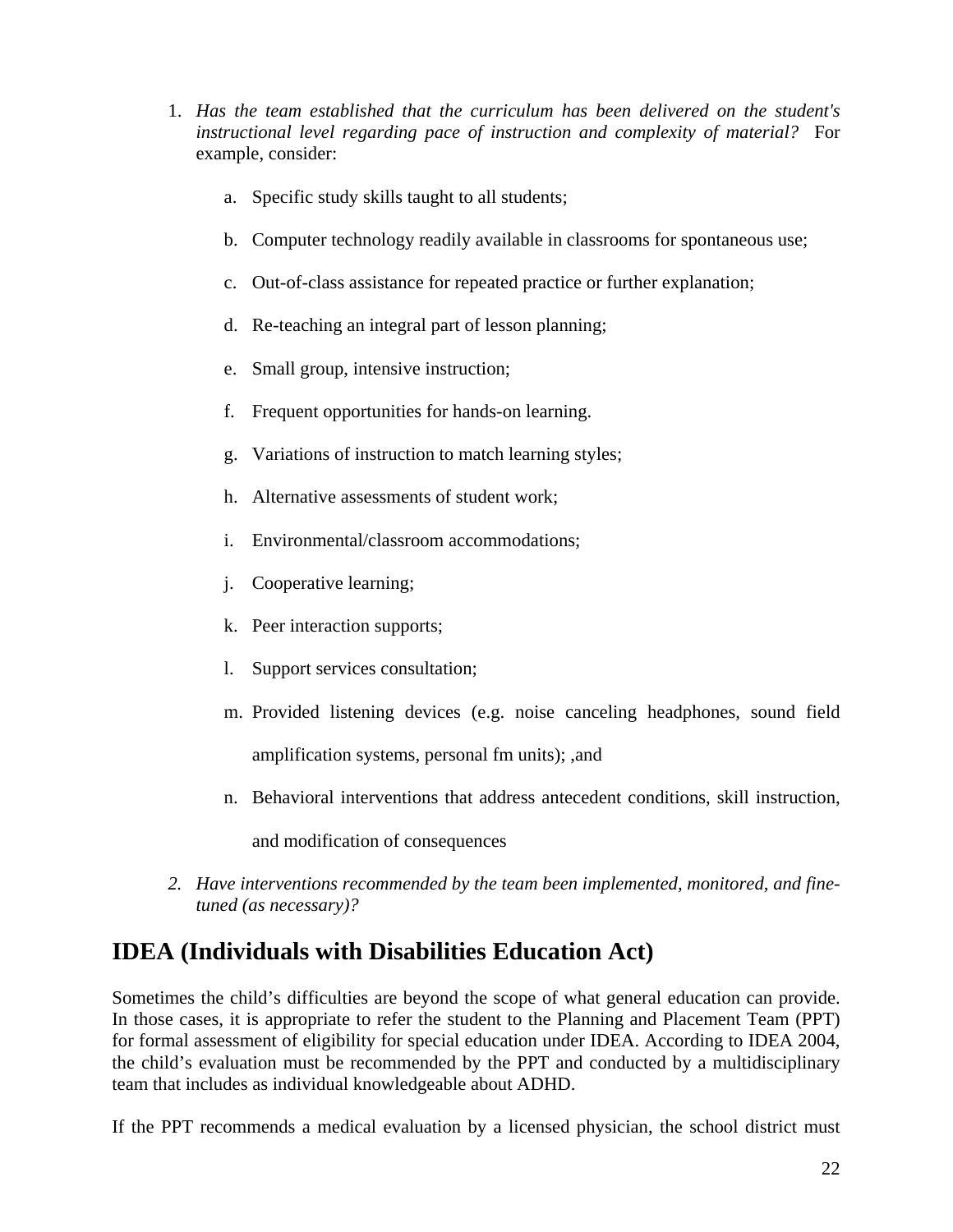ensure that such evaluation is conducted at no expense to the child's parents. However, the PPT may decide that other qualified personnel can be utilized to determine eligibility of a child with ADHD characteristics for special education services.

It is very important for school personnel to communicate and collaborate with the physician and any other qualified individuals involved with the child, especially in cases where some evaluation already has been done, so that the diagnosis, subsequent treatment, and educational planning is both integrated and comprehensive.

The PPT determines whether or not the child is eligible to receive special education and related services; that is, whether the child has a disability and whether the disability "adversely affects educational performance." Since there is no separate ADHD condition specified under IDEA (as there is for LD, visually impaired, etc.), the situation can be complicated, as many children with ADHD also will be found eligible for issues related to Learning Disabilities, Speech/Language Impairments, Emotional Disturbance, and Other Health Impaired.

As with other children found to have a disability that requires specially designed instruction, an Individualized Education Program (IEP) would then be developed to specify annual goals and objectives for intervention. A plan starts with the assumption that the student will receive services in the general education classroom and documents reasons when that is not possible. The IEP should include any necessary program accommodations, such as providing more time to take tests, social and/or organizational skills training, a behavior monitoring system, as well as modifications to the curriculum. The school staff member who is most appropriate for overseeing implementation of the IEP (the case manager) may be a professional other than a classroom teacher, especially if academic skill acquisition is not a problem for that particular child.

## **Section 504 of the Rehabilitation Act of 1973**

Some students, who are not eligible for special education and related services, may be eligible under Section 504 of the Rehabilitation Act of 1973. Section 504, a civil rights law, requires every recipient of federal financial assistance that operates a public elementary or secondary program to address the needs of children who are considered "disabled persons" under Section 504 as adequately as they address the needs of non-disabled persons.

A "disabled person" is defined in the regulation as any person who has a physical or mental impairment which "substantially limits a major life activity (like learning)" (34 CFR 104.3(j)). Thus, depending on the severity of their condition, a child with ADHD may qualify for assistance under the law.

The school district is responsible for conducting evaluations necessary to determine eligibility for services under Section 504 when it has reason to believe that the child may be eligible. If the school district declines to evaluate the student, it is required they notify the parents of their due process rights. Should it be determined that the child with ADHD is disabled for purposes of Section 504 and needs accommodations to the instructional process, those accommodations are required by Section 504 and should be documented in a written plan.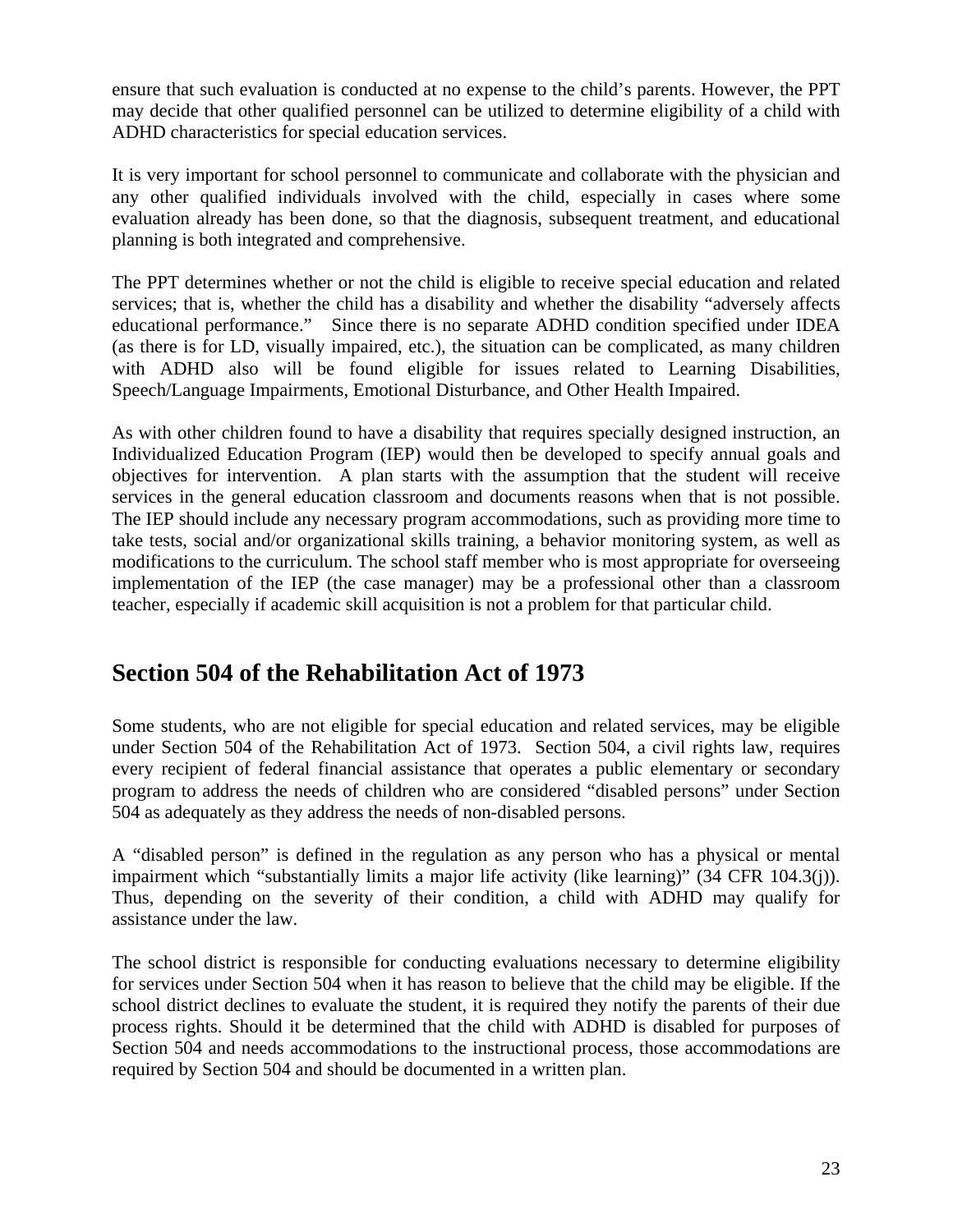## **Free Appropriate Public Education (FAPE)**

Under both IDEA and Section 504, school districts must provide a free appropriate public education (FAPE) to each identified child. A free appropriate public education consists of general or special education services and related services designed to meet the individual student's needs.

Implementation of an individualized education program developed in accordance with IDEA, although not required, is one means of meeting the FAPE requirements of Section 504.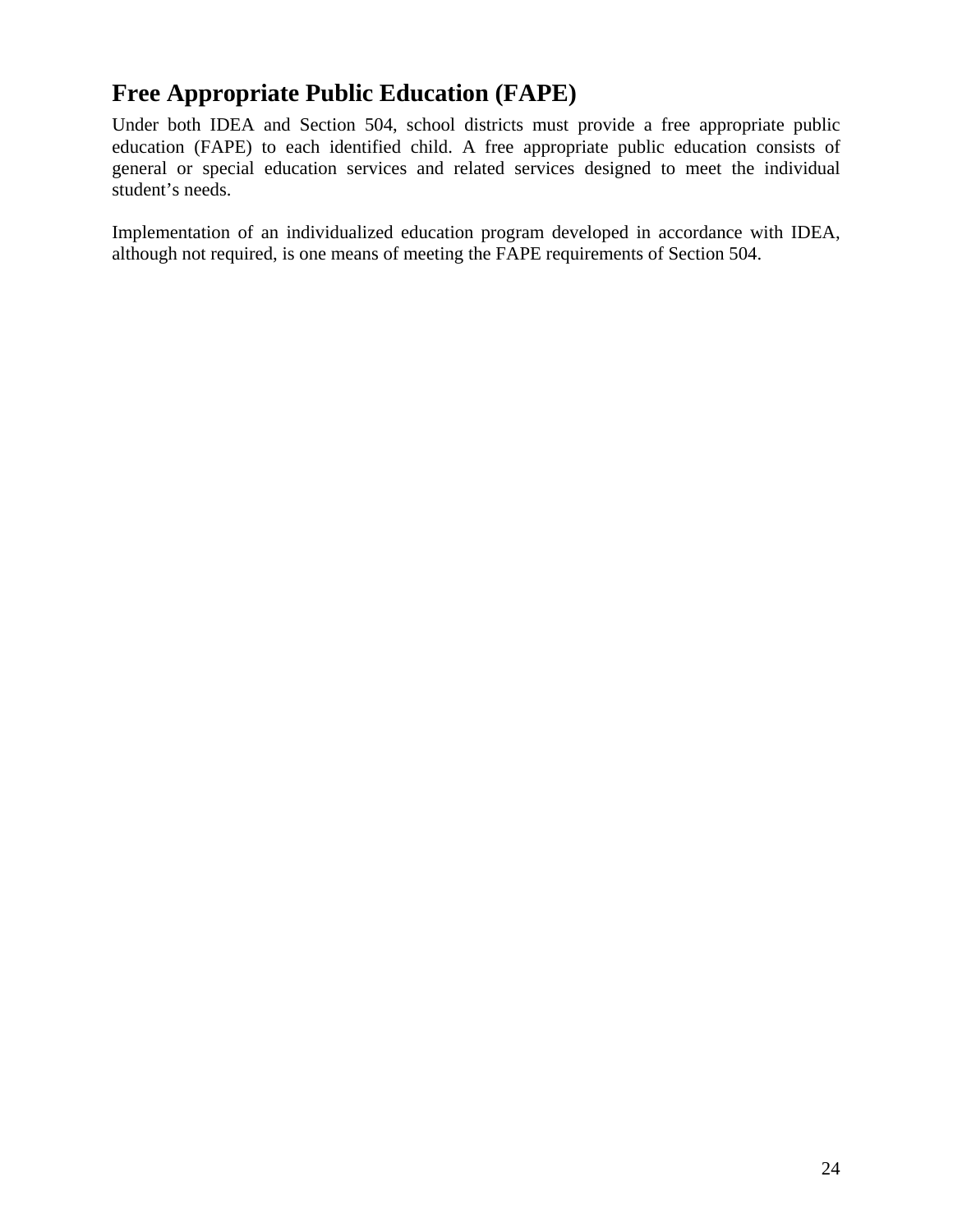# **IX Medical Interventions**

### **Pharmacotherapies**

ADHD research has increased dramatically in the last few years and has answered many questions about the disorder and role of medications (pharmacotherapy) in its treatment, while it has raised others. The disorder has been found to have a very strong genetic component, for example, and recent advances have shed increasing light on its cause (Faraone and Doyle, 2001; Spencer, Biederman, Wilens, and Faraone, 2002).

In the 1930's, Bradley first reported the effectiveness of stimulant medication in improving the function of hyperactive children (Bradley, 1937). Because the stimulants appeared to "calm down" this rambunctious group of children, while they were thought to make "normal" children more active, the effects of stimulants were thought to be "paradoxical". A number of studies, however, have shown that normal children and adults also respond to stimulant medication with improved attention and concentration.

Since Bradley's pioneering work, innumerable studies have shown stimulants to be effective and safe in the treatment of ADHD. Careful double blind studies have show stimulant medications to be effective in 75% to 85% of children diagnosed with ADHD (Spencer, 2004; Spencer, Biederman, and Wilens, 2000). Stimulants have been in use longer than almost all drugs in pediatrics and have established an exceptional record of safety and efficacy, when they are used appropriately. While they are sometimes abused, recent research suggests that their early and appropriate use in ADHD may reduce a child's risk of drug abuse later in life (Biederman, Wilens, Mick, Spencer, and Faraone, 1999). The use of stimulants remained controversial in some quarters, however, because most studies of stimulants were short term, failed to compare stimulant treatment to psychological, behavioral, and educational interventions and were conducted on fairly small groups of children or adolescents.

Recent well designed (randomized, double blind, placebo controlled) treatment studies have diminished substantially the controversy over the effectiveness of stimulant treatment of ADHD. The largest and best designed study, the National Institute of Mental Health Collaborative Multimodal Treatment Study of Children with ADHD (MTA) compared the effects of (a) stimulant treatment alone, (b) comprehensive behavioral treatment (parent training, childfocused therapy, and school-based interventions) alone, (c) combined therapy ("a" and "b"), and (d) community treatment (the treatment a child would ordinarily receive in his community) in a sample of more than 600 children (The MTA Cooperative Group, 1999a, 1999b) . The impact of interventions on symptoms, academics, and social functioning was carefully assessed.

The MTA study showed conclusively that stimulant treatment was highly effective and safe over the two-year period of the study. It substantially improved academic and social functioning across the board in those subjects with ADHD alone. Behavioral treatment alone was generally less effective than in this group although it helped insure superior outcome when it was combined with stimulant treatment<sup>7</sup>. In children with significant concomitant disruptive behavioral problems and/or significant concomitant anxiety, acceptable outcome required combined treatment (Arnold et al., 2004; Owens et al., 2003).

Research has shown ADHD to be a life-long disorder with different manifestations in different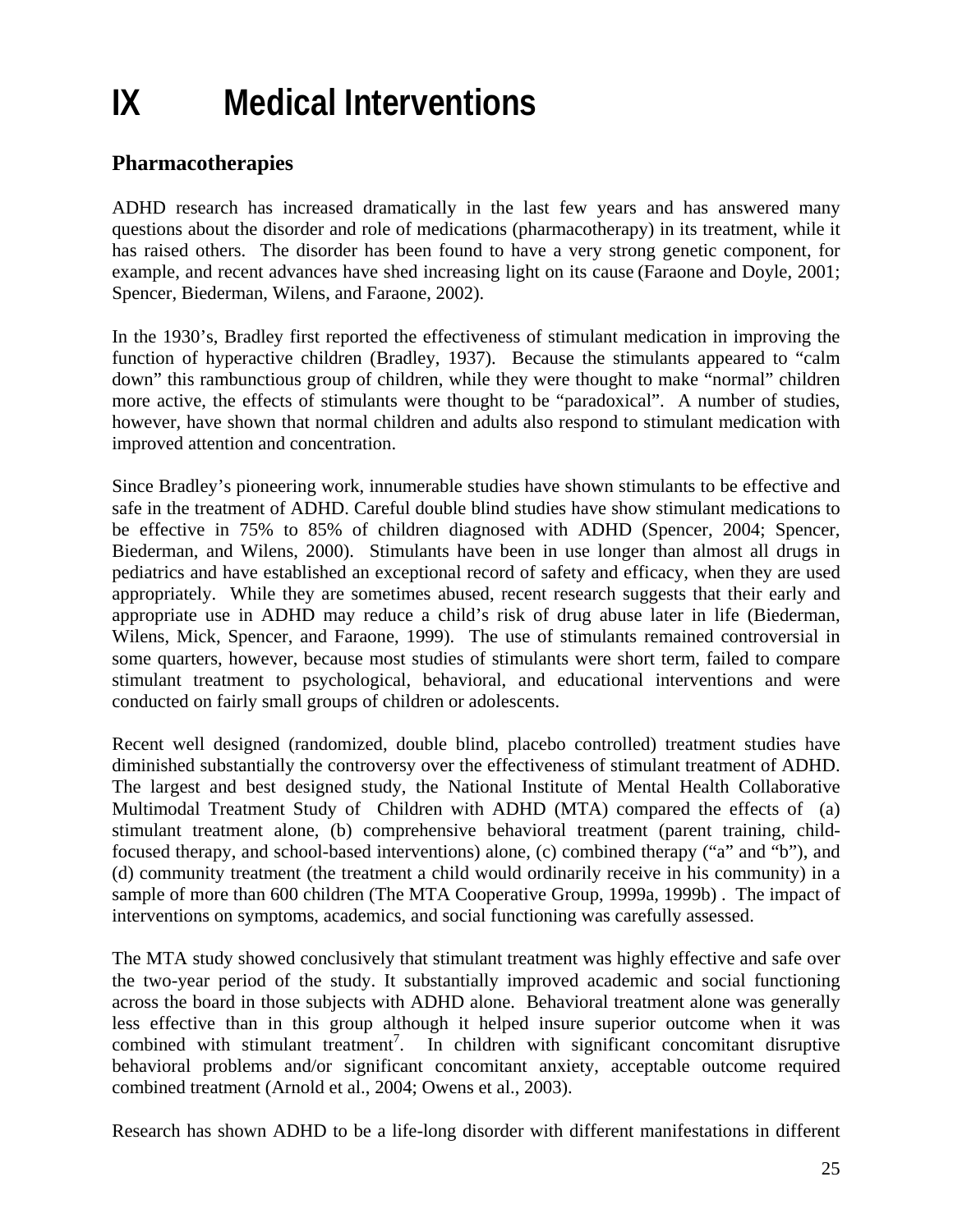developmental periods (Wilens, Biederman, and Spencer, 2002). In childhood, hyperactivity is marked. As puberty approaches, hyperactivity wanes and impulsivity becomes more problematic. At one point, stimulants were routinely stopped in adolescence, since their effectiveness in controlling impulsivity was not appreciated. Toward the end of adolescence, impulsivity often declines and the residual symptoms of inattention and distractibility may persist into adult life. In the past, the residual symptoms of ADHD were often missed and few adults received treatment. The recent recognition that such symptoms can impair performance and the quality of life in adults has lead to many new treatment studies that show that stimulants maintain their effectiveness across the life span.

In addition to the core symptoms of inattention, impulsivity, and hyperactivity, ADHD affects self-esteem, school performance, social judgment, and personal relationships. Stimulants improve functioning across the board (Spenser, 2004). Stimulants should probably be used all the time (i.e. no stimulant holidays, as once advised) except in those rare cases where significant growth retardation occurs with their chronic use. About half of the children who meet the criteria for the diagnosis of ADHD have ADHD alone (so called "simple' ADHD), while the other half have other psychiatric syndromes, principally learning, speech and language, disruptive behavioral, and anxiety and mood disorders, as well(Spencer, Biederman, and Wilens, 1999). When one of these disorders is present at the same time as ADHD, it is said to be "co morbid" with the ADHD and the ADHD is said to be "complex". Children who have some combination of ADHD and other psychiatric conditions are at much higher risk for school and social failure, drug abuse, and legal troubles. This "complex" or "co morbid" group requires special attention and more complex medical and behavioral intervention typically.

**Although appropriate treatment with medications has many positive effects, it does not resolve existing social skill deficits (e.g., poor interactive skills or negative behavior patterns), entrenched deficits in self-esteem, learning, speech or language difficulties, or problems at home. Every child with ADHD needs a comprehensive evaluation to permit the planning of comprehensive and effective treatment that addresses all relevant medical, educational, and psychosocial problems.** 

While other medications have been found effective for ADHD in children, adolescent and adults with ADHD (see below), none have the established history of safety and effectiveness of the stimulants. Often the research that supports the use of these alternative medications is very limited or anecdotal. The use of these alternative medicines in "simple" ADHD with or in the place of stimulants is often controversial and they may be best used in those cases where stimulants are poorly tolerated, where they are not fully effective or where the risk of stimulant abuse is judged substantial. These medications may have a more important role in "complex" ADHD, where they may be used to treat the symptoms of several disorders at once or where they may be used to bring about a fuller response of symptoms than can be achieved by stimulants used alone. Several medications may be combined to fine tune the treatment and bring about the best possible outcome. In this situation, great care should be taken to monitor the positive effects of each medicine and its side effects.

The Food and Drug Administration (FDA) approves the use of a medication to treat a particular condition or disorder, when enough scientific research is available to establish the safety and effectiveness of the medication for that particular "indication". The process of seeking FDA approval for a specific "indication" is expensive and laborious.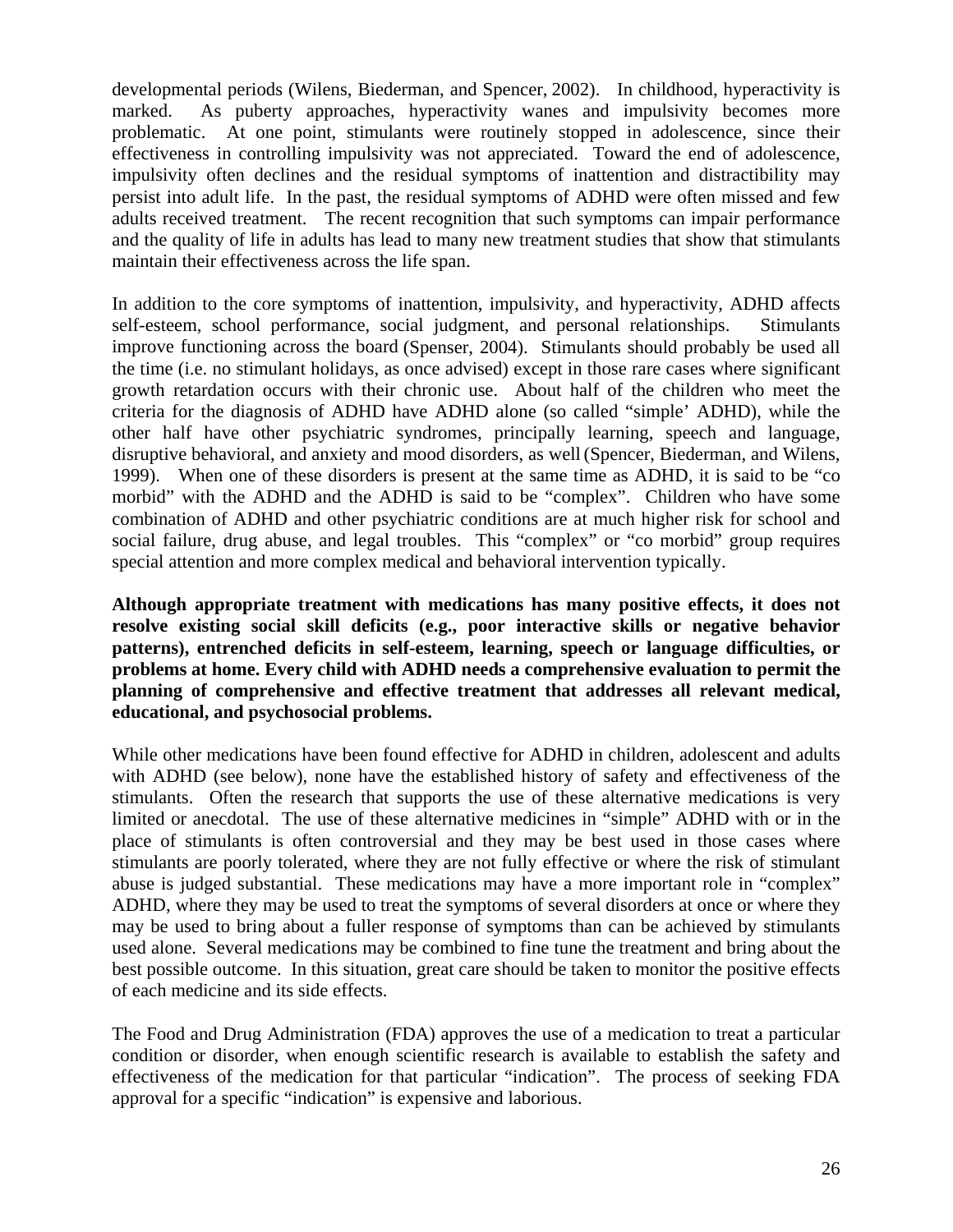When an "off indication" use of a medication is considered, the use must be consistent with the principals of evidence-based medicine. The approach specifies that treatments for which good research evidence of safety and effectiveness is available be used first, and less established treatments only be used when better established ones have failed to provide desired results. Clear headed consideration of the cost and benefits of "off indication" uses of a medication and of the uses of unstudied or little studied combinations of medications (polypharmacy) is essential. The treating physician should be especially careful to explain to the patient and his family the rationale for the treatment. The risks and benefits of the treatment compared with those of FDA approved treatments must be stated. The hoped for therapeutic effects and the likely side effects must be detailed and methods to assess therapeutic response and side effects explained. Informed consent should be explicitly obtained of the patient or his family.

Before any psychologically active (psychotropic) medication is used in a child or adolescent, a physician must determine that the patient's health permits it. Medical factors that might make the use of the medicine unwise or risky should be identified, as should factors that might interfere with the effectiveness of the medication. A medical history and complete physical examination should have been done recently. When appropriate, baseline laboratory studies should be obtained before starting the medication and thereafter as needed. Psychotropic medications should only be used as part of a comprehensive treatment plan.

Under Chapter 169, Section 10-212b, *each local and regional board of education shall adopt and implement policies prohibiting any school personnel from recommending the use of psychotropic drugs for any child.* However, *the provisions of this section shall not prohibit (A) school health or mental health personnel from recommending that a child be evaluated by an appropriate medical practitioner, (B) school personnel from consulting with such practitioner with the consent of the parents or guardian of such child, (C) the planning and placement team from recommending a medical evaluation as part of an initial evaluation or re-evaluation, as needed to determine a child's eligibility (i) eligibility for special education and related services, or (ii) educational needs for an individualized education program.* It is important to note that local school districts, under IDEA 2004, are only responsible for diagnostic medical evaluations that are recommended and agreed to by the district's Planning and Placement Team (PPT).

The psychotropic medications used in the treatment of ADHD are presented below. Because stimulants account for the majority of prescriptions written for ADHD, information about each will be presented in some detail below, as will information about Atomoxetine (Strattera), a nonstimulant newly approved for the treatment of ADHD. The presentation of other, unapproved medications sometimes used to treat ADHD will be briefer, since the considerations in their use are complex and somewhat technical.

#### **The Stimulants**

Bradley was the first to use stimulants for ADHD, when he treated "hyperkinetic" children with the newly discovered Dextro-amphetamine (Dexedrine) in the 1930s. For some years, Dexedrine remained the mainstay of treatment of ADHD, known in earlier years as the "hyperkinetic syndrome of childhood" or "minimal brain dysfunction". In the 70's McNeil Laboratories introduced a new stimulant, Methylphenidate, under the Brand name Ritalin, as an alternative for the treatment of ADHD. By the 1980's, Ritalin was the most commonly prescribed medication for ADHD, although studies repeatedly showed that Dexedrine and Ritalin were equally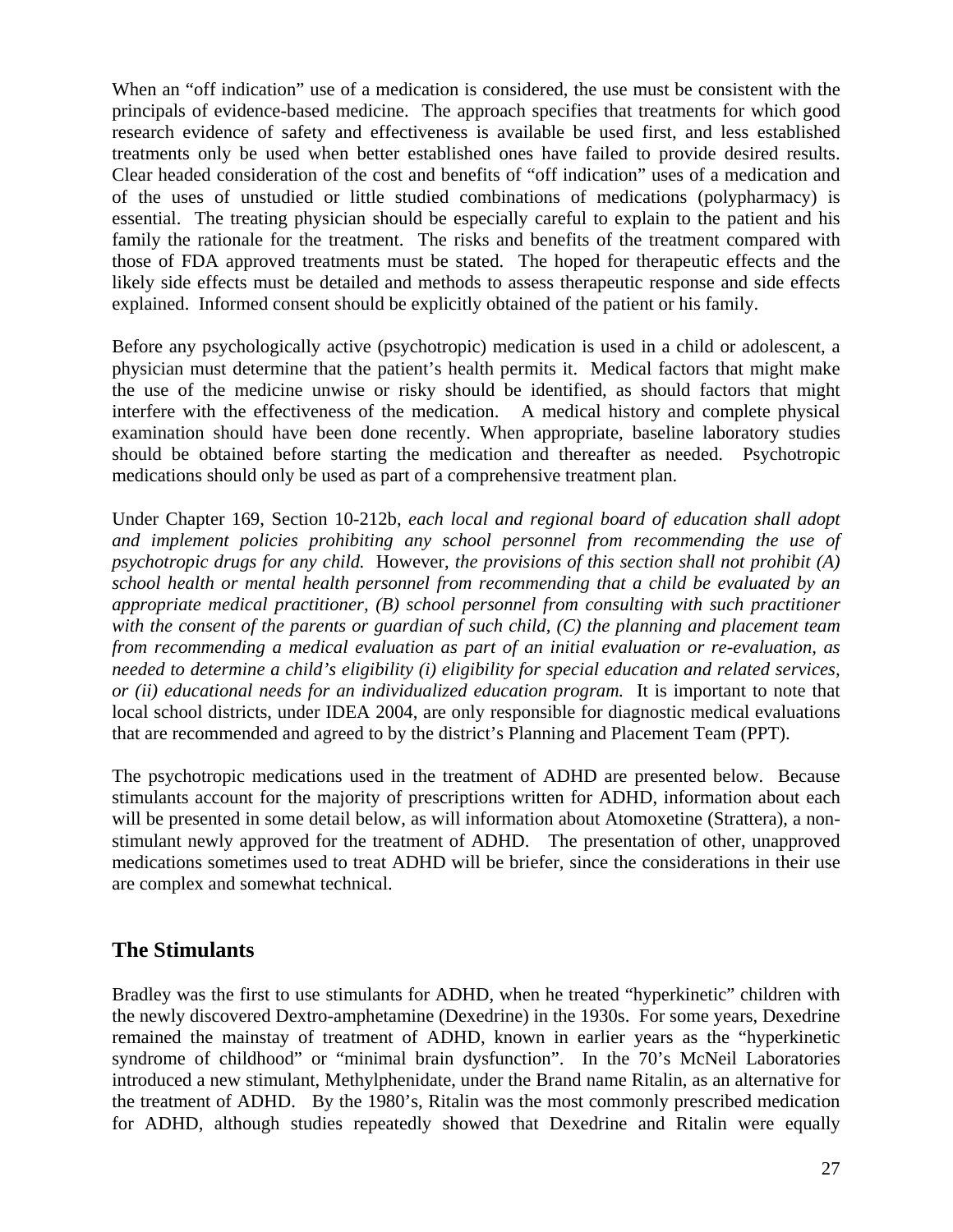effective in most children.

Currently, longer acting extended release preparations of Methylphenidate and Amphetamine are gradually supplanting Dexedrine, Ritalin, and Adderall, because they permit once daily dosing. Because preparations of Methylphenidate and Amphetamine generally are equally effective, the choice of a particular preparation should based on individual response and the desired duration of action.

### **Methylphenidate**

Ritalin is the trade name for Methylphenidate Hydrochloride. It has been approved for the treatment of ADHD in children 6 years and older. Ritalin takes effect quickly, typically within 30 minutes, and remains effective for 3-4 hours. Ritalin is inconvenient to use in most children and adolescents, since several doses must be given over the course of the day to maintain its effect. The dose given around lunchtime to maintain the effect of the first, morning dose necessitates a visit to the school nurse, inconvenient for parents and school personnel and often a source of shame for the child. Many children require a third dose in the later afternoon to enable them to do homework or function adequately at sport, group or family activities then and in the early evening. Sometimes a smaller, "step down" dose, is given at this time to reduce the risk of "rebound" (the worsening of ADHD symptoms as a stimulant abruptly wears off).

A sustained release preparation of Ritalin (Ritalin-SR) has been available of some years. This formulation was designed to provide 6-8 hours of coverage to free the child from the lunchtime visit to the nurse. Clinical experience with this formulation has been disappointing, however. The release of the medicine over the course of the day has seemed variable in many children so that the medicine is not uniformly effective over the 6-8 hour course of the school day. Another 6-8 hour duration Methylphenidate preparation, Metadate-CR was introduced several years ago and it seems to work well.

Several new long acting preparations of Methylphenidate have become available over the last several years. Concerta lasts 12 hours and is able to treat the symptoms of ADHD for a child's entire day. A short acting form of Methylphenidate is first released from the surface of the Concerta capsule that is effective for the first 4 hours and an "osmotic pump" inside the capsule releases the remainder of the dose over the next 8 hours. Ritalin-LA and Metadate-ER, the newest extended release Methylphenidate preparations, last approximately 8 hours. They have "biphasic" release systems that mimic the pattern of the release of Methylphenidate into the blood that is seen when two doses of Ritalin are taken, e.g. at breakfast and lunch times. These newer preparations are highly effective and spare the child a visit to the nurse, as well.

#### **Amphetamines**

#### **Dextro-Amphetamine Sulfate "Dexedrine"**

The onset of action of Dexedrine and its generic equivalents is usually within 30 minutes after a dose is taken and the duration of action is 4-5 hours. A "spansule" preparation of Dexedrine is available that extends its duration of action for an additional hour or two. This extended time decreases the interruptions to the school day. Dexedrine is approved for use in children as young as 3.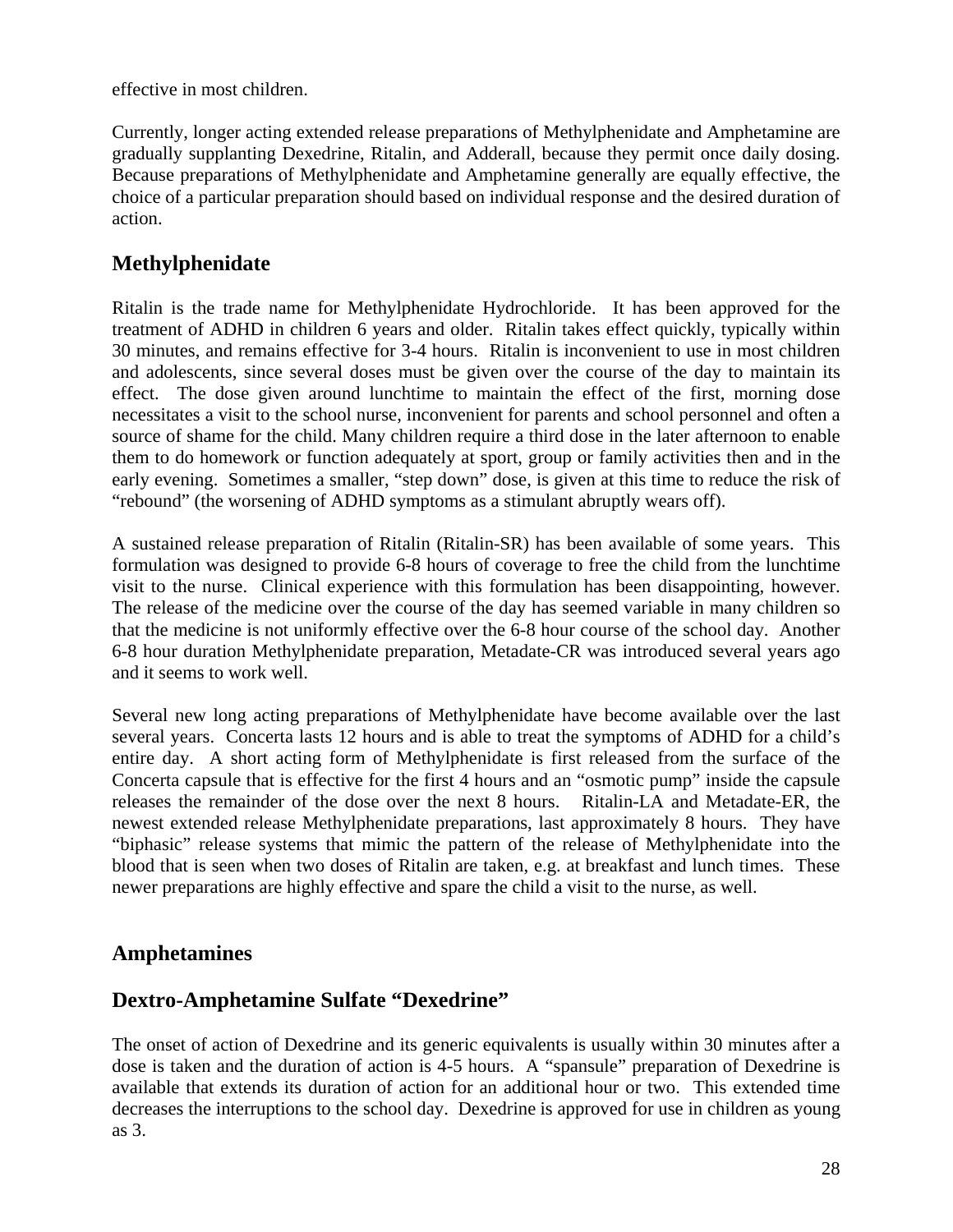### **Mixed Amphetamine Salts "Adderall"**

Adderall in its various formulations is the most widely prescribed stimulant, although the wellrespected Medical Letter on Drugs and Therapeutics could find no evidence of superior effectiveness over other stimulant medications (Kratochvil, Heiligenstein, Dittmann, et al., 2002). The effects of Adderall and its recently available generic equivalents occur about 30 minutes after a dose is taken and last for 4-6 hours. A "biphasic release" Adderall preparation (Adderall XR) has recently been approved and it provides coverage for most of a day (10-12 hours).

#### **Pemoline (Cylert)**

Cylert is another stimulant medication that has been used to treat children, adolescents, and adults with ADHD who did not respond to or could not take MPH or amphetamine. Although as effective as Methylphenidate or Amphetamine, its onset of action is quite delayed. It is seldom used these days, since rare cases of fatal, unpredictable liver failure have been reported.

## **What Are the Side Effects of the Stimulant Medications?**

The two most common side effects of stimulant medication are loss of appetite and trouble sleeping. Jitteriness, headache, and stomach upset are common, as well. While all medications have side effects those that the commonly used stimulants produce are generally mild and transient. The Physician must weigh the risks (side effects of the medications) against the benefits (effective treatment of a chronic, potentially disabling condition) of stimulant treatment and review these with the patient and/or his family, as would be the case with any other medical treatment.

#### **FDA Approved Non-Stimulant Medications:**

#### **Atomoxetine (Strattera)**

Strattera is non-stimulant, "selective norepinephrine re-uptake inhibitor" (SNRI) that the Food and Drug Administration (FDA) approved in 2002 for the treatment of ADHD in children 6 years and older, adolescents and, adults. In its Guidelines for the treatment of ADHD, the American Academy of Child and Adolescent Psychiatry has included Strattera as a first line treatment for ADHD. Strattera acts to increase the level of activity of norepinephrine, a brain chemical important in regulating many psychological and behavioral functions poorly regulated in ADHD. It is at least moderately effective and it may be taken once or twice daily to provide relief of ADHD symptoms over the course of the entire day. It is usually well tolerated, although generally mild side effects may occur. In children and adolescents, the most common side effects are upset stomach, decreased appetite, nausea or vomiting, dizziness, fatigue, and mood swings, and some children may experience a loss of weight when beginning Strattera. The most common side effects in adults are constipation, dry mouth, nausea, decreased appetite, problems sleeping, sexual side effects, problems urinating, and menstrual cramps. Rarely serious allergic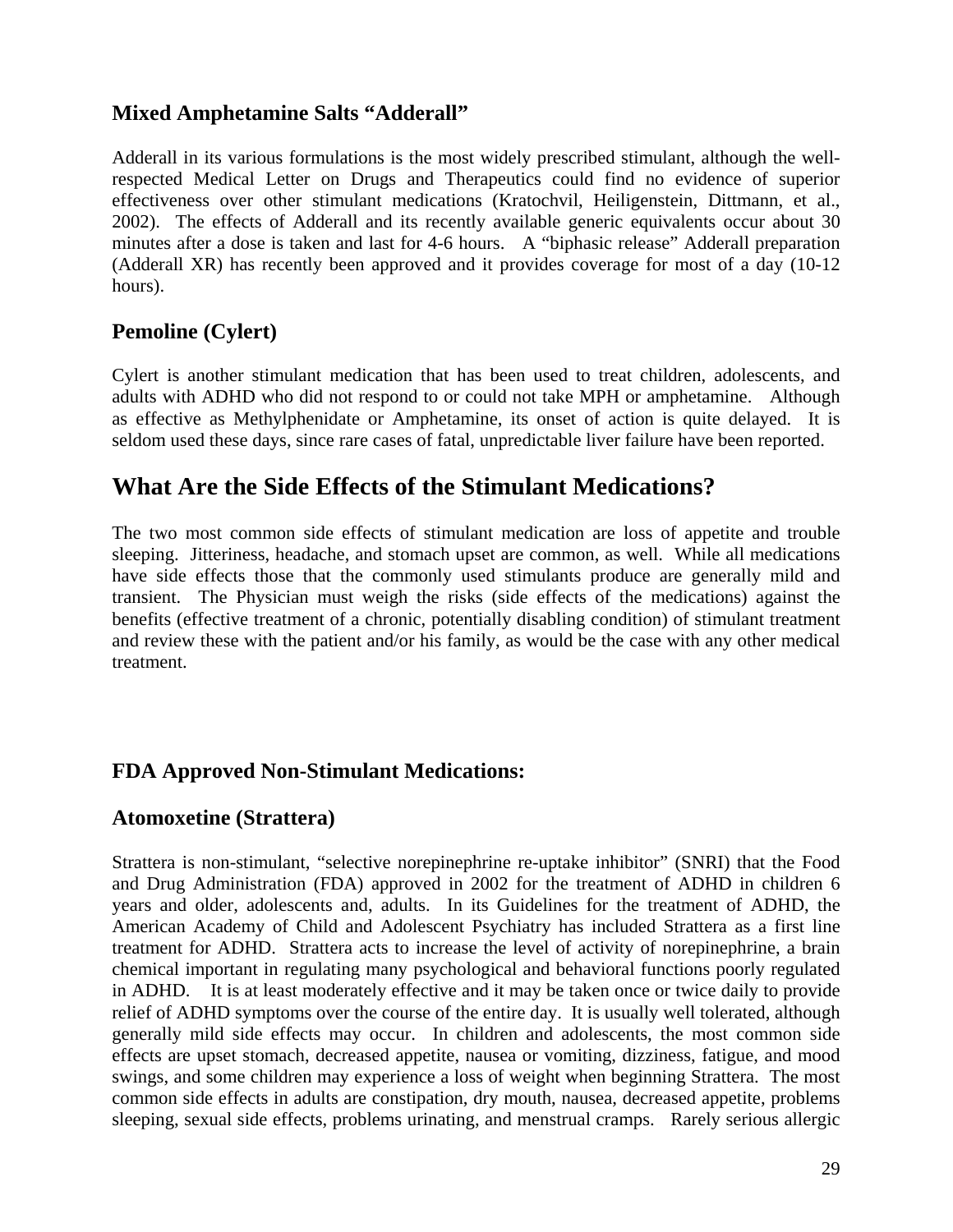reactions to the drug can occur.

Another SNRI, Reboxetine (Edronax), although unavailable in the US, is approved in Canada and Europe for the treatment of depression and is often used there to treat anxiety disorders, as well. Straterra is also likely to have at least mild anti-depressant and anti-anxiety effects. Although these actions have not yet been well studied in Strattera, research to examine the effectiveness of Strattera in children with ADHD and internalizing disorders (anxiety and depression) is currently underway.

### **Medications Unapproved by the FDA**

The Food and Drug Administration (FDA) approves the use of a medication to treat a particular condition, when enough scientific research is available to establish the safety and effectiveness of the medication. Most of the medications discussed below have some research in support of their effectiveness in the treatment of ADHD, but supporting data comes often from a few, small studies.

### **Alpha-2 Auto-Receptor Agonists "Clonidine" and "Guanfacine"**

Clonidine (Catapress) and Guanfacine (Tenex) are drugs developed to treat high blood pressure. They are sometimes added to stimulant treatment to help control hyperactivity and aggression that have not responded adequately to stimulants alone. Sometimes they may be used as single agents, but they probably have less impact on attention and cognitive functioning than the stimulants.

#### **Antidepressants**

Because many antidepressants affect the brain chemicals dopamine and norepinephrine that are thought to play a role in ADHD, their use in the treatment of ADHD has been studied to some degree. The second generation antidepressants Bupropion (Wellbutrin) and Venlafaxine (Effexor) and the tricyclic antidepressants Desipramine (Norpramin) and Nortriptyline (Pamelor) are perhaps the best studied. Real concern exists about the safety of Desipramine in children, but the other medications are safe and probably effective to some degree. Their use should probably be restricted to "co morbid" cases in which depression and/or anxiety complicate the presentation of ADHD. Wellbutrin, for example, is sometimes used to treat ADHD and depression, although no FDA indication has been sought for the treatment of ADHD.

#### **Mood Stabilizers and Neuroleptics**

ADHD is often present (co morbid) with bipolar mood disorders, which can be worsened with treatment with stimulants and antidepressants. Second generation neuroleptics (Quetiapine (Seroquel), Aripiprazole (Abilify), Ziprasidone (Geodon), Risperidone (Risperdal), Olanzapine (Zyprexa), and Clozapine (Clozaril)) and mood stabilizers (Divalproex Sodium (Depakote), Carbamazepine (Tegretol), Oxcarbazepine (Trileptal), and Lithium, most commonly) are the mainstays of the treatment of bipolar disorder. Because these medications effectively treat bipolar disorder, stimulants can sometimes be used thereafter to treat the residual, often troubling ADHD symptoms. Anecdotal evidence, largely case reports and "clinical wisdom", have suggested that these drugs may treat impulsivity, hyperactivity and even inattention in their own right.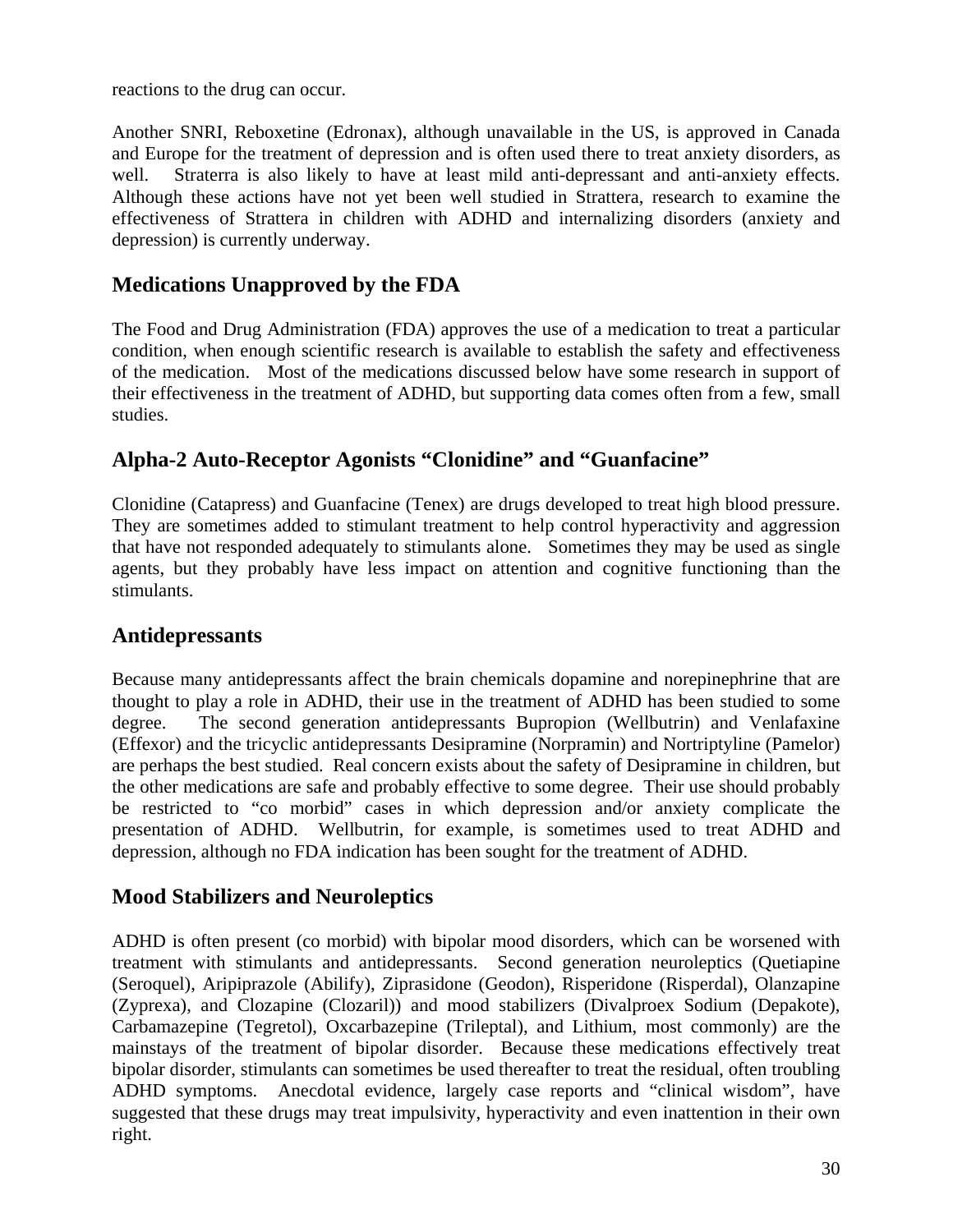Likewise, stimulants (and some antidepressants) may worsen tics (in Tourette's Disorder, for example). While this effect is usually reversible when the stimulant is stopped, the increase in tics may be quite noticeable to the child and to others, particularly his peers. The effects on self esteem and social competence may offset the positive effects of the stimulant intervention. Because neuroleptics (Pimozide (Orap), for example) have been used to control tics, they are sometimes used with stimulants to treat both conditions. The evidence in favor of this approach is very limited and a number of risks are associated with the use of the neuroleptics.

### **Drugs That Affect Brain Nicotine Systems**

Drugs that affect the Nicotine system in the brain are currently the focus of very active research. Some clinicians use the currently available acetylcholinesterase inhibitors (Donepezil (Aricept), rivastigmine (Exelon) and galantamine (Reminyl) to treat ADHD in those cases where stimulants and antidepressants fail or worsen other concurrent conditions, such as bipolar disorder. The evidence in favor of this approach is still very limited.

#### **Other**

Other treatment approaches have been reported in the popular literature or in books and papers that have not undergone peer review for their scientific quality. Megavitamin and dietary treatments are popular examples. While some of these treatments may actually be effective, they are too often promoted by those unwilling to put them to the test of peer review, and their use may be very limited among experienced clinicians.

Current guidelines for evidence based medicine set forth by the Institute of Medicine should be helpful in choosing treatments (Havighurst, Hutt, McNeil, and Miller, 2001). The guidelines support the use first of treatments for which high quality scientific evidence exists. If these treatments fail, then trials of other treatments ranked by the assessment of the potential risks and benefits drawn from more limited evidence should be considered. The services of an experienced psychiatrist are recommended, when trials of second and third line treatments, for which evidence of effect is limited or significant risk is likely, are contemplated.

Arnold, L.E, Chuang, S., Davies, M., Abikoff, H.B., Conners, C.K., Elliott G.R. et al. (2004). Nine months of multicomponent behavioral treatment for ADHD and effectiveness of MTA fading procedures. *Journal of Abnormal Child Psychology*, 32(1), 39-51.

Biederman, J., Wilens, T., Mick, E., Spencer, T., & Faraone, S.V. (1999). Pharmacotherapy of Attention deficit/ hyperactivity disorder reduces risk for substance use disorder. *Pediatrics,* 104(2), 20.

Bradley, W (1937). The behavior of children receiving Benzedrine. *American Journal of Psychiatry, 94, 557-585.*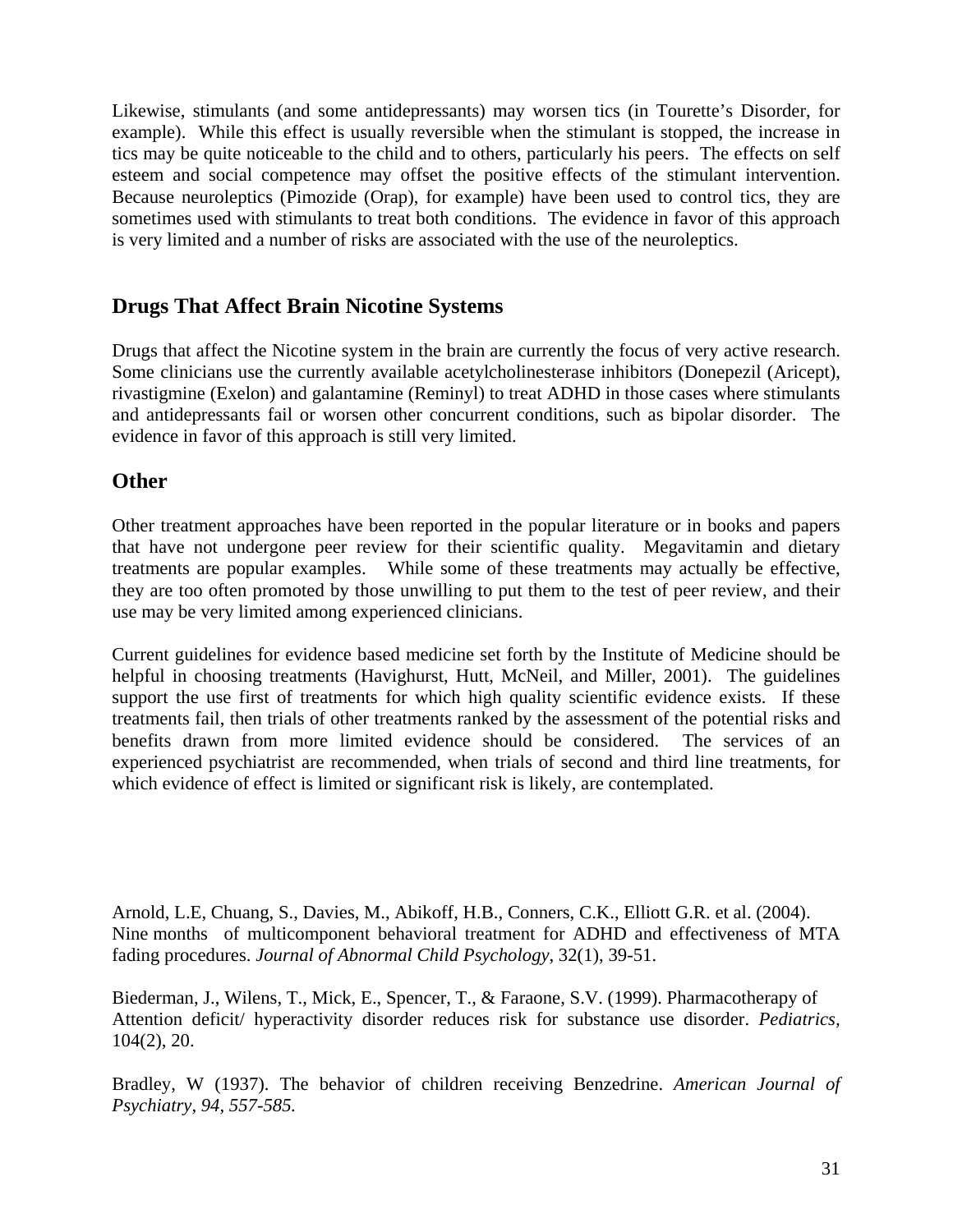Faraone, S.V., & Doyle, A.E. (2001). The nature and heritability of attention-deficit/ hyperactivity disorder. *Child and Adolescent Psychiatry Clinics of North America*, 10(2), 299- 316.

Havighurst, C.C., Hutt, P.B., McNeil, B.J., & Miller, W. (2001). Evidence: its meanings in health care and in law. (Summary of the 10 April 2000 IOM and AHRQ Workshop, "Evidence": its meanings and uses in law, medicine, and health care). *Journal of Health and Political Policy Law*, 26(2), 195-215.

Kratochvil, C.J., Heiligenstein, J.H., Dittmann, R. et al. (2002) Atomoxetine and methylphenidate treatment in children with ADHD: A prospective, randomized, open-label trial. *Journal of the American Academy of Child and Adolescent Psychiatry,* 41, 776-84.

The MTA Cooperative Group (1999a). A 14-month randomized clinical trial of treatment strategies for attention-deficit/hyperactivity disorder: The multimodal treatment study of children with attention-deficit/hyperactivity disorder. *Archives of General Psychiatry,* 56(12), 1073-1086.

The MTA Cooperative Group. (1999b). Moderators and mediators of treatment response for children with attention-deficit/hyperactivity disorder: The multimodal treatment study of children with attention-deficit/hyperactivity disorder. *Archives of General Psychiatry,* 56(12), 1088-1096.

Owens, E.B., Hinshaw, S.P., Kraemer, H.C., Arnold, L.E., Abikoff, H.B., Cantwell, D.P. et al. (2003). Which treatment for whom for ADHD? Moderators of treatment response in the MTA. *Journal of Consulting and Clinical Psychology,* 71(3), 540-52.

Spencer, T.J. (2004). ADHD treatment across the life cycle. *Journal of Clinical Psychiatry*, 65(3), 22-6.

Spencer, T.J., Biederman, J., Wilens, T.E., & Faraone, S.V. (2002). Overview and neurobiology of attention-deficit/hyperactivity disorder. *Journal of Clinical Psychiatry*, 63(12), 3-9.

Spencer, T.J., Biederman, J., & Wilens, T. (1999). Attention-deficit/hyperactivity disorder and comorbidity. *Pediatric Clinics of North America,* 46(5), 915-27.

Spencer, T.J., Biederman, J., Wilens, T. (2000). Pharmacotherapy of attention deficit hyperactivity disorder. *Child and Adolescent Psychiatry Clinics of North America*, 9(1), 77-97.

Wilens, T.E., Biederman, J., & Spencer, T.J. Attention deficit/hyperactivity disorder across the lifespan. *Annual Review of Medicine*, 53, 113-31.

A new long-acting methylphenidate (Concerta). Med Lett Drugs Ther 2000;42(1086):80-81.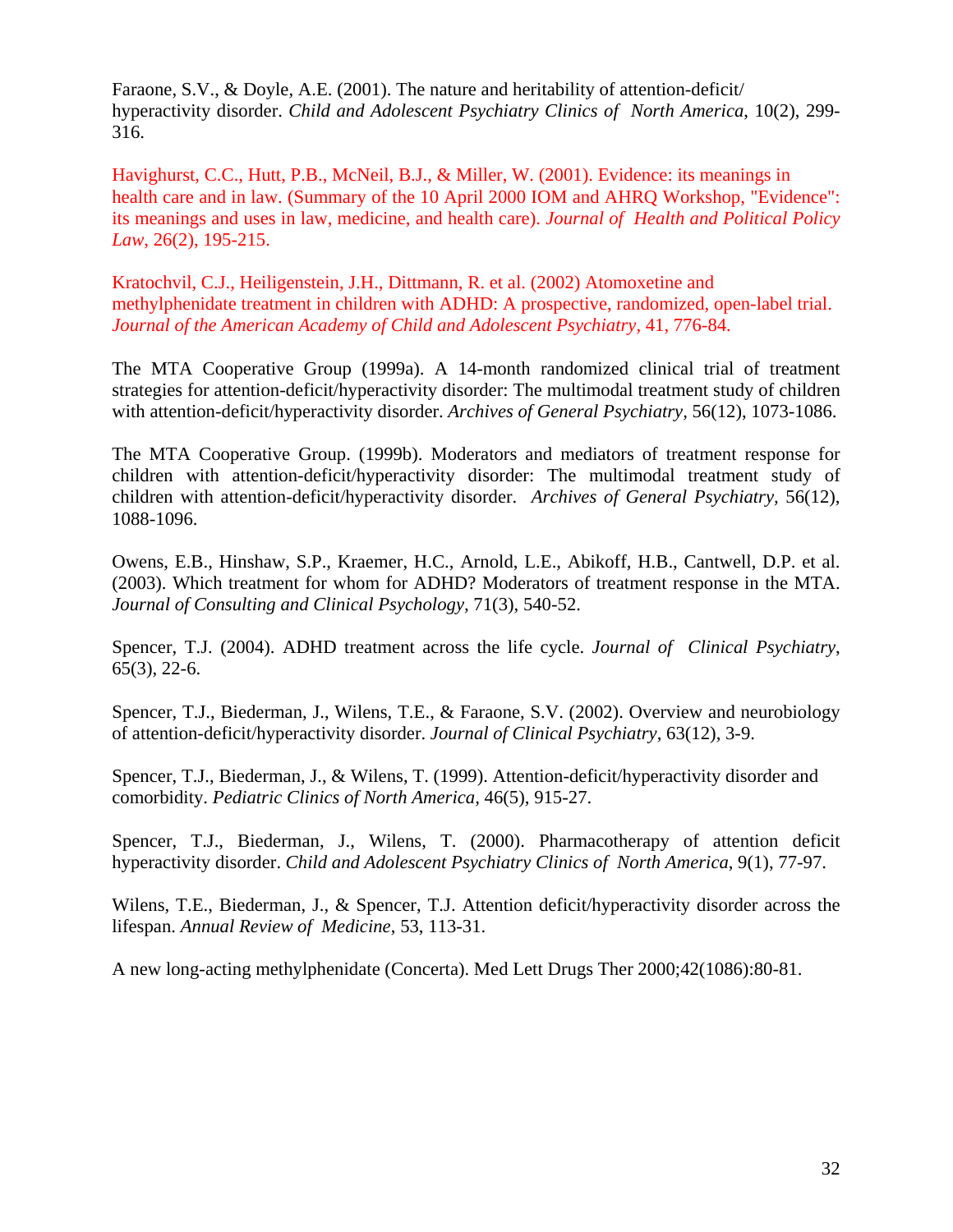# **X School-Based Interventions**

### **Introduction**

All students with ADHD are *not* the same. Each child has a unique pattern of strengths and weaknesses that must be considered in order to develop an appropriate academic program. Similarly, no child lives full-time in school; they have families and community environments with which they interact. To be responsive to students, schools and families must work together to share their knowledge and wisdom about the child. In the context of shared planning, the family and school are able to collaboratively construct and monitor instructional and home-based programs and strategies to consistently reinforce student learning and development.

Similarly, the student with ADHD does not exist in isolation in the classroom. Students interact with peers and share the teacher's attention as well. Consequently, providing for a student's academic needs is best accomplished in a manner that does not isolate and/or stigmatize the recipient of services. Pragmatically, this is accomplished by selecting a strategy that addresses student need and simultaneously enhances the learning of all students, not just the individual with ADHD.

While there are many strategies that have been found to help students, choosing the "right one" is best accomplished within a problem-solving method. The process encompasses:

- Define the desired outcome by assessing the students performance on academic tasks and in social interactions, and defining what you would like the outcome to be;
- assessing the goodness-of-fit between student learning level and style and teaching level and style;
- $\triangleleft$  selecting a strategy; and
- $\cdot$  monitoring student progress and modifying the intervention as necessary.

Working within the problem solving framework, it is important to consider what aspects of the learning process are potentially compromised for students with ADHD. As students perceive, receive, manipulate, store, and retrieve information, they activate three processing systems that are used in thinking: attention, executive function, and working memory. The "experts" like to debate whether these are three separate systems or if they are just one big system. For the purposes of this document, let us consider how these systems function and their effect on learning. Every student has a unique pattern of strengths and weaknesses in these thinking systems. Each of the systems is complexity sensitive: the more complex the task, the greater the demand on the system. Hence students will not experience academic difficulty until their specific system is overwhelmed.

Attention is called a "limited capacity system." It is just so big and, once full, it cannot hold anymore. Students use up their attention capacity much more frequently when doing tasks that are controlled or deliberate as distinct from tasks that are automatic (e.g., mastered addition and subtraction tables, skilled keyboarding). In addition, the natural tendency is to seek out whatever is novel, unique, or new in the environment. Attention is used in both behavior and thinking. Attention has four component parts: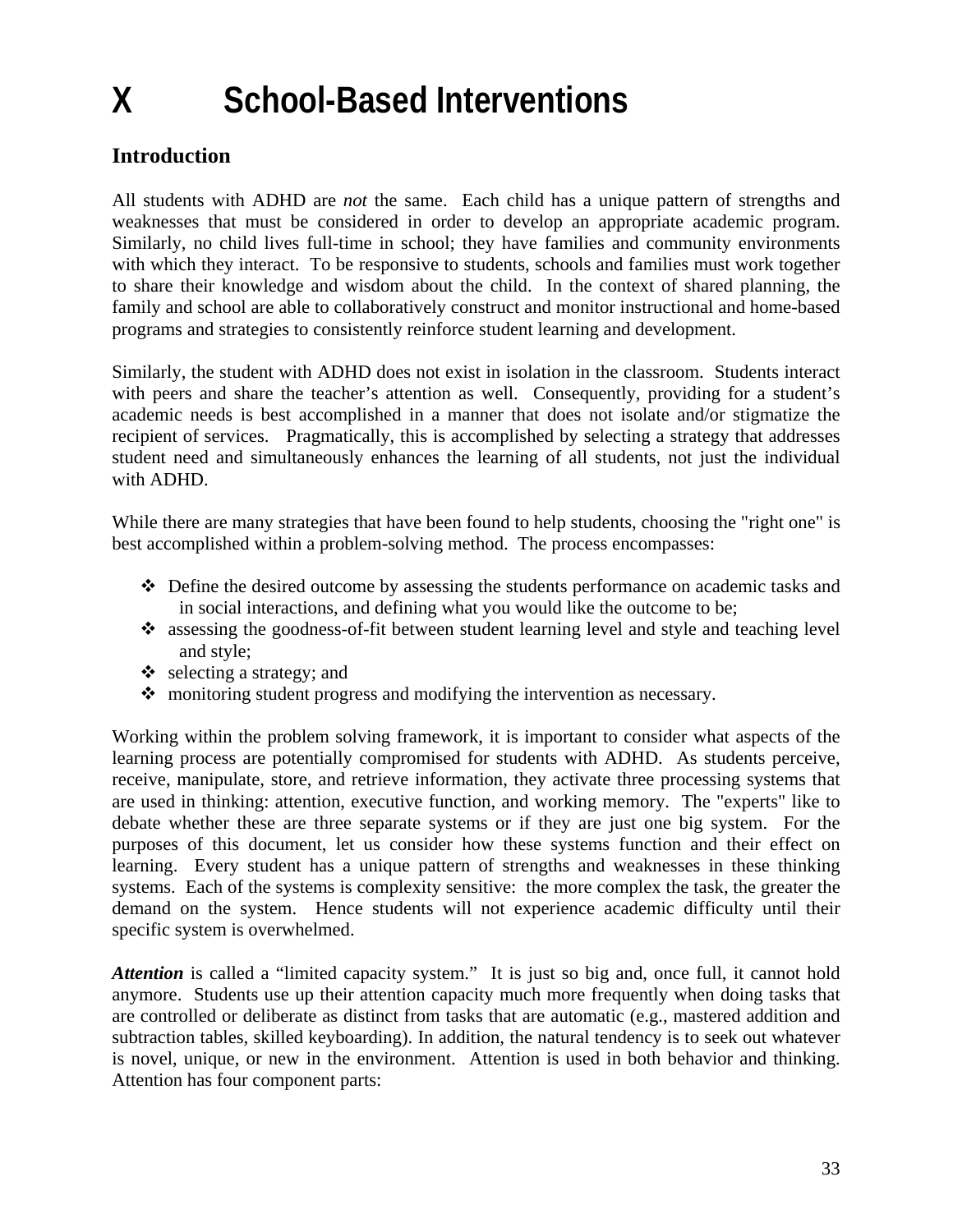- 1. Initiate or focus ("experts" use different terms for the same functions) getting started on a task and/or establishing the scope or focus of the task.
- 2. Sustain -- the ability to willfully stay on task until completion even when there is something competing for attention.
- 3. Inhibit -- the ability to willfully block out whatever is not part of the focus or task or to delay acting upon it until a more appropriate time. Problems with this aspect contribute to calling out and risk taking behaviors.
- 4. Shift -- the ability to willfully change from one behavior, thought to another. This aspect contributes to difficulties with transitions; students' inability to "let go" of wrong answers, requests to fill their needs, or remaining upset once disciplined.

*Executive Functions* are operating all of the time and include controlled thinking, selfmonitoring and self-evaluation, planning, sequencing, and organizing. Some experts suggest that the executive functions are like a conductor in an orchestra functioning to allocate resources (attention) and coordinate the connections between thinking and behavior. When students have compromised executive functions, they potentially lack the internal voice to guide thinking and behavior; remain unaware of how their behavior affects others; have difficulty beginning an assignment; produce written work that lacks organization, cohesion, main ideas/supporting details; omit steps in a multi-step process; misplace books, homework and supplies; have messy desks or lockers; or have difficulty checking work for mistakes. For most children, executive functions are the most compromised among the three systems. It is important to consider that academic and social demands on the executive functions increase with age as do the expectations for independence and self-sufficiency. Thus, teens are expected to perform increasing numbers of tasks that tax their executive functions at the very time that there are fewer supports provided.

*Working Memory* is the blackboard for thinking. It is a place to briefly store and manipulate information and also the mechanism to enter information into long term memory and retrieve it. Similar to attention, working memory is a limited capacity system. When we overload the system, some items are "forgotten." It is believed that working memory has at least two components

- 1. Phonological loop -- stores language based information. This portion is predominantly utilized in the typical classroom.
- 2. Visuospatial sketchpad -- stores image and/or location based information. There is some research that suggests this is preferred storage device for students with ADHD.

In addition to "forgetting," there are other behavioral indicators that the short term memory system has been overwhelmed. Students may make mistakes copying work from the blackboard; have difficulty remembering multiple part directions; show inconsistency in demonstrating acquired knowledge (e.g., one day he knows it the next day he doesn't; or the student learns or recalls only a portion of the lesson). Working memory weaknesses also contribute to poor reading comprehension, especially with long, complex sentence construction or in cases of poor fluency.

#### **Thinking Systems and Strategies**

Too frequently strategies are chosen from a list of general recommendations – a "one size fits all" approach. However, given the unique skills, strengths, and weaknesses of each child, it is more advisable to employ a problem solving approach in selecting a strategy specific to the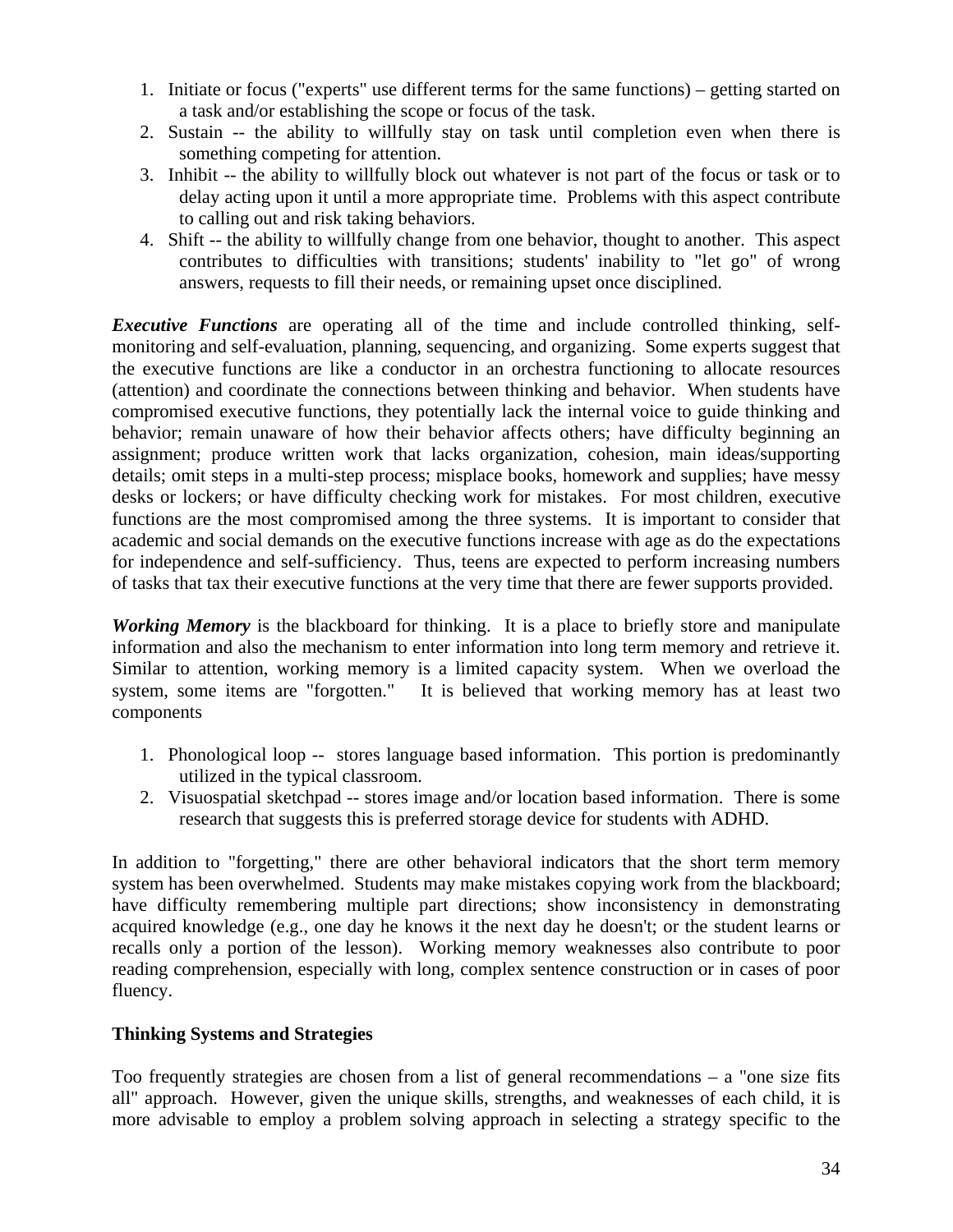student's needs. In this section, modifications to the environment and instruction will be considered as they relate to the potential compromises to learning. Following this discussion is a table that organizes the material based on the "problem behavior."

There are two caveats for the reader. The organization of intervention strategies is somewhat arbitrary and some may fit into multiple areas. For example, it was noted above that professionals disagree on the number of thinking systems. A second warning is that the listing of interventions is not totally complete. Rather, selected examples are included with the hope that educators and families will use them to develop additional strategies through a creative, collaborative, problem-solving effort.

#### **Environment**

The environment is concerned with the physical set-up of the classroom and how it affects learning and social adjustment. The environment that has been found to be most supportive to the needs of students with ADHD is both structured and predictable. For example, it is helpful when the classroom has a consistent daily schedule and established routines for accomplishing work. Furthermore, all students benefit from environments that have universal programs to support positive behavior and social skills development. This may include specific physical space and activities to which a student might voluntarily "escape" to regain self-control. However, there remain a small percentage of students for whom targeted interventions will be necessary.

The following section details how specific interventions in the environment can interact with each of the three thinking systems:

- **Attention** increases the likelihood that student will focus (by providing preferred seating with consideration for noise, movement, positive peer role models, and proximity to the teacher); structure the task to highlight the most important aspects; provide opportunities for novel repetition; schedule frequent breaks; allow opportunities to move around the classroom; use non-verbal cues (return to task, transitions, where to focus).
- **Executive Function** provide external organizers (calendars, timers); segment multi-step tasks into smaller units; provide "low-tech" aids to minimize energy expanded on lower level tasks to maximize higher level learning (computers, tape recorders, calculators).
- **Working Memory** post rules, assignments, schedules; employ visualization techniques and graphic organizers (maps, task organizers, thinking process organizers); practice basic facts to level of automaticity (recall the need for novelty during repetition).

#### **Curriculum / Instruction**

The curriculum is the body of knowledge or concepts which direct educational goals and objectives. The curriculum may be covered through a variety of instructional techniques, devices, and activities. Currently, "best practice" suggests that educators differentiate instruction to accommodate the different learning styles and individual patterns of strengths and weaknesses of all students. Similarly, to determine student mastery of the curriculum, one must provide multiple forms of assessment (e.g., portfolios, verbal discussion, dictated short essay responses, multiple-choice questions). Furthermore, students learn best when the lessons are engaging and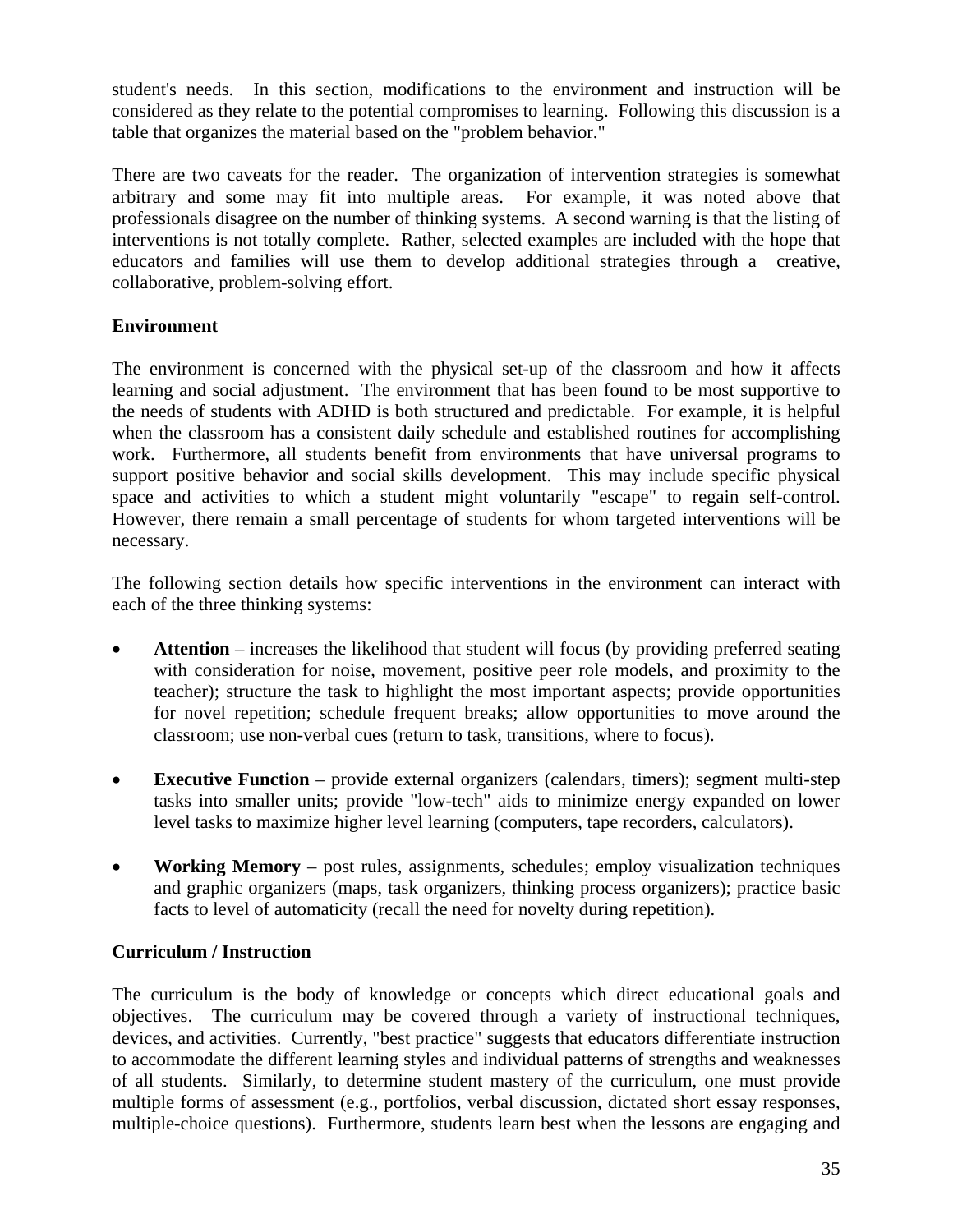provide frequent feedback. For example, whole group instruction that requires active responses will engage all of the students (slates, partner talks, holding up shapes, writing on the board). These universal approaches to teaching will meet the needs of many of the students with ADHD. However, sometimes it is necessary to develop targeted accommodations and modifications to instruction for some students with ADHD.

The following section details how curriculum and instruction interact with each of the three thinking systems:

- **Attention** get student's attention before giving directions; keep directions clear and precise; check for student's understanding of assignment; actively engage the student by providing work at the appropriate academic level relative to the task (instructional vs. independent levels); allow for student choice to accommodate interests; introduce novelty and provide opportunities for novel repetition; provide on-going feedback; pair visual and auditory instructional techniques; use cues – both visual and auditory;
- **Executive Function** provide direct instruction in self-monitoring, self-coaching, and selfregulating strategies; provide external, visual organizers to support student focus on learning content; provide direct instruction in organizational, study, and time-management skills; subdivide large tasks into smaller components and assign them two or three at a time; plan the schedule to allow for more demanding academic work in the morning; use color coding for organization (e.g., English book covers, folders, and materials are green).
- **Working Memory** Sub-divide study time into smaller segments; provide context for learning and links to prior knowledge; utilize multi-sensory instruction; "chunk" information; make learning fun – provide games and activities with high interest and participation; provide learning aids (outlines); highlight key points using color, size, shape for instruction and study.

The preceding discussion organized strategies according to the location of application, the physical environment or instruction. Utilizing a problem solving approach, educators begin by identify the specific target behavior. In Table 1, the behavior is linked to specific thinking systems and a few representative interventions are listed. Experience suggests that once the link is established between behavior and a thinking system, classroom teachers will draw upon their own extensive repertoire of interventions to address student challenges.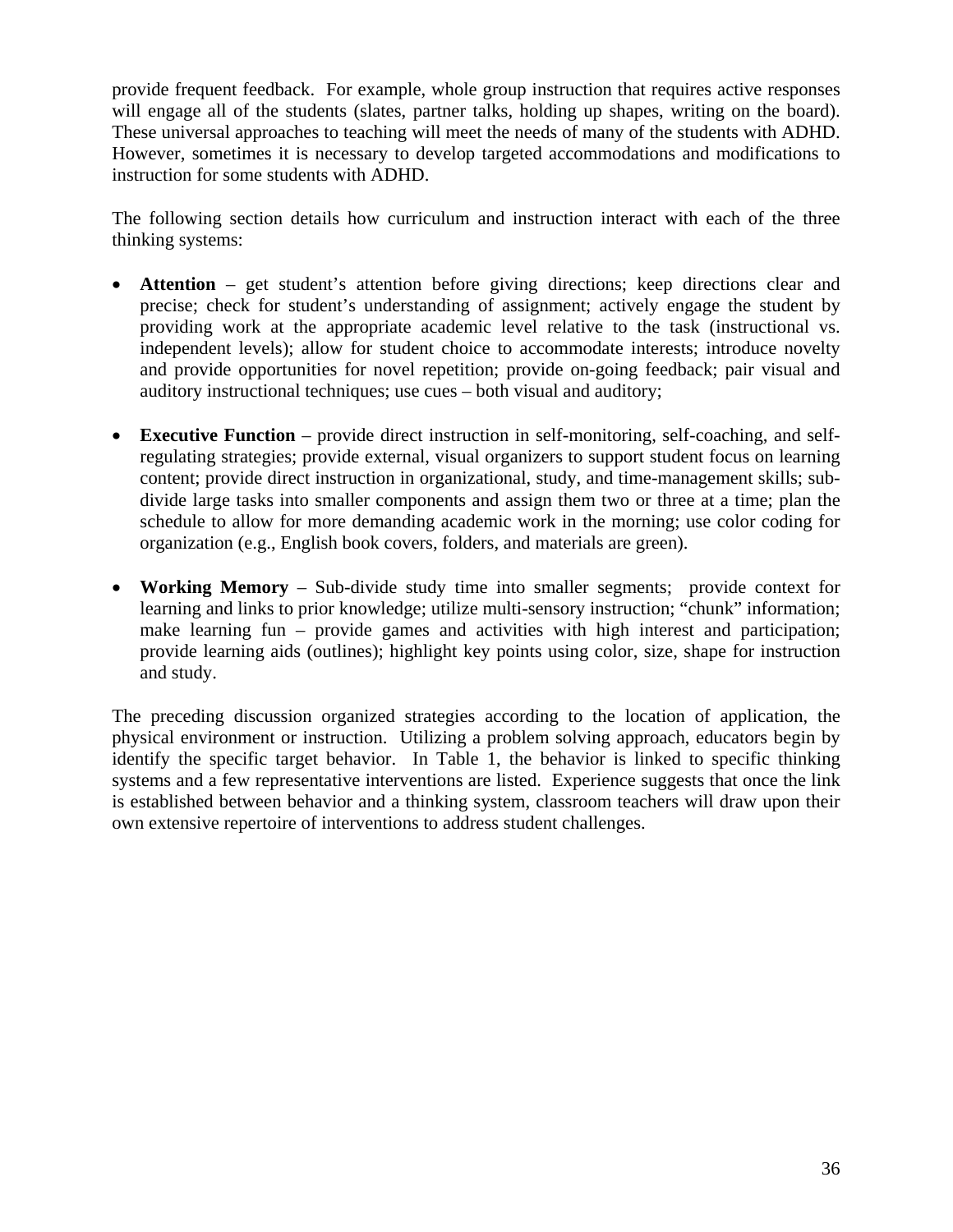| <b>Problem Behaviors</b>                                                                                                                                                                                                                                                   | <b>Thinking system</b> | <b>Instructional Strategies</b>                                                                                                                                                                                                                                                                                                                                                                                                                                                                                                                                                                                                                                                                                |
|----------------------------------------------------------------------------------------------------------------------------------------------------------------------------------------------------------------------------------------------------------------------------|------------------------|----------------------------------------------------------------------------------------------------------------------------------------------------------------------------------------------------------------------------------------------------------------------------------------------------------------------------------------------------------------------------------------------------------------------------------------------------------------------------------------------------------------------------------------------------------------------------------------------------------------------------------------------------------------------------------------------------------------|
| <b>Difficulty Getting Started -</b><br>slow/unable to begin a new task,<br>activity, assignment                                                                                                                                                                            | Executive<br>Function  | provide written and oral<br>directions;<br>check that directions are clear;<br>$\bullet$<br>begin work with mentor;<br>segment the work into small<br>initial steps;<br>fold student's paper in halves,<br>$\bullet$<br>quarters, accordion patterns and ask<br>them to work on just the first space                                                                                                                                                                                                                                                                                                                                                                                                           |
| <b>Disorganized</b> - poor time<br>management skills; inability to plan<br>ahead; difficulty with sequencing;<br>messy desk/locker; failure to turn-in<br>work although it is complete;<br>misplaces books/materials; written<br>work appears messy and lacks<br>coherence | Executive<br>Function  | external organizers (calendars,<br>watch with alarm);<br>instructional chart with<br>sequence of steps articulated;<br>instruction chart posted desk top<br>on index cards or stickies;<br>daily schedule, routines, rituals;<br>$\bullet$<br>study buddy;<br>assistive listening devices;<br>$\bullet$<br>keyboarding instruction and<br>computer;                                                                                                                                                                                                                                                                                                                                                            |
| <b>Distractible</b> - not responding when<br>called upon; poor task completion;<br>difficulty distinguishing important<br>information/main idea from less<br>important; skipping from one<br>activity to the next                                                          | Attention              | preferential seating;<br>$\bullet$<br>instruction on appropriate<br>academic level;<br>assignments that are highly<br>engaging;<br>hands-on learning, based on<br>interests and strength;<br>reducing the number of items<br>per assignment;<br>alternating response modes;<br>permitting students to work<br>problems in an unusual order<br>(bottom to top);<br>using external non-verbal cues<br>to prompt student to return to task;<br>increasing the amount of<br>immediate feedback (e.g., circulate<br>during independent work and<br>correct some of each student's work<br>to provide immediate feedback);<br>using cooperative learning after<br>the strategies have been taught to<br>whole class; |

### **Table 1 Problem Behaviors, Thinking Systems, and Instructional Strategies**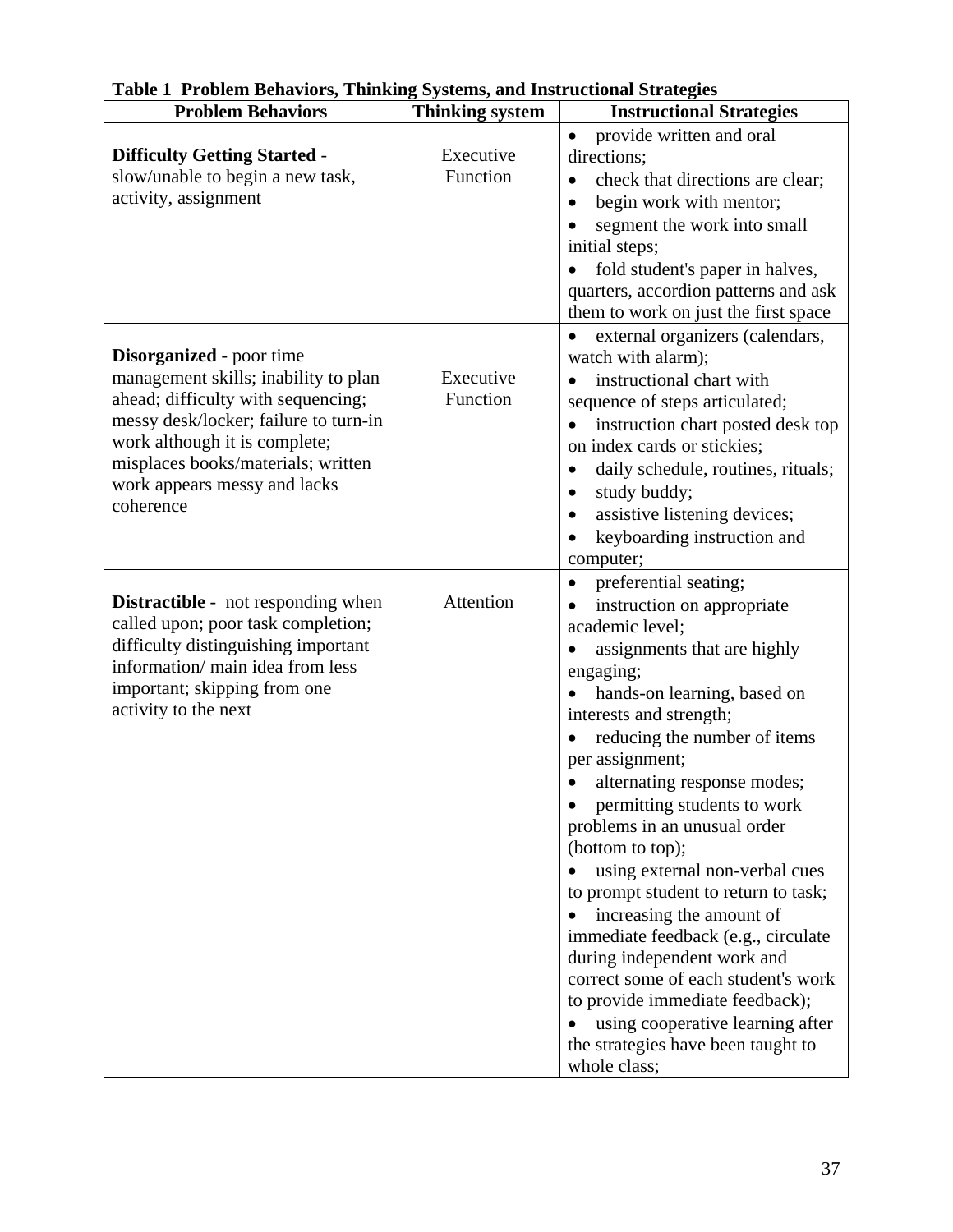| <b>Hyperactive</b> - difficulty staying in<br>chair; high level of gross-motor<br>activity (younger children);<br>restlessness (adolescents); seeks<br>sensory stimulation (chewing,<br>tapping, leg swinging);     | Attention<br>Executive<br>Function | providing acceptable<br>opportunities for movement rather<br>than attempting to restrict activity;<br>providing a specific number of<br>walking passes (e.g., sharpening<br>pencil, drinks of water, access to<br>books, wall charts);<br>providing small manipulables to<br>channel activity from gross to fine<br>motor (e.g., clay, stress balls);<br>establishing work centers as<br>opportunity to move to choice<br>activity;<br>standing random-drills;<br>restating rules before the<br>opportunity for rule infraction;<br>increasing proprioceptive<br>feedback (consult with OT or PT);<br>instructional strategies that use<br>tactile materials |
|---------------------------------------------------------------------------------------------------------------------------------------------------------------------------------------------------------------------|------------------------------------|--------------------------------------------------------------------------------------------------------------------------------------------------------------------------------------------------------------------------------------------------------------------------------------------------------------------------------------------------------------------------------------------------------------------------------------------------------------------------------------------------------------------------------------------------------------------------------------------------------------------------------------------------------------|
| <b>Impulsive - shouts out answers</b><br>without being called upon; exhibits<br>risk taking behaviors; does not think<br>about consequences of behavior;<br>difficulty following rules; difficulty<br>taking turns; | Executive<br>Function              | teaching self-monitoring skills;<br>$\bullet$<br>teaching self-regulating skills;<br>teaching the behavior you want<br>$\bullet$<br>to see;<br>giving positive feedback 5 to 8<br>times more frequently than negative<br>ones:<br>teaching student verbal or motor<br>response to use while waiting (e.g.,<br>holding up a "HELP" card, writing<br>note to self so he will remember)                                                                                                                                                                                                                                                                         |
| <b>Memory</b> - inconsistent and/ or poor<br>recall of previously learned<br>information; reduced reading<br>comprehension with long and/or<br>complex sentences; forgetting<br>assignments, social commitments,    | <b>Working Memory</b><br>Attention | segment study time into smaller<br>units; structured breaks; alternating<br>subject matter<br>muti-sensory instruction;<br>establish lesson context and<br>links to prior knowledge;<br>highlight most important<br>features (color coding, shapes, size<br>emphasis);<br>provide opportunity for novel<br>repetitions until student achieves<br>automaticity of basic skills/facts                                                                                                                                                                                                                                                                          |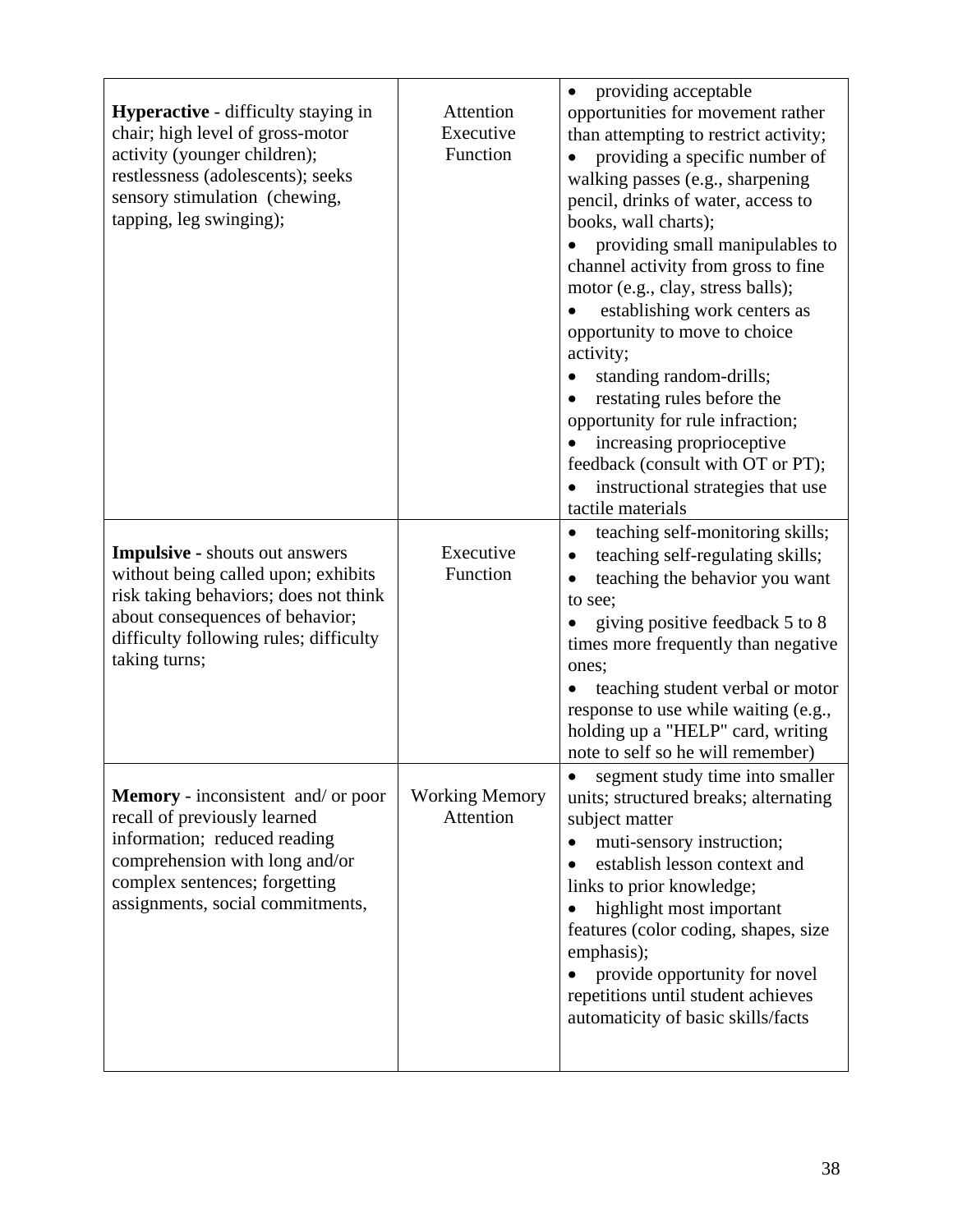| <b>Self-Monitoring and Evaluation -</b><br>lacks "internal voice," the internal<br>dialogue to self-coach and/or guide<br>thinking and behavior; unaware that<br>his/her behavior is inappropriate,<br>annoying to others; difficulty<br>checking work once completed; | Executive<br><b>Function</b> | role model by thinking out loud;<br>provide non-judgmental<br>feedback to establish sequence and<br>causality of events;<br>provide rubric on desktop for<br>correcting work and provide<br>structured practice in using it |
|------------------------------------------------------------------------------------------------------------------------------------------------------------------------------------------------------------------------------------------------------------------------|------------------------------|-----------------------------------------------------------------------------------------------------------------------------------------------------------------------------------------------------------------------------|
| <b>Transition - difficulty transitioning</b><br>between activities, subjects, classes;<br>repeats same idea, question after<br>receiving a response; repeats same<br>error even when told it is incorrect                                                              | Attention                    | provide three-part transition<br>cues (stopping, moving to, and<br>starting);<br>develop transition rituals;<br>create transition songs, games,<br>activities (primary grades)                                              |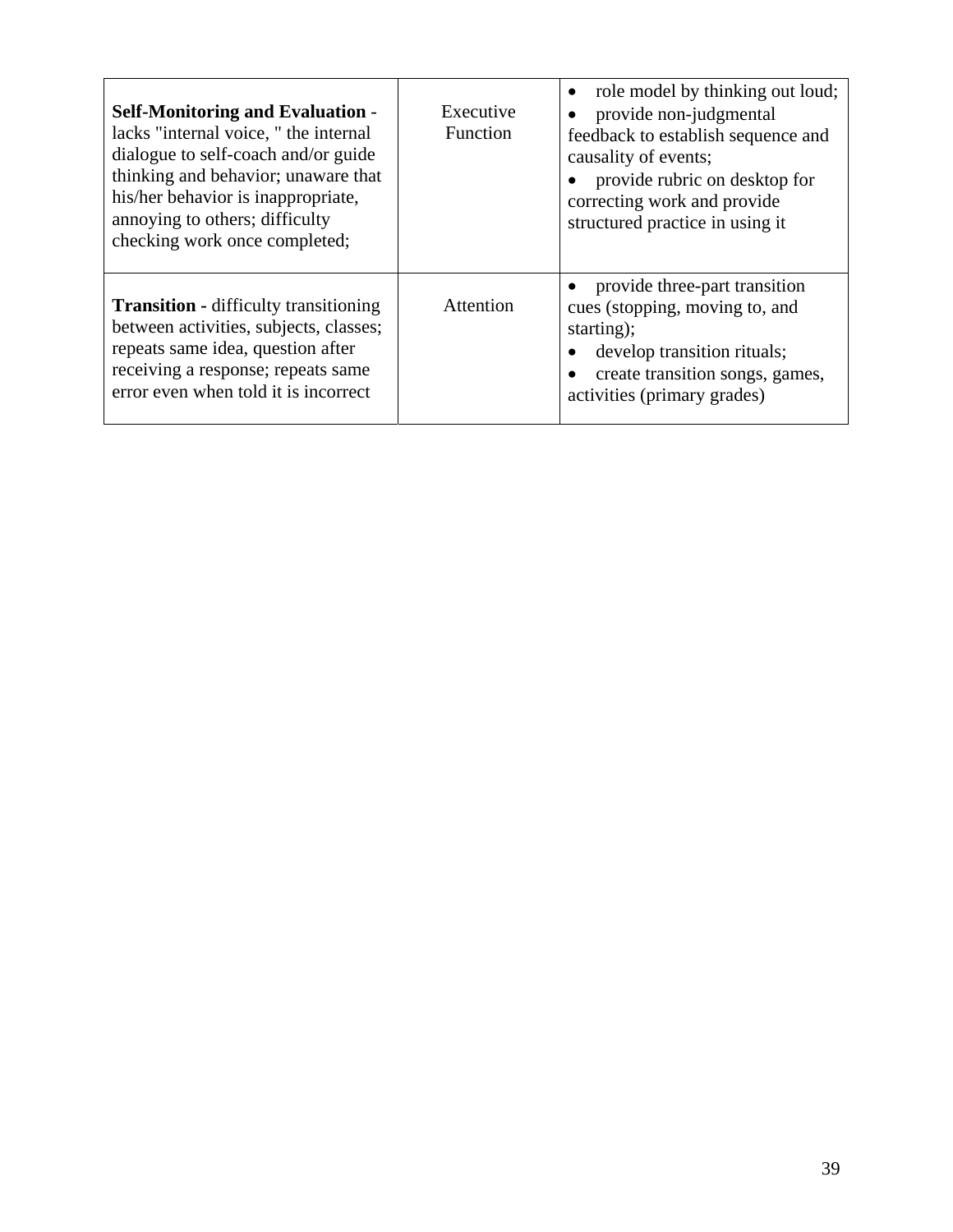# **XI Parent and Family Issues**

Raising children can be a fulfilling experience for parents. It can also be a trying, humbling one, even in the best of situations. Raising a child with ADHD can cause considerable marital, family, and sibling stress as everyone is forced to deal with the child's intense, quickly changing highs and lows.

Parents of children with ADHD must provide more structure, supervision, and intervention than is normally required and have much more intensive interaction with the school, neighbors, coaches/outside of school instructors, family, and friends because of the child's ADHD.

At home, the child's room typically is more messy and disorganized than the average child's room. Many ADHD children suffer from sleep deprivation. Getting dressed and ready for school often requires direct help from the parent. Mealtimes can be disastrous, and family outings may suddenly turn into embarrassing fiascoes. Peer interactions must be monitored, and sometimes contrived. Homework frequently is not completed without intensive supervision or help.

Yet, with all these difficulties, the child with ADHD looks "normal," is intelligent, and may even be "gifted." S/he may work well for several days and then be unable to complete work. S/he may understand and work hard on difficult material when interested, then be unable to complete work s/he perceives as less "fun" or too difficult. This confusing fluctuation of strengths and weaknesses with inconsistent effort and motivation makes it harder for parents, teachers, and other professionals to accept these children's typically unpredictable, inconsistent behavior and academic performance.

For many parents, having a clear and definite diagnosis is the first step toward learning to cope with the difficulties of ADHD. It is important that parents, siblings and extended family members *and the child* be given as much accurate information about the disorder as possible, since all will benefit greatly from reading about ADHD and learning how others have dealt with it effectively. Knowledgeable physicians, therapists, and school personnel can be valuable resources to parents in this respect, if they will make material available.

It is important, also, that families be viewed as partners and experts about their children. Open and frequent communication with teachers and others involved in the child's life is essential. The child needs to know that the adults upon whom s/he depends are communicating and cooperating with each other.

Often parents, the child with ADHD, and other family members can benefit from educational counseling about the condition. Therapy with qualified professionals who understand ADHD can help resolve child management issues and provide support, while teaching strategies to parents, siblings and the child, since normal life problems and passages may be greatly exacerbated by the demands of the child or adult with ADHD.

Many parents have found that sports are a good outlet for the child with ADHD. It should be remembered, however, that these children may have trouble with sports like baseball which are highly rule-governed and require concentration even when no overt action is occurring. In general, sports like soccer, track, karate, skiing or swimming are usually better choices because of their constant action and more "free form" nature.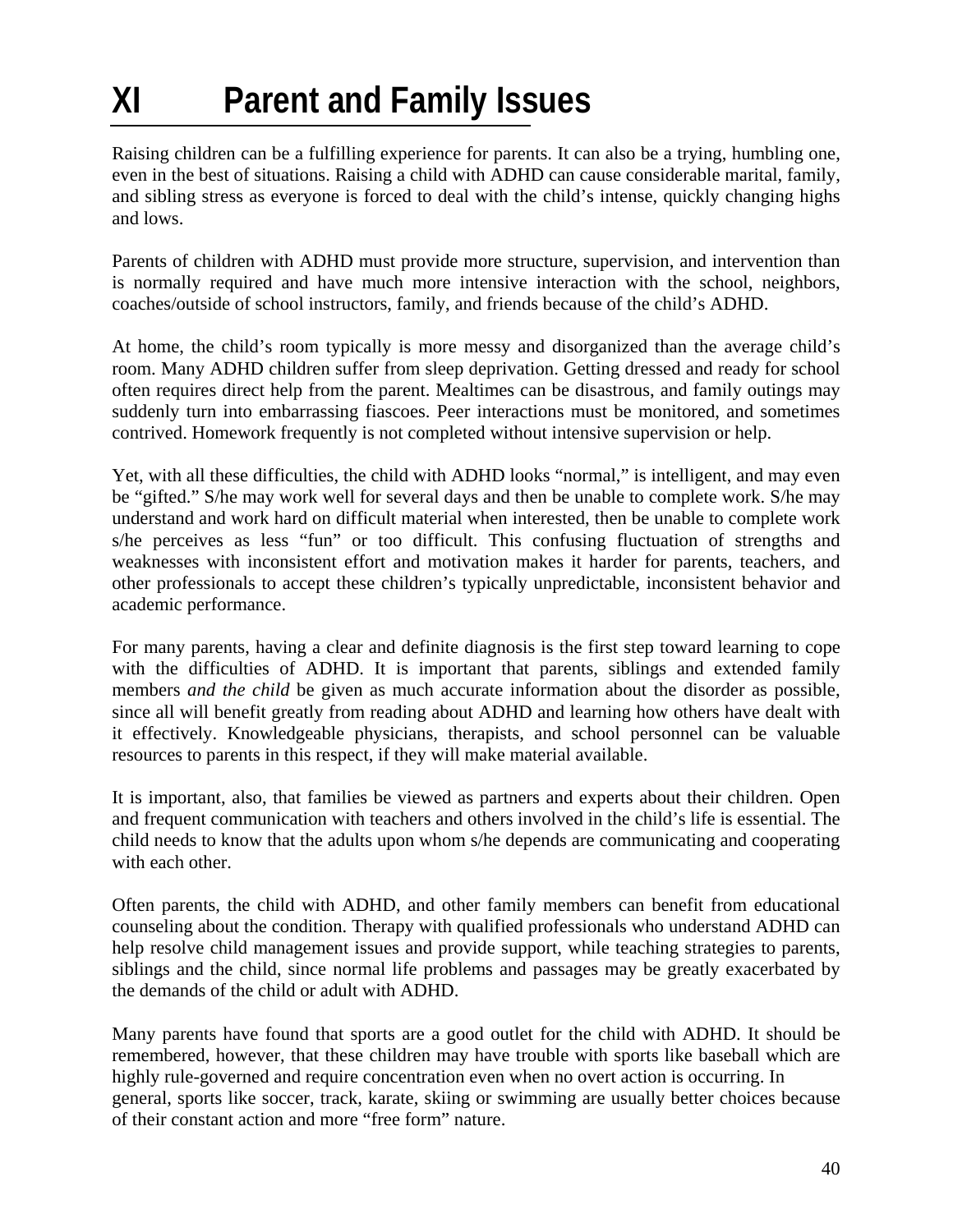Parents of children with ADHD have found that support groups can be very helpful. Since parents may not know who else is in a similar situation, school personnel or other professionals may need to serve some initial coordinating functions to help get such groups started, or direct parents to already established support groups (See Appendix C).

Parents of children with ADHD who support and encourage collaboration among home, school, physician, and other professionals usually find that this process makes all the difference in their child's ongoing and eventual success. Beyond education for the ADHD child and their family members, teaching self-advocacy is the key for success.

In his book, *Taking Charge of ADHD,* Russell Barkley lists 10 Guiding Principles for parents in raising a child with ADHD:

- 1. Give your child more immediate feedback and consequences.
- 2. Give your child more frequent feedback
- 3. Use larger and more powerful consequences
- 4. Use incentives before punishment
- 5. Strive for consistency
- 6. Act, Don't Yak!
- 7. Plan ahead for problem situations
- 8. Keep a disability perspective
- 9. Don't personalize your child's problem or disorder
- 10. Practice forgiveness.

Barkley, R. (1995). *Taking Charge of ADHD*. Guilford Press: New York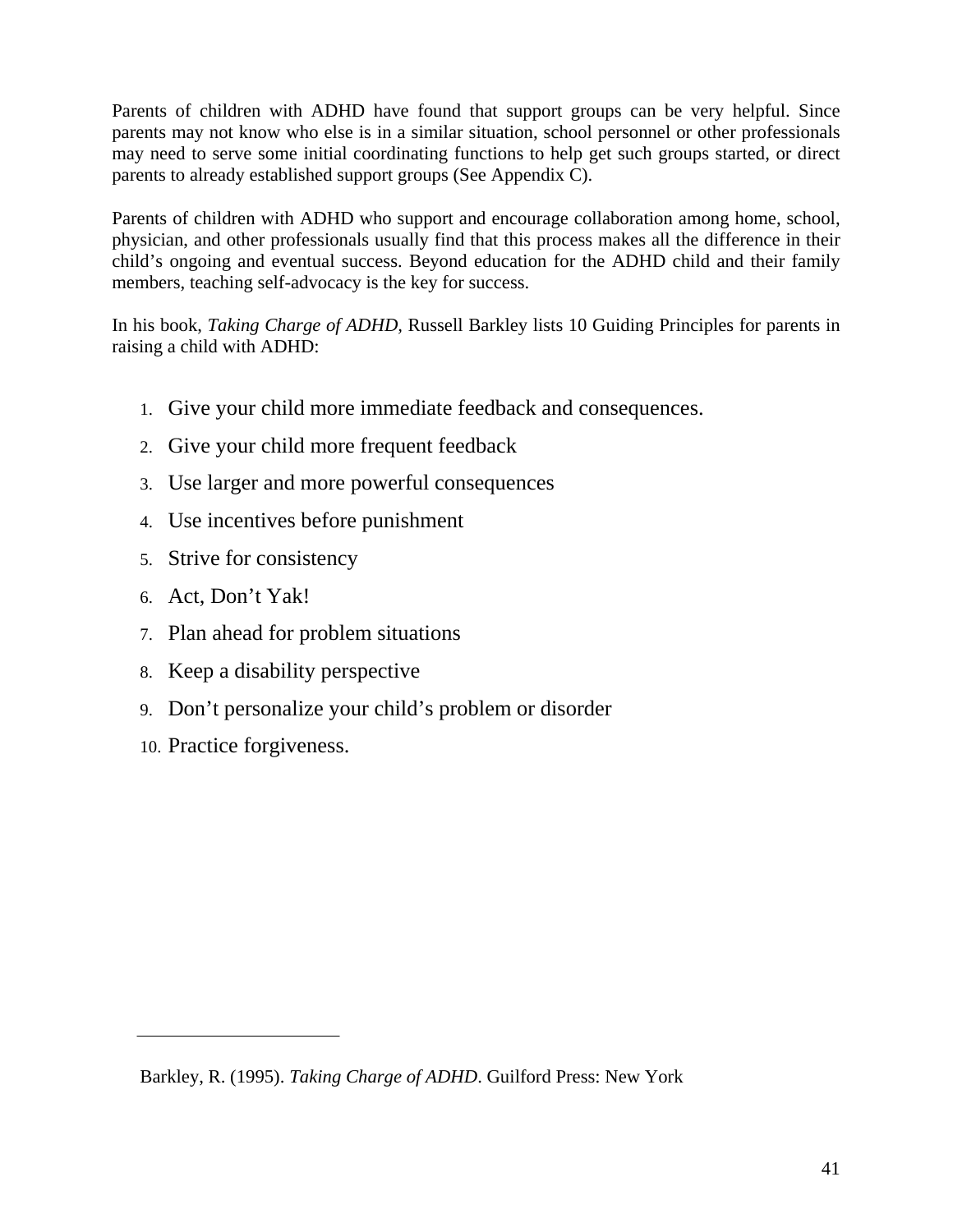# **XII Transition Planning**

Transition planning is required by Federal and CT State law for all students with disabilities including those with ADHD who qualify for services under IDEA (the Individual with Disabilities Education Act). At the annual review following the student's  $15<sup>th</sup>$  birthday, the IEP must include measurable goals in the areas of post-secondary education and/or employment, independent living skills, and community participation. As the student gets older, s/he should work on these transition goals in the community as well as in the classroom.

Transition planning guides students in their exploration of the world of employment, post secondary training, independent living and participation in the community. It provides an opportunity to develop a vision for the future.

Transition planning helps teach students how to move from parent advocacy to self-advocacy. Strengths, weaknesses, interests and aptitudes are identified and used to develop IEP goals to help ensure success after high school.

The CT State Transition Task Force has developed a comprehensive manual called "Building a Bridge." It helps students and their parents to learn about transition planning and details the specific areas that need to be addressed. It walks the student through the necessary questions and concerns to be addressed at this stage of their educational career. The manual also contains information about the federal and state mandates regarding transition planning.

Copies of "Building a Bridge" may be downloaded from the Department of Education, Bureau of Special Education website under publications (available in both English and Spanish). It is also available at the Special Education Resource Center website at www.ctserg.org. Click on SERC Initiative, click on Transition Initiative.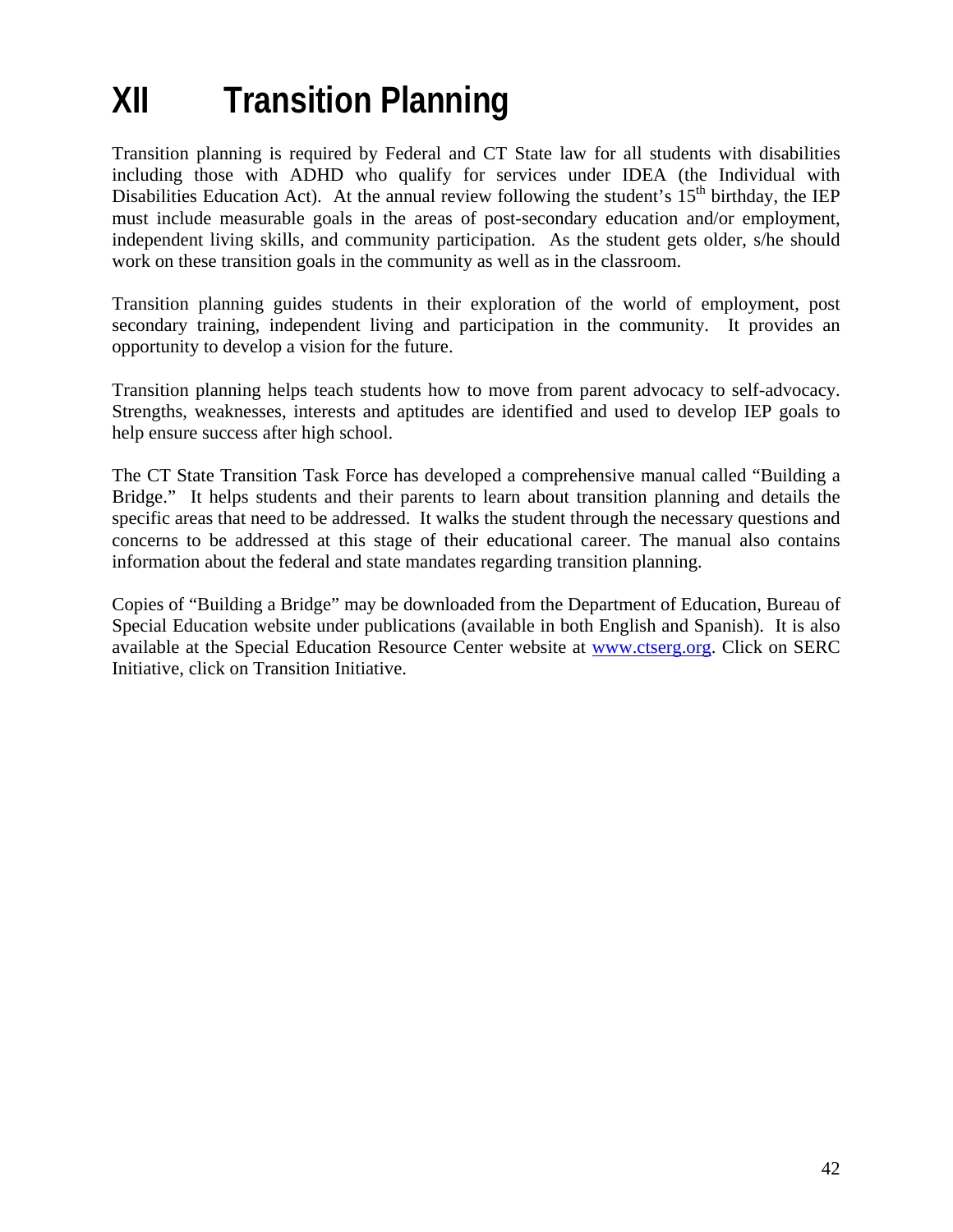## **XIII Adults and Attention Deficit Hyperactivity Disorder**

Many adults with ADHD are not diagnosed until adulthood. As they learn about their child's disorder, these adults begin to recognize the similarities between their lifelong behavior and that of their child.

Adults with undiagnosed ADHD often suffer from feelings of low self-esteem and self-worth. They have a history of academic, financial, career and interpersonal failures. Many are distractible, impulsive, disorganized, have difficulty with time management skills and numerous traffic violations. Self-medication with drugs and alcohol is very common.

A childhood history is part of evaluating an adult. This should include taking a history of drug and alcohol use, high-risk behavior, academic achievement and interpersonal relationships. (Refer to Wender, Murphy, Hallowell & Ratey, and Quinn's *Adult Inventory for Diagnosis*.) A complete medical evaluation is warranted to ensure that medical conditions such as thyroid problems, diabetes, heart related issues and other medical conditions are not producing symptoms that mimic ADHD symptoms.

Until recently, few females were being correctly diagnosed with an attention deficit. Women are less likely to be hyperactive and are less oppositional and less aggressive than men. If no other condition exists such as a learning disability, it is often difficult to make an accurate diagnosis. Women with ADHD frequently also suffer from depression or anxiety and feel incompetent. Managing a marriage, children, a household and possibly a career can be overwhelming. Patricia Quinn, M.D. and Kathleen Nadeau, Ph.D., two experts in the area of women and girls with attention problems, believe there is a need for new diagnostic criteria for identifying adults, especially women. They are promoting the need to focus more on cognitive issues such as executive functioning in making a diagnosis.

Adults who are newly diagnosed with ADHD need to understand that this disorder will affect them across their life span and that although it will not go away, it can be managed.

Once diagnosed, most adults feel a sense of relief and they often become more optimistic. With appropriate medication, counseling, and learned strategies, including coaching, many adults with ADHD can be – and are – highly successful.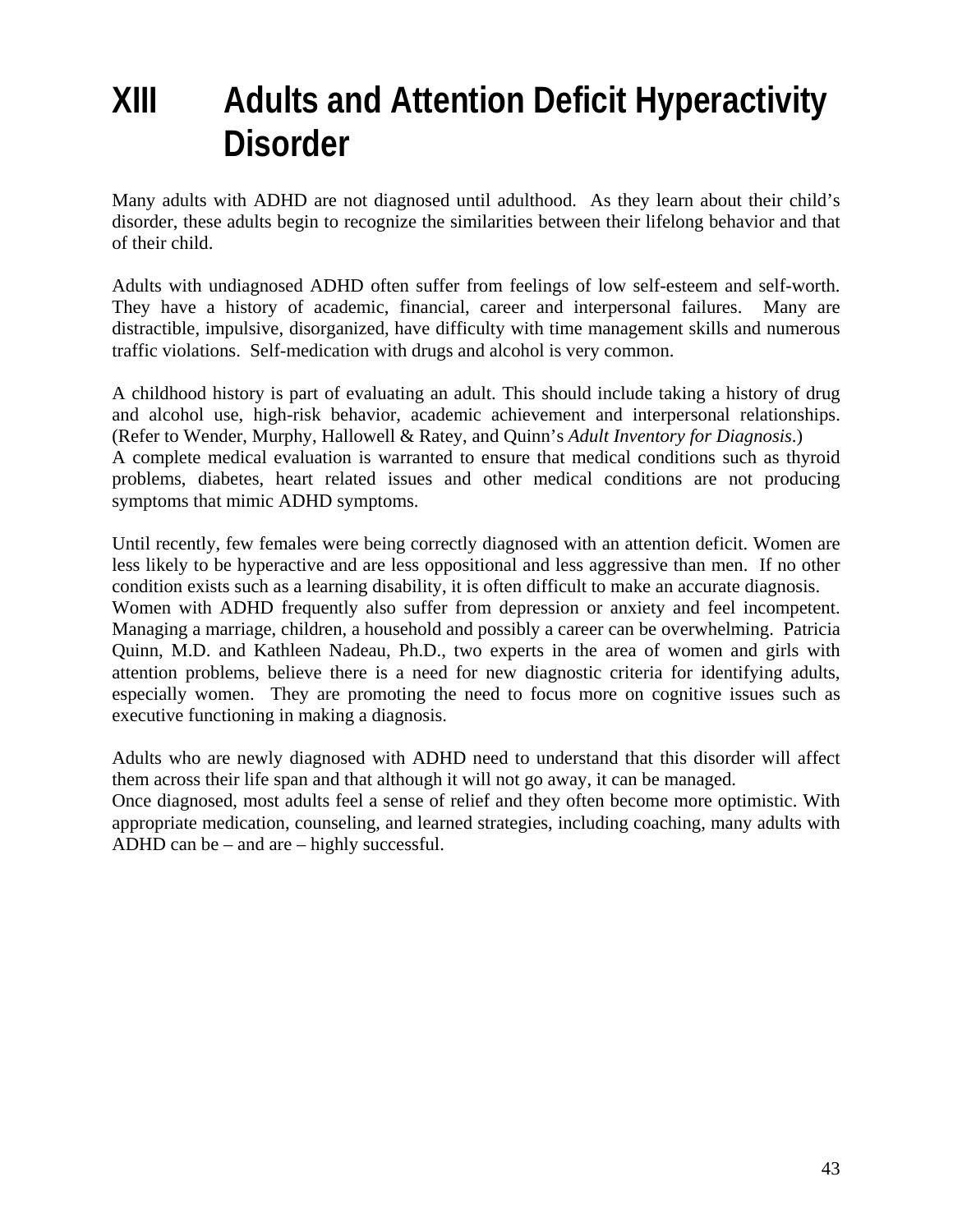# **XIV Other Interventions**

There are many different types of therapies offered to ADHD children and their families. Most are not evidence-based research methods. It is important to work with a professional knowledgeable in the practice of ADHD.

Presently, art therapy social skills training groups are being researched at two universities to more clearly understand the impact of the use of art therapy to enhance the learning of social skills. Biofeedback and/or neuro-feedback are being researched within the state of CT at two different school sites to more clearly understand the efficacy of this approach in enhancing the ability to focus.

Other alternative therapies that are available, but have not undergone any research protocol are the use of vitamins, minerals, special diets, supplements, auditory and visual therapy, spinal manipulation and music therapy.

The task force does not endorse any of the alternative therapies.

Jensen,P., Hinshaw, S., Swanson, J., Greenhill, L., Conners, C. and Arnold, L. (2001) 'Findings from the NIMH multimodal treatment study of AD/HD (MTA) ; 'Implications and applications for primary care providers.' *Journal of Developmental and Behavioral Pediatrics* 22,1,60-73.

# **XV Summary**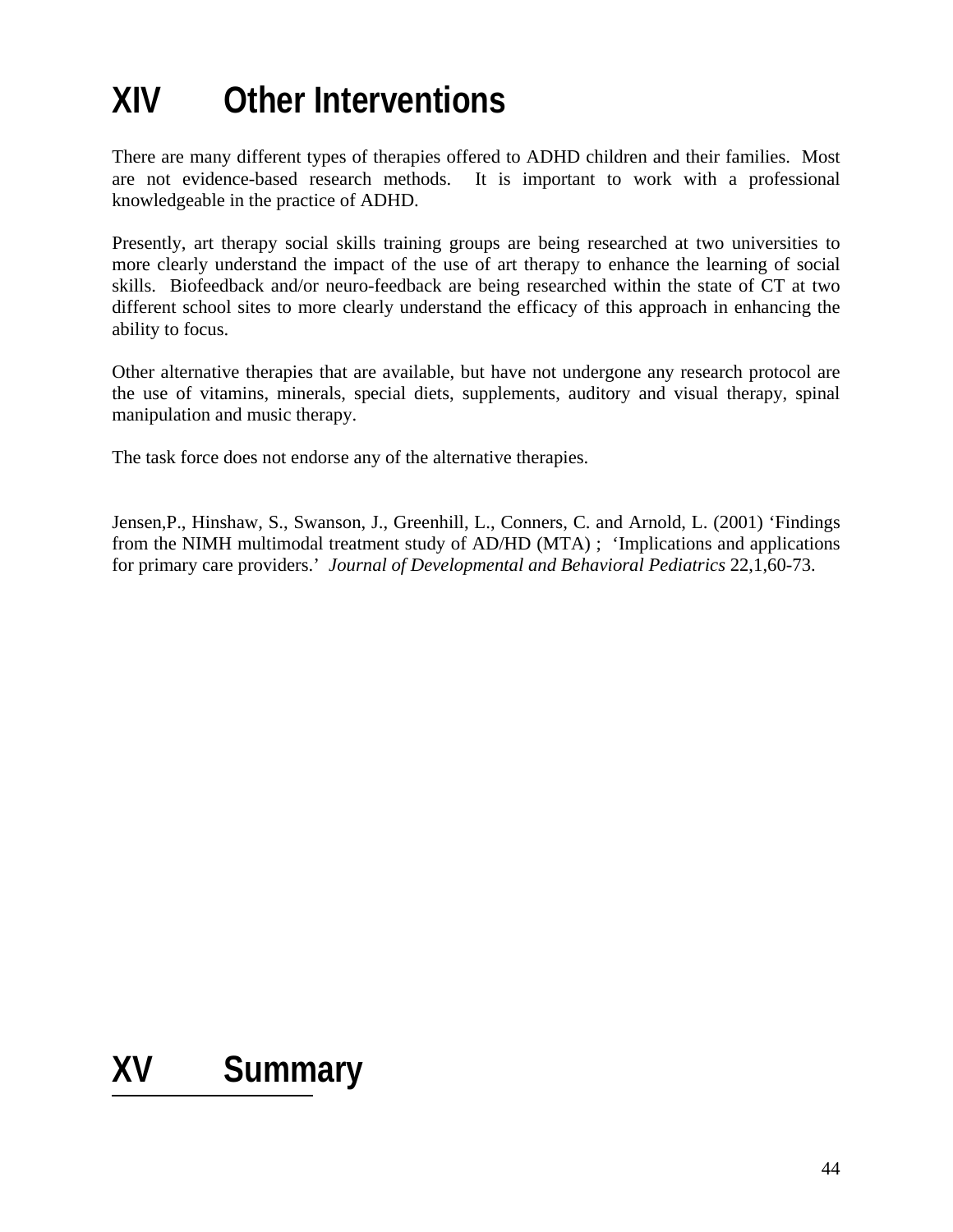Attention Deficit Hyperactivity Disorder (ADHD) is a condition that affects 3% to 5% of the school population (Center for Disease Control [CDC], 2002). Characteristics of the disorder include age-inappropriate levels of motor activity, impulsivity, inattention, or all three.

Differential diagnosis is difficult since other physical, social, and psychological conditions share characteristics with ADHD, including hearing and auditory processing deficits, speech and language impairments, drug abuse, anxiety, depression, and high levels of motor activity, impulsivity, and/or inattention.

ADHD is not a separate disabling condition under current special education law, but some children with learning disabilities, emotional disturbance, or other disabilities may also have coexisting ADHD. If ADHD, however, is the only disabling condition and adversely affects educational performance, the child may be considered for special education services under the category "Other Health Impaired" if s/he meets the specific criteria for eligibility in this category.

Appropriate assessment should be multidisciplinary in nature, with information gathered from multiple sources (parents, teachers, pupil services personnel, physicians, observations of daily school performance, report cards). Behavior should be assessed in different settings, at different times of the day, looking at all components of the condition (inattention and/or hyperactivity/impulsivity) and using different types of assessment procedures (interviews, observations, behavior rating scales, and standard educational, language, cognitive and/or psychological testing, if appropriate).

If a child has already been diagnosed with ADHD, or has significant problems with attention, activity level, impulse control (or all three) at school, it is appropriate for the Planning and Placement Team (PPT) to become involved. The PPT can coordinate information-gathering and preliminary interventions, and can determine whether or not further evaluation is appropriate. Children with ADHD who have been determined to be disabled under IDEA or Section 504 should have an IEP or written plan specifying instructional and behavioral accommodations and/or strategies.

Interventions for children with ADHD may include medication. However, medication alone is not sufficient to address the problems associated with the disorder.

Before parents decide on an intervention for the child, they should research both pros and cons and involve the child, when appropriate, in the decision.

In school, teachers may need to make a variety of accomodations in the regular instructional program in order for the child with ADHD to achieve academic success. Behavior management approaches and eliminating as many distractions as possible in the classroom may be helpful in some cases, as can group instruction in social skills.

Families of children with ADHD typically experience considerable stress as they attempt to cope with their child's behavior. School personnel can help by collecting, then sharing, useful materials about the disorder with the parents. They can also encourage parents with similarly affected children to interact, share ideas, or join ADHD support groups.

Children with ADHD are often bright, enthusiastic, creative individuals. With early diagnosis,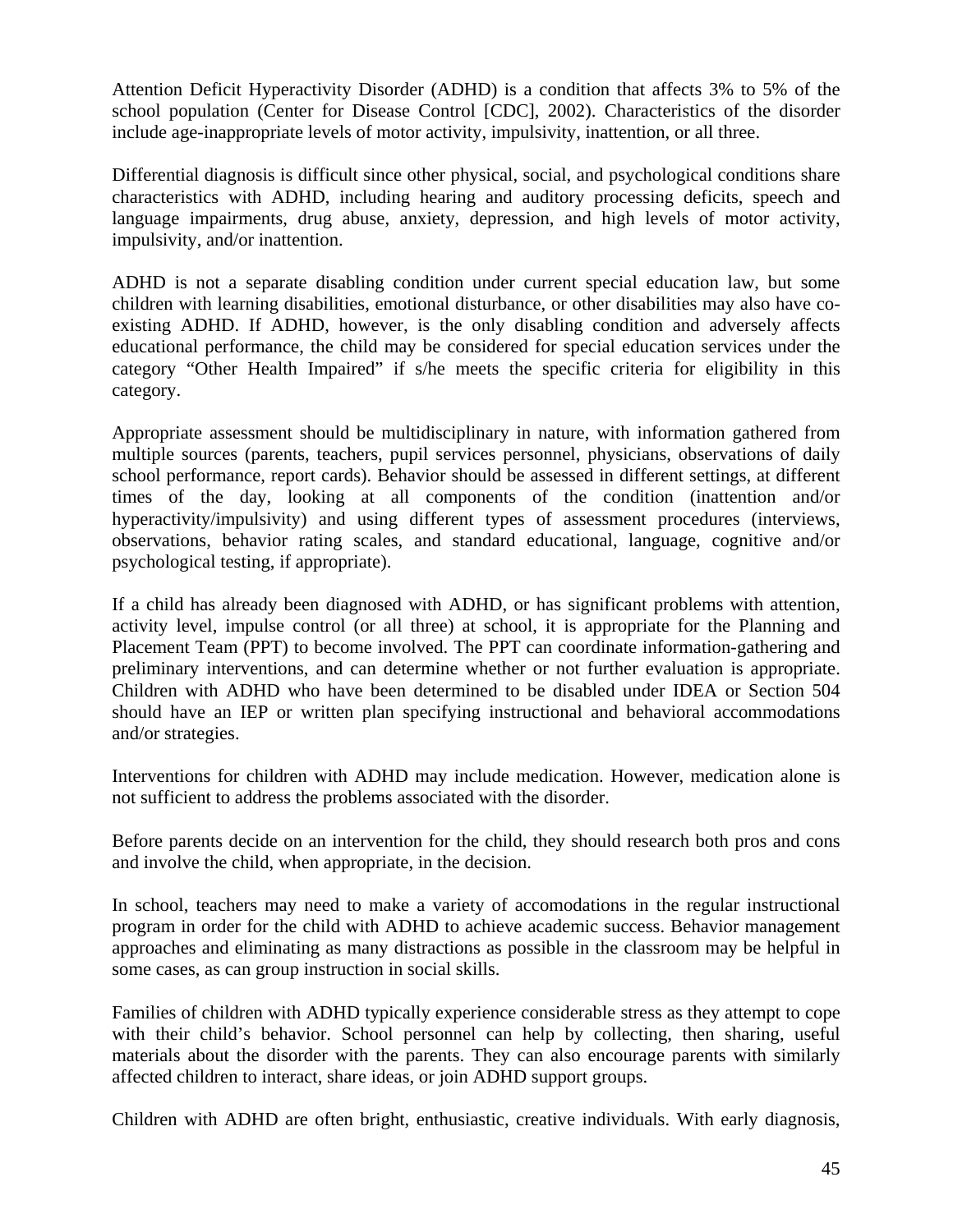understanding, treatment, and management, they can be helped to realize their potential and make valuable contributions to society. The successful social and academic education of the child with ADHD, however, cannot be left to chance. It requires long-term cooperation and collaboration among family members, educators, physicians, and other professionals.

#### References:

Center For Disease Control (Dept. of Health and Human Services), 2002. Attention Deficit Disorder and Learning Disability: United States, 1997-98. Vital and Health Statistics, Series 10, Number 206.

## **Appendix A**

## **FREQUENTLY USED ADHD RATING SCALES**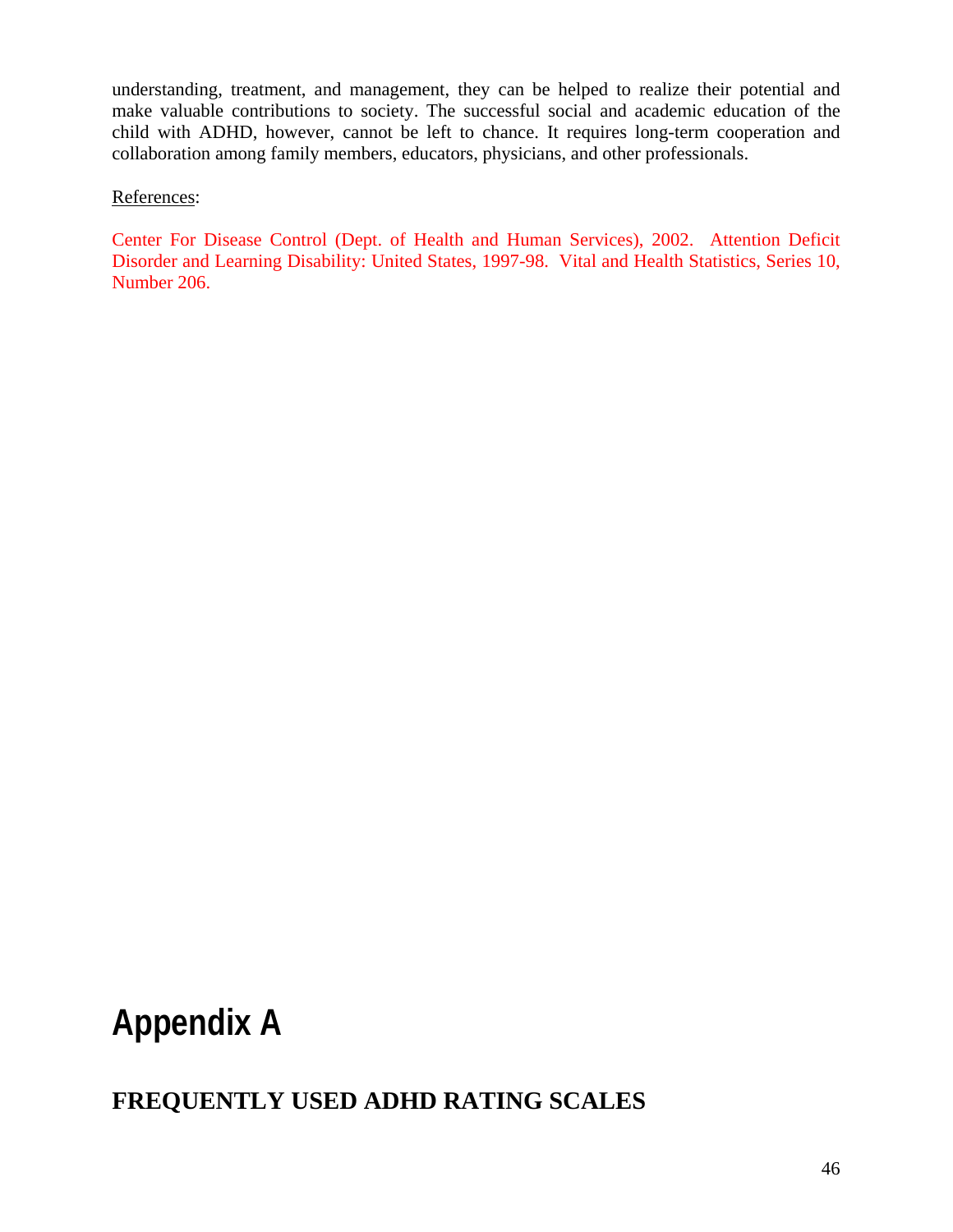ADD-H Comprehensive Teacher Rating Scale Revised (ACTeRS) (Ullman, Slator and Sprague 1991)

- Behavior Assessment System for Children (BASC) (Reynolds and Kamphaus 1994)
- Brown Attention Deficit Disorder Evaluation Scales (BADDES) (Brown 1996)
- ADHD Rating Scales Home and School Versions (Dupaul et al 1998)
- Connors Parent and Teacher Rating Scales II (Connors 2000)
- Child Behavior Checklist (CBCL) Teacher, Parent, Youth Self Report Form (Achenbach and Edelbrock 2001)

## **FREQUENTLY USED RATING SCALES IN ADULT ASSESSMENTS**

ADHD Behavior Checklist For Adults (Barkley and Associates 1996)

Wender Utah Rating Scale (Wender et.al. 1993)

Developmental History Questionnaire (Various)

Symptom Checklist – 90 (Derogatis, 1986)

Employment History Questionnaire (Various)

## **Appendix B**

## **SELECTIVE PROFESSIONAL BIBLIOGRAPHY**

Armstrong, Thomas, Ph.D.: *The Myth of the ADD Child:* Dutton, NY; 1995.

Asher, Michael J., and Gordon, Steven B.: *The AD/HD Forms Book: Identification,*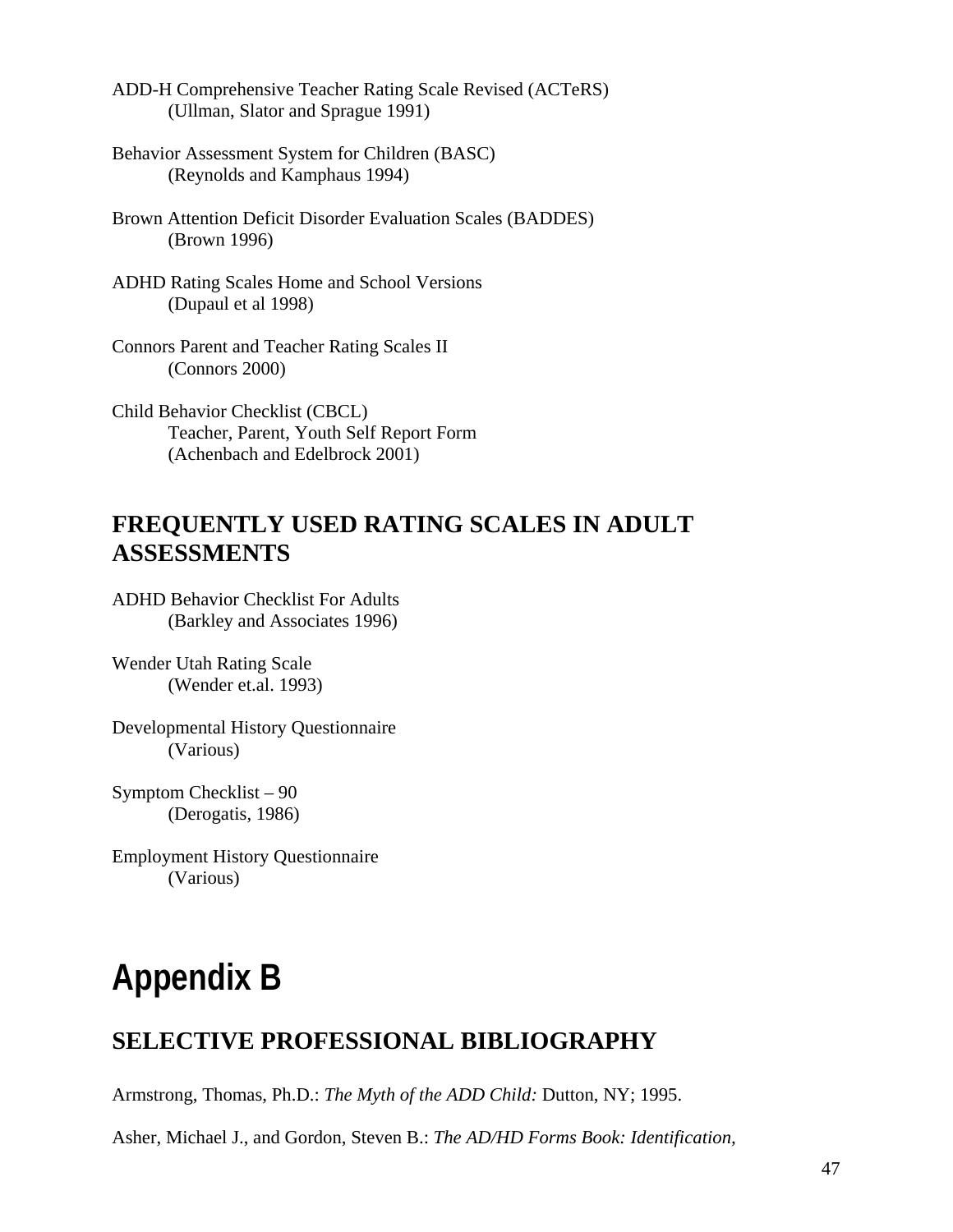*Measurement, and Intervention;* Research Press, Champaign, Illinois; 1998.

Barkley, Russell A., Ph.D.: *Attention Deficit Hyperactivity Disorder: A Clinical Workbook;* The Guilford Press, NY; 1991.

Barkley, Russell A., Ph.D.: *Attention Deficit Hyperactivity Disorder: A Handbook for Diagnosis and Treatment;* The Guilford Press, NY; 1990. Comprehensive.

Barkley, Russell A.: *Defiant Children: a Clinician's Manual for Assessment and Parent Training*; The Guilford Press, New York; 1997.

Bloomquist, Michael L.: *Skills Training for Children with Behavior Disorders: A Parent and Therapist Guidebook*; The Guilford Press, New York; 1996.

Brown, Thomas E., Ph.D.: *Attention-Deficit Disorders and Comorbidities in Children, Adolescents, and Adults*; American Psychiatric Press, Inc., Washington, DC; 2000.

Cherkes-Julkowski, Miriam, Sharp, Susan, and Stolzenberg, Jonathan: *Rethinking Attention Deficit Disorders*; Brookline Books, Cambridge, MA; 1997

Copeland, Edna, Ph.D., and Love, Valerie L., M.Ed.: *Attention Without Tension: A Teacher's Handbook on Attention Deficit Disorder.* Specialty Press, Plantation, FL (Revised, 1996). Lots of specific ideas

Copeland, Edna D., Ph.D.: *Medications for Attention Disorders (ADHD/ADD) and related Medical Problems;* Specialty Press, Plantation, FL (Revised, 1995). A comprehensive handbook.

Copps, Stephen, M.D.: *The Attending Physician - Attention Deficit Disorder - A Guide for Pediatricians and Family Physicians;* SPI Press, Atlanta, GA; 1992. Also appropriate for nonmedically-oriented professionals.

Dendy, Chris A. Zeigler, M.D.: *Teaching Teens with ADD and ADHD;*Woodbine House, Bethesda, MD; 2000.

Eisenberg, Nancy L., M.S.W. and Esser, Pamela H., M.S.: *Teach and Reach Students with Attention Deficit Disorders;* MultiGrowth Resources, Houston, Texas; 1997.

Fowler, Mary: *The CH.A.D.D. Educators Manual;* Caset Assoc., Fairfax, VA; 1992. A "bible" for teachers and administrators.

Goldstein, Sam, Ph.D., Goldstein, Michael, M.D.: *Managing Attention Disorders in Children -A Guide for Practitioners;* Wiley & Sons, NY; 1990. Comprehensive.

Greenbaum, Judith, Ph.D., and Markel, Geraldine, Ph.D.: *Helping Adolescents with ADHD & Learning Disabilities*; The Center for Applied Research in Education, Paramus, NJ; 2001.

Hartson, John, Ph.D.: *The Forgotten R: Remembering*; Hawthorne Educational Services, Inc.; Columbia, MO. 2001.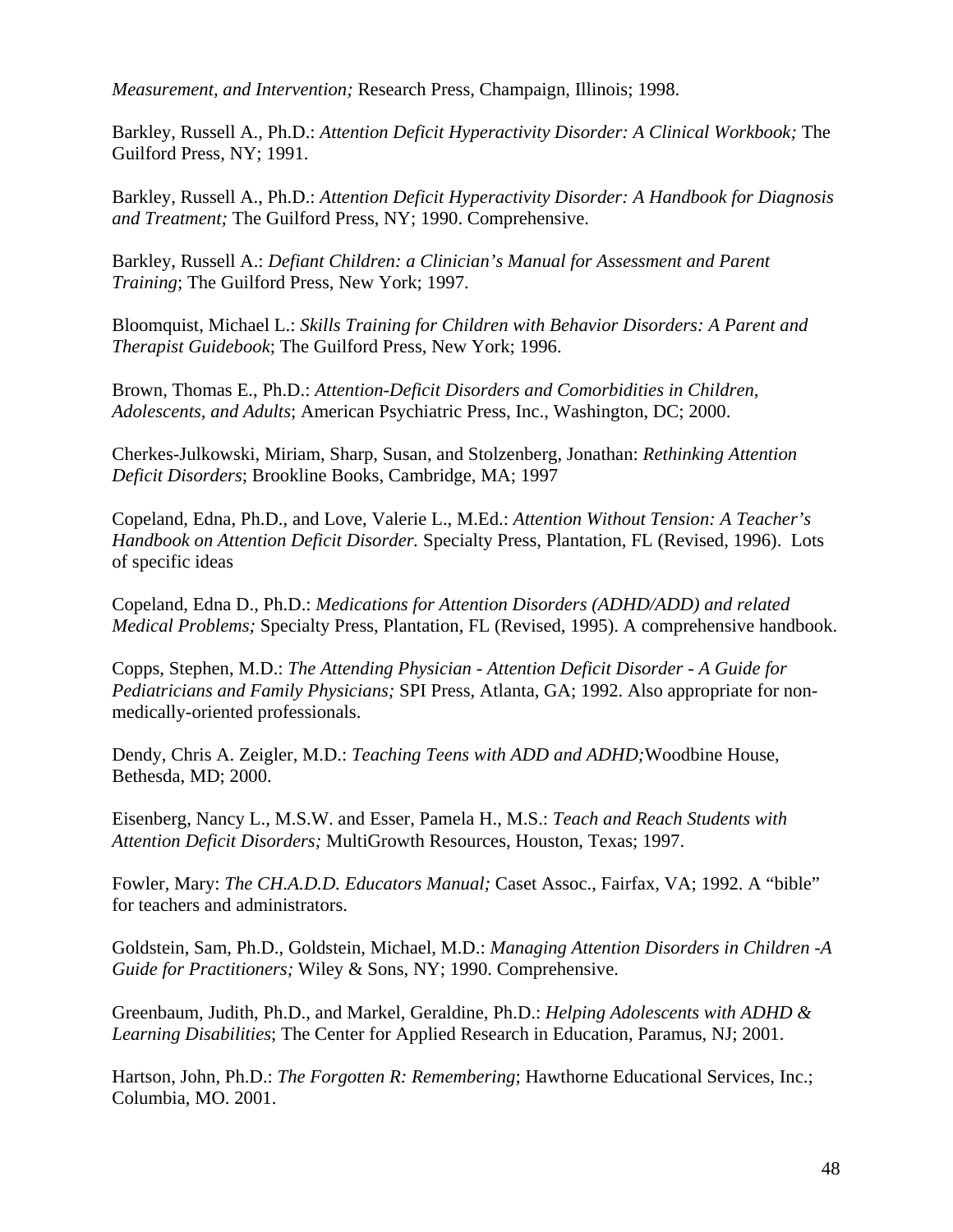Jones, Clare B., Ph.D.: *Attention Deficit Disorder: Strategies for School-Age Children;* Psychological Corp., Antonio, Texas, 1994.

McCamey, Stephen B., Ed.D.: *The Attention Deficit Disorders Intervention Manual;* Hawthorne Educational Services, Inc., Columbia, MO; Revised, 1994. Specific strategies for specific behaviors.

McDougall, Nancy, and Roper, Janet: *Creative Coaching: A Support Group for Children with ADHD;* McDougall & Roper; 1998.

Parker, Harvey C., Ph.D.: *The ADD Hyperactivity Handbook for Schools;* Impact Publications; 1992. Comprehensive.

Rating Scales and Check Lists re: ADHD: Refer to the above listed texts: Barkley, Russell A., Ph.D.; 1990 and 1991. Copps, Stephen, M.D.; 1992.

Saffran, Diane: *Art Therapy and AD/HD: Diagnostic and Therapeutic Approaches;* Jessica Kingsley; Philadelphia; 2002.

Sedita, Joan: *Study Skills: A Landmark School Teaching Guide;* Landmark School, Inc., Prides Crossing, MA; 2000.

Silver, Larry: *Attention Deficit Hyperactivity Disorder - A Clinical Guide to Diagnosis and Treatment;* American Psychiatric Press; 1992. Written for physicians and mental health professionals.

Tobin, L.: *What Do You Do With A Child Like This?;* Whole Person Associates, Duluth, MN; 1998.

\*Most of these materials are available through ADD Warehouse (800-233-9273) or CACLD (203-838-5010).

## **PARENTS AND PROFESSIONALS BIBLIOGRAPHY**

*About Attention-Deficit/Hyperactivity Disorder*: Channing L. Bete Co., Inc.; South Deerfield, MA; 1991.

Adkins, Lynne and Cady, Janis: *Help! This Kid's Driving Me Crazy!;* Pro-Ed, Austin, TX; 1986; The young child with Attention Deficit Disorder. Lots of ideas in a few pages.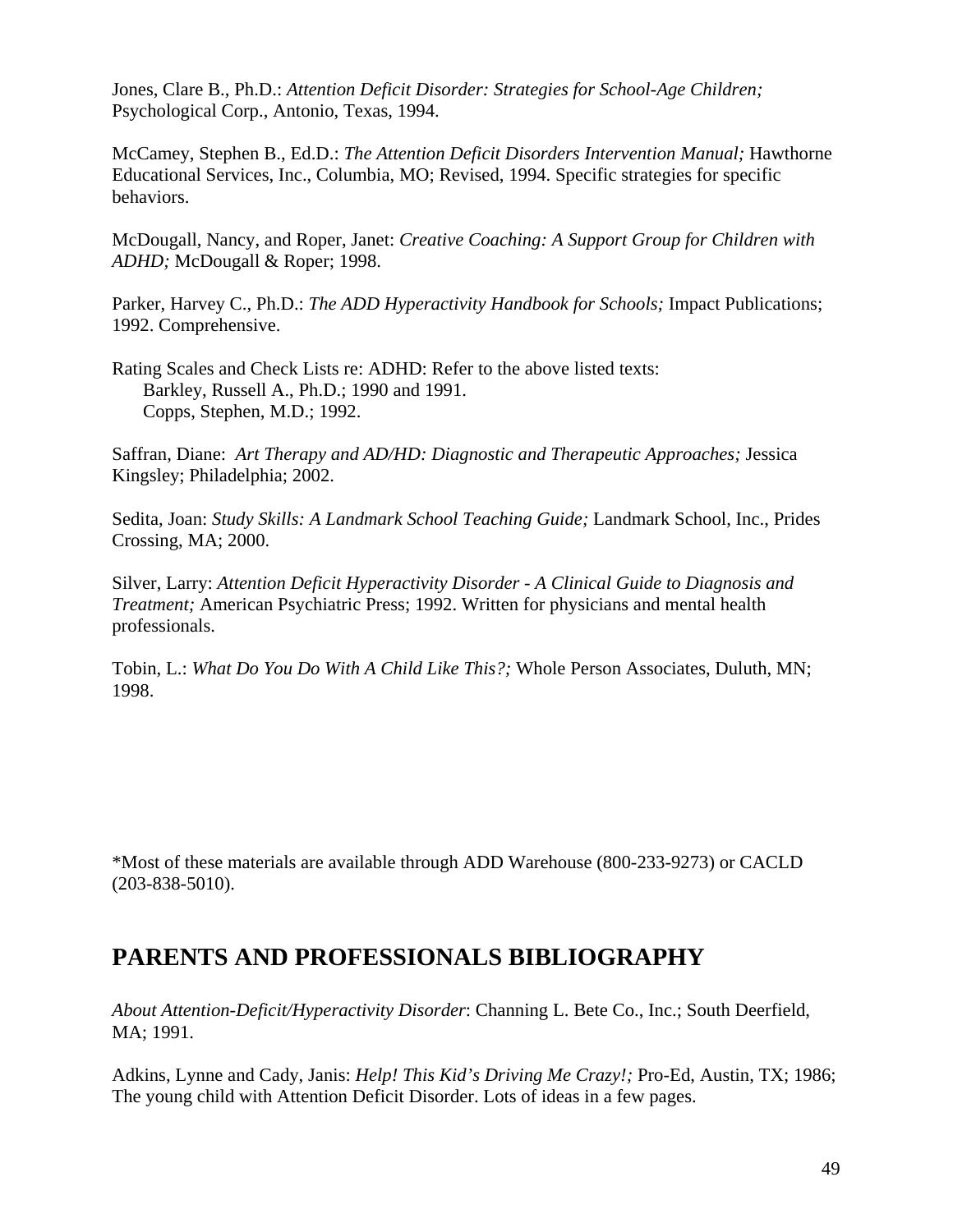Anderson, Winifred, Chitwood, Stephen, and Hayden, Deidre: *Negotiating the Special Education Maze: A Guide for Parents and Teachers*; Woodbine House, Inc., Bethesda, MD; 1997.

Armstrong, Thomas, Ph.D.: *The Myth of the ADD Child:* Dutton, NY; 1995.

Barkley, Russell, Ph.D.: *ADHD and the Nature of Self-Control*; The Guilford Press, New York; 1997.

Clark, Lynn, Ph.D.: *SOS! Help For Parents-A Practical Guide for Handling Common Everyday Behavior Problems;* Parent Press, Bowling Green, KY; 1985.

Copeland, Edna D., Ph.D., and Love, Valerie, M.Ed.: *Attention, Please! A Comprehensive*  Guide for Successfully Parenting Children with Attention Disorders and Hyperactivity; SPI Press, Atlanta, GA, 1991.

Diller, Lawrence H., M.D.: *Running on Ritalin: A Physician Reflects on Children, Society, and Performance in a Pill*; Bantam Books, N.Y.; 1998.

Fowler, Mary Cahill: *Maybe You Know My Kid: A Parents' Guide to Identifying, Understanding and Helping Your Child with Attention Deficit Hyperactivity Disorder;* Carol Publishing Co., NJ; 1990. A mother's story of her son's struggle with ADHD from birth to adulthood; input from other parents and professionals.

Frank, Kim "Tip", Ed.S., L.P.C., and Smith-Rex, Susan J., Ed.D.: *ADHD: 102 Practical Strategies for "Reducing the Deficit"*; YouthLight Inc., Chapin, SC; 1996.

Garber, S., Ph.D. and Garber, M., Ph.D.: *If Your Child Is Hyperactive, Inattentive, Impulsive, Distractible;* Villard Books, NY, 1990. Comprehensive, detailed outline of specific management techniques for use by parents and/or teachers.

Goldstein, Sam, Ph.D., and Goldstein, Michael, M.D.: *Why Won't My Child Pay Attention? A Complete Guide To ADD for parents, teachers and community agencies;* Wiley & Sons, Inc., NY; 1990. Comprehensive, written in layman's language.

Hallowell, Edward M., M.D., and Ratey, John J., M.D.: *Answers to Distraction;* Pantheon Books, NY; 1994. Question-and-answer format responding to the most frequently-asked questions about ADD.

Hallowell, Edward M., M.D., and Ratey, John J., M.D.: *Driven to Distraction: Recognizing and Coping with ADD From Childhood through Adulthood;* Pantheon Books, NY; 1994.

Hallowell, Edward M. M.D. and Ratey, John, M.D.: *Delivered from Distraction;* Ballantine Books, NY, 2005.

Honos-Webb, Lara: *The Gift of ADHD;* New Harbinger Publications Inc., Oakland, CA, 2005.

Hughes, Susan: *Ryan: A Mother's Story about her Attention Deficit Disorder/Tourette's Syndrome Child;* Hope Press, Box 188, Duarte, CA; 1990. Emotionally helpful, upbeat despite child's severe problems.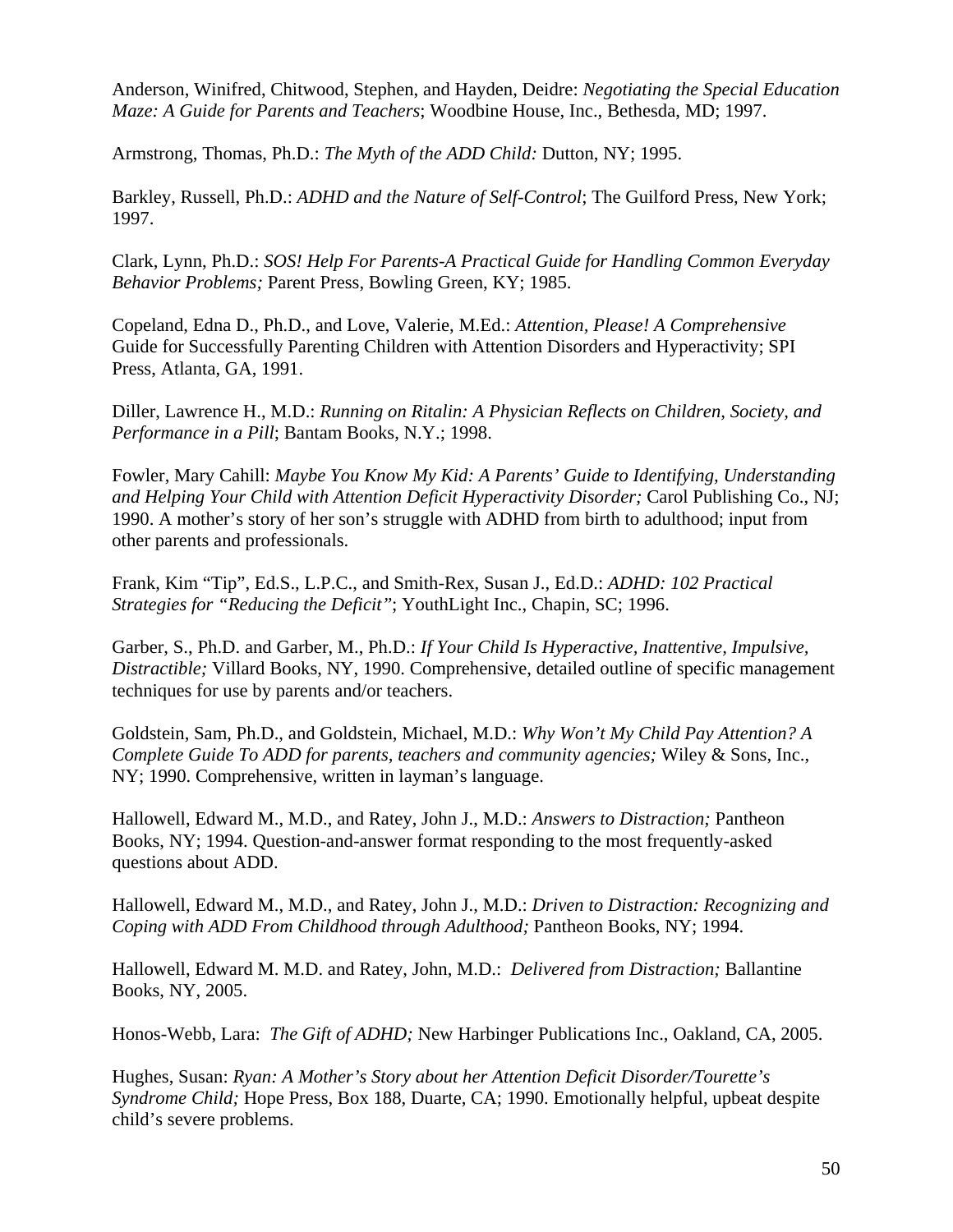Ingersoll, Barbara, Ph.D. and Goldstein, Sam, Ph.D.: *Attention Deficit Disorder and Learning Disabilities*⎯*Realities, Myths and Controversial Treatments:* Doubleday, NY; 1993. Controlled studies are explained and current controversial treatments are reviewed.

Kelly, Kate, and Ramundo, Peggy: *You Mean I'm Not Lazy,, Stupid or Crazy;* Tyrell & Jerem Press; Cincinnati, OH; 1993. Both authors have ADHD; provide informative, realistic insight into their world and share helpful coping strategies.

Kolberg, Judith, and Nadeau, Kathleen Ph.D. *ADD-Friendly Ways to Organize Your Life.* Brunner-Routledge, NY; 2002. Written for adults with attention deficits, but many of the strategies could be adapted for children.

Kranowitz, Carol Stock, M.A.: *The Out-of-Sync Child*; Penguin Putnam Inc., New York, NY; 1998. Subject is sensory integration.

Latham, Peter S, J.D., and Latham, Patricia H., J.D.: *Attention Deficit Disorder and the Law-A Guide for Advocates; JKL* Communications, Washington, D.C.; 1992.

Nadeau, Kathleen G., Ph.D., Dixon, Ellen B., Ph.D., and Biggs, Susan H. Ed.D.: *School Strategies for ADD Teens: Guidelines for schools, parents, students, Grades 6-12*; Chesapeake Psychological Publications; 1993. Practical, useful information.

Nadeau, Kathleen G., Ph.D., Littman, Ellen B., Ph.D., and Quinn, Patricia O., M.D.: *Understanding Girls with AD/HD*; Advantage Books, Silver Spring, MD; 1999.

Parker, Harvey C., Ph.D.: *Put Yourself in Their Shoes: Understanding Teenagers with Attention Deficit Hyperactivity Disorder*; Specialty Press, Inc., Plantation, Florida; 1999.

Phelan, Thomas W., Ph.D.: *1-2-3 MAGIC-Training Your Children To Do what You Want!* Child Management, Inc., Glen Ellyn, ILL; *1995.* Discipline techniques for Children 2 to 12 years old.

Quinn, Patricia O., M.D.: *Attention Deficit Disorder: Diagnosis and Treatment from Infancy to Adulthood*; Brunner/Mazel, New York; 1997.

\*Many of these books are available through ADD Warehouse (800-233-9273) or CACLD (203- 838-5010).

## **BOOKS ABOUT ADHD FOR CHILDREN AND TEENS**

It's helpful for the teacher or parents to review one or more of the books below before sharing them with children with ADHD (or with their friends and relatives). This review should be followed by reading and discussing the information with the child or others.

Aust, Patricia H.: *Hyper Harry*; New Concepts, Lake park, GA; 2001. Ted is twelve. His brother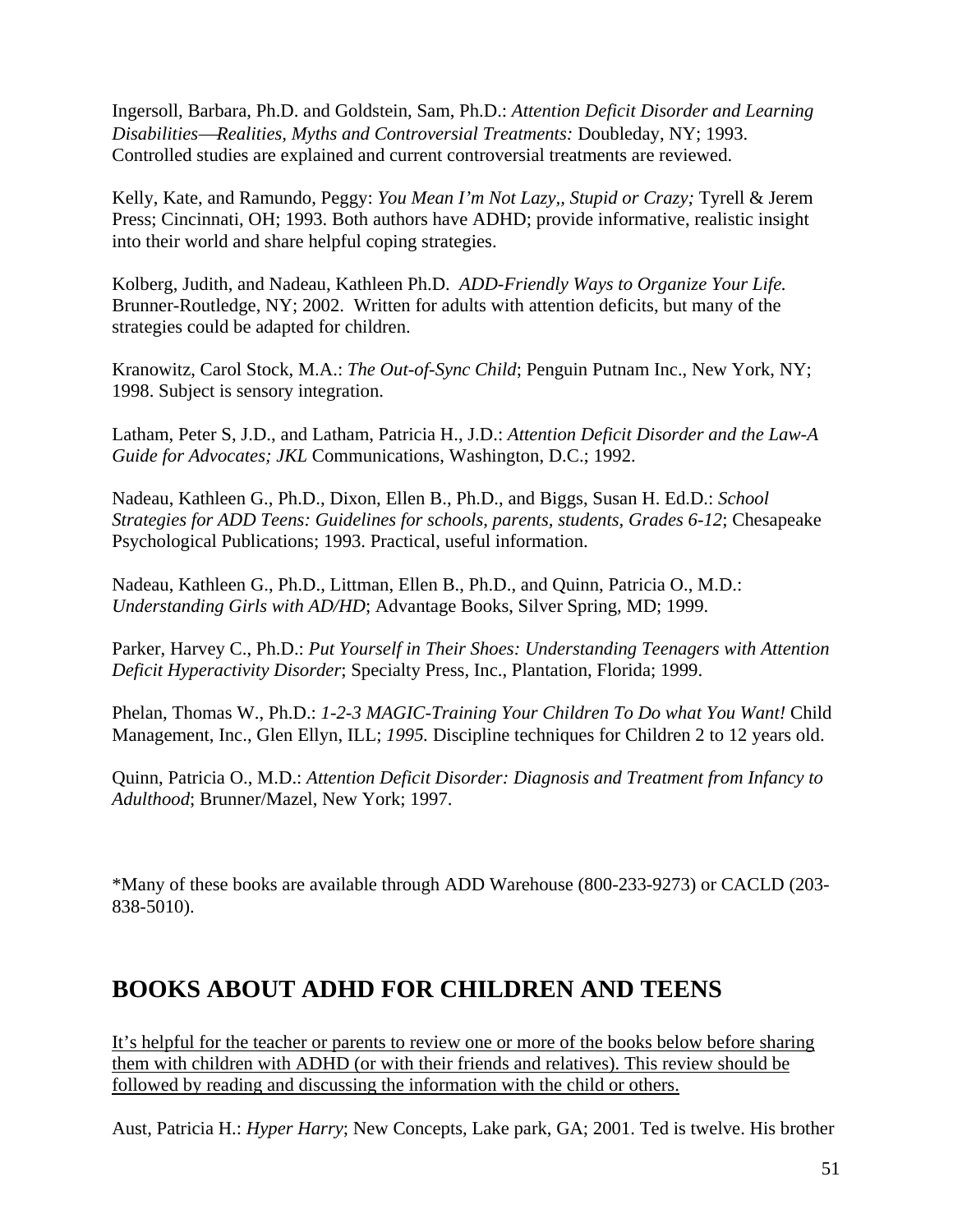Harry is eight and always in trouble. Ted's journal helps the adolescent reader learn about ADHD and how this sibling plays a key role in getting help for Harry.

Bauer, Keith E., Ph.D.: *Active Andy: An Elementary School Child's Guide to Understanding ADHD*; IMDW Publications, Wauwatosa, Wisconsin; 1993. Poor Andy! He tells us about so many problems at home and school. Thankfully he's diagnosed with ADHD and gets help.

Caffrey, Andras Jaye: *First Star I See*; Verbal Images Press, Fairport, New York; 1997. A suspenseful story about a fourth grade girl with ADHD Inattentive Type. She struggles to win a school writing contest. Boys as well as girls will enjoy this fast moving book.

Frank, Kim "Tip", and Smith, Susan J.: *Getting a Grip on ADD: A Kid's Guide to Understanding and Coping with Attention Disorders*; Educational Media Corporation, Minneapolis, MN; 1994. Appropriate for elementary and middle school students.

Galbraith, Judy, M.A., and Delisle, Jim, Ph.D.: *The Gifted Kids' Survival Guide: A Teen Handbook*; Free Spirit Publishing Inc., Minneapolis, MN; 1996. Text's focus is not on attention deficit but contains basic information applicable to any gifted teenager.

Galvin, Matthew, M.D.: *Otto Learns About His Medicine: A Story About Medication for Hyperactive Children;* Magination Press (Brunner/Mazel, Inc.), NY; 1988. Ages 4-8.

Gehret, Jeanne, M.A.: *Eagle Eyes: A Child's View of Attention Deficit Disorder;* Verbal Images Press, NY; 1991. Ages 7-11. Clear presentation.

Gehert, Jeanne, M.A.: *I'm Somebody Too!;* Verbal Images Press, NY; 1992. For middle-grade to young adolescent siblings of children with ADHD.

Gehret, Jeanne, M. A.: *Learning Disabilities and The Don 't-Give-Up-Kid;* Verbal Images Press, NY; 1990. Children 5-9. Covers LD and ADHD; Well-written.

Gordon, Michael, Ph.D.: *I Would If I Could;* GSI Publications, NY; 1993. For adolescents. Appropriate for middle and high school students.

Gordon, Michael, Ph.D.: *Jumpin' Johnny Get Back To Work!;* GSI Publications, New York; 1991. Children 7-11. ADHD message is clear.

Gordon, Michael, Ph.D.: *My Brother's A World-C/ass Pain: A Sibling's Guide to ADHD;* GSI Publications, NY; 1991.

Griffith, Joe: *How Dslexic Benny Became a Star: A Story of Hope for Dyslexic Children and Their Parents*; Yorktown Press, Dallas, Texas; 1998. A fifth grade boy with dyslexia joins the school football team.

Levine, Mel, M.D.: *Keeping A Head In School:* Educators Publishing Services, Inc., Cambridge, MA; 1990. Ages 10-16. This book contains upbeat, practical help for young people and an excellent explanation of brain function. Also helpful for parents and/or professionals.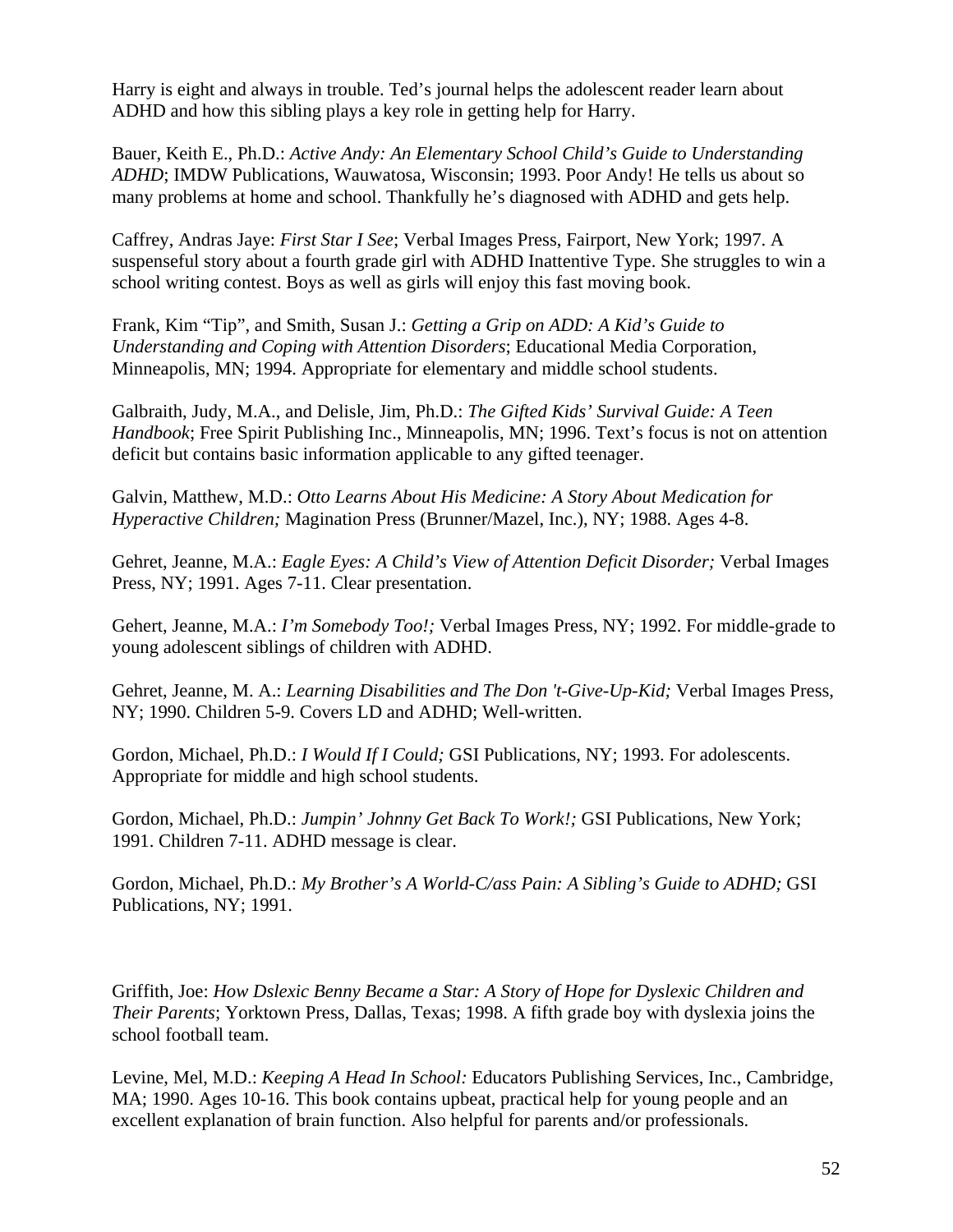Levine, Mel, M.D.: *All Kinds of Minds;* Educators Publishing Services, Inc., Cambridge, MA; 1992 Ages 6-12. Young children will find it easy to relate to story format. Adults, especially mainstream teachers, will appreciate the clear writing.

Nadeau, Kathleen G., Ph.D.: *Help 4 ADD @ High School*; Advantage Books, Silver Springs, MD; 1998. Also appropriate for middle school students.

Quinn, Patricia O., M.D.: *Adolescents and ADD: Gaining the Advantage*; Magination Press, New York; 1995. Covers all major ADHD issues using language and format that is accessible to teen readers.

Quinn, Patricia 0., M.D., and Stern, Judith, M. A.: *Putting on the Brakes: A Young Person's Guide to Understanding ADHD;* Magination Press (Brunner/Mazel, Inc.), New York, NY; 1991. Ages 8-12. One of the most informative, easy to understand books available for children.

Sternberg, Kate: *Mama's Morning*; Advantage Books, Bethesda, MD; 1997. A picture book that describes a hectic morning in the life of a family of hamster children and their ADHD mother.

Zimmett, Debbie: *Eddie Enough*; Woodbine House, Bethesda, MD; 2001. Eddie's continual disruptive behavior causes fellow third graders to call him "Eddie Enough." A diagnosis of ADHD along with an appropriate treatment plan helps Eddie to change his nickname.

## **BOOKS ABOUT SOCIAL SKILLS**

Behrman, Polly: *Why Is It Always Me?*; Seedlings Press, Altadena, CA; 1991.

Cohen, Cathi, L.C.S.W.: *Raise Your Child's Social IQ: Stepping Stones to People Skills for Kids*; Advantage Books, Silver Springs, MD; 2000.

Duke, Marshall P., Ph.D., Nowicki, Stephen, Jr., Ph.D., and Martin, Elisabeth A., M.Ed.: *Teaching Your Child the Language of Social Success*; Peachtree, Atlanta, GA; 1996.

Levine, Mel, M.D., and Clutch, Jarvis: *Jarvis Clutch-Social Spy*; Educators Publishing Service, Inc., Cambridge, MA; 2001.

Levine, Mel, M.D.: *Jarvis Clutch-Social Spy: Guidelines for Use*; Educators Publishing Service, Inc., Cambridge, MA; 2001. McGinnis, Ellen, and Goldstein, Arnold P.: *Skillstreaming the Elementary School Child*; Research Press, Champaign, IL; 1997. Skillstreaming is an intervention program for elementary school staff to use to teach and encourage students to practice desirable prosocial behavior.

Novotni, Michele, Ph.D.: *What Does Everyone Else Know That I Don't: Social Skills Help for Adults with Attention Deficit/Hyperactivity Disorder (AD/HD)*; Specialty Press, Inc., Plantation, FL; 1999. This has a lot for kids also.

Nowicki, Stephen, Jr., Ph.D., and Duke, Marshall P., Ph.D.: *Helping the Child Who Doesn't Fit*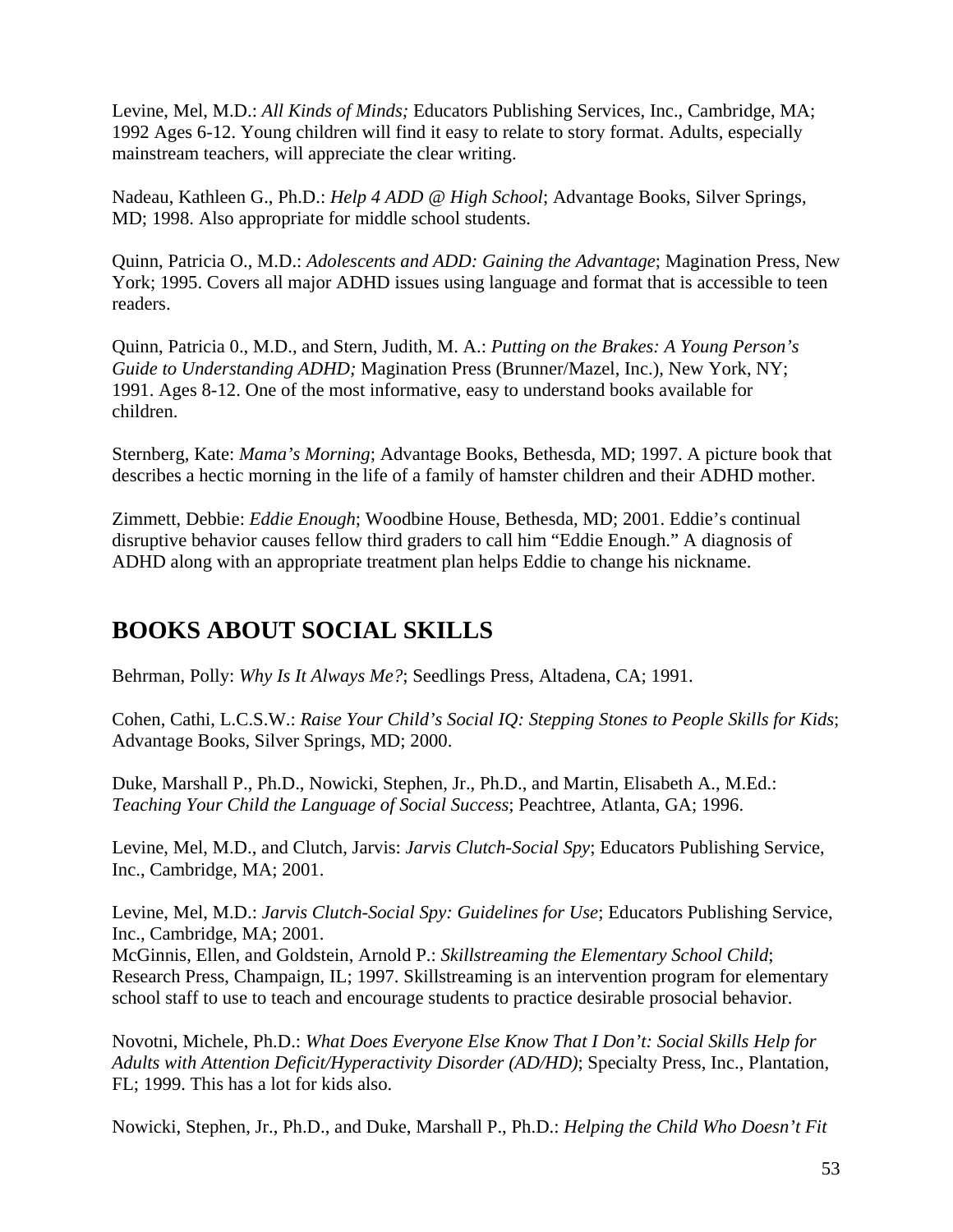*In*; Peachtree Publishers, Atlanta, Georgia; 1992.

Osman, Betty B., Ph.D.: *No One to Play With: Social Problems of LD and ADD Children*; Academic Therapy Publications, Novato, CA; 1995.

Sheridan, Susan M., Ph.D.: *Why Don't They Like Me?*; Sopris West, Longmont, CO; 1998.

## **BOOKS ABOUT TRANSTIONS**

Mangrum, Charles T. II, Ph.D., and Strichart, S. Stephen, Ph.D.: *Colleges with Programs for Students with Learning Disabilities*; Peterson's Education Center on the Internet, Thomson Learning, Stamford, CT; 1994.

Mangrum, Charles T. II, Ph.D., and Strichart, S. Stephen, Ph.D.: *Colleges with Programs for Students with Learning Disabilities or Attention Deficit Disorders*; Peterson's Education Center on the Internet, Thomason Learning, Stamford, CT; 2000.

Brown, Dale S.: *Learning a Living: A Guide to Planning Your Career and Finding a Job for People with Learning Disabilities, Attention Deficit Disorder, and Dyslexia*; Woodbine House, Bethesda, MD; 2000.

Crooker, Judith, and Crooker, Stephen: *Campus Opportunities for Students with Learning Disabilities*; Octameron Associates, Alexandria, VA; 1999.

Dolber, Roslyn: *College and Career Success for Students with Learning Disabilities*; VGM Career Horizons, Lincolnwood, Illinois; 1996.

DuChossoi, Georgeann, and Stein, Elissa: *Choosing the Right College: A Step by Step System to Aid the Student with Learning Disabilities in Selecting the Most Suitable College Setting for Them*; Access to Learning, NYU, New York; 1992.

Fellman, Wilma R. M.Ed.: *Finding a CareerThat Works for You: A Step by Step Guide to Choosing a Career and Finding a Job*; Specialty Press, Inc., Plantation, FL; 2000.

Latham, Peter S., J.D., and Latham, Patricia H., J.D.: *Higher Education Services for Students with LD or ADD: A Legal Guide*; JKL Communications, Washington, D.C.; 1999.

Latham, Patricia H., J.D., Latham, Peter S., J.D., and Ratey, Nancy A., Ed.M.: *Tales from the Workplace: A Book of Stories Illustrating How to Succeed in the Workplace with Attention Deficit Disorder or Learning Disabilities*; JKL Communications, Washington, D.C.; 1997.

Learning Disabilities Association of Canada: *Together for Success: A Road Map for Post-Secondary Students with Learning Disabilities*; LDCA, Ontario, Canada; 1994.

Nadeau, Kathleen G., Ph.D.: *Survival Guide for College Students with ADD or LD*; Magination press (Brunner/Mazel, Inc.), New York, NY; 1994. Hints for selecting a college; how to survive once on campus.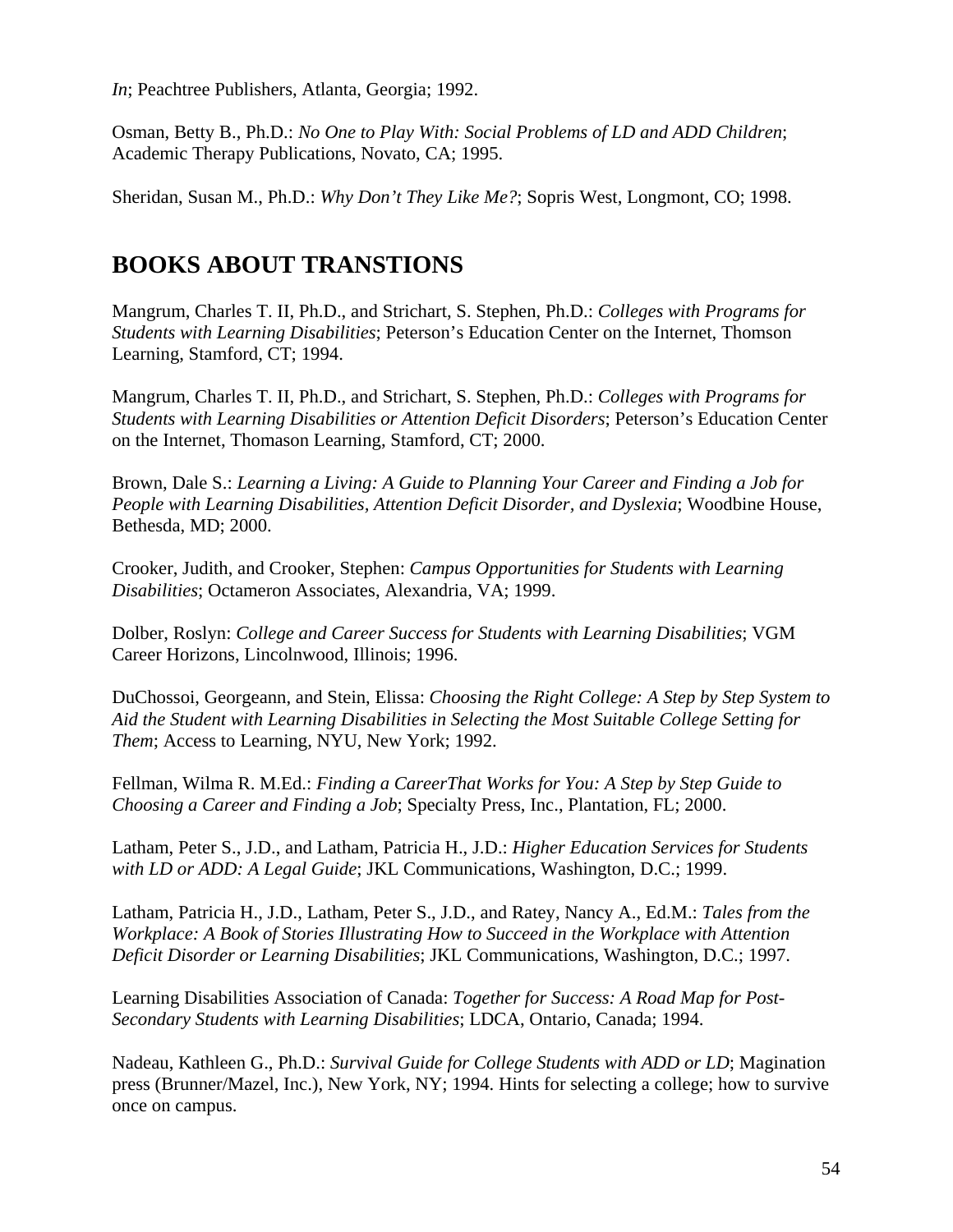Quinn, Patricia O., M.D., Editor: *ADD and the College Student: A Guide for High School and College Students with Attention Deficit Disorder*; Magination Press (Brunner/Mazel, Inc.), New York, NY: 1994. Eleven chapters, each written by a different expert in the field.

Quinn, Patricia O., M.D.: *ADD and the College Student: A Guide for High School and College Students with Attention Deficit Diisorder*; Magination Press, Washington, D.C.; 2001.

Quinn, Patricia O., M.D., and McCormick, Anne, M.Ed.: *Rethinking AD/HD: A Guide for Fostering Success in Students with AD/HD at the College Level*; Advantage Books, Bethesda, MD; 1998.

Quinn, Patricia O., M.D., Ratey, Nancy, A., Ed.M., and Maitland, Theresa L., Ph.D.: *Coaching College Students with AD/HD*; Advantage Books, Silver Spring, MD; 2000.

Weiss, Lynn, Ph.D.: *A.D.D. on the Job: Making Your A.D.D. Work for You*; Taylor Publishing Company, Dallas, Texas; 1996.

Taymans, Juliana M., Ph.D., West, Lynda L., Ph.D., and Sullivan, Madeline, M.A.: *Unlocking Potential*; Woodbine House, Bethesda, MD; 2000.

\*Most of these books and magazines can be obtained through ADD Warehouse (800-233-9273) or CACLD (203-838-5010).

## **VIDEOS FOR PARENTS AND/OR PROFESSIONALS**

A.D.D. From A to Z: Understanding the Diagnosis and the Treatment of Attention Deficit Disorder in Children and Adults. Hallowell, Edward, M.D. (1 Hour 47 Minutes)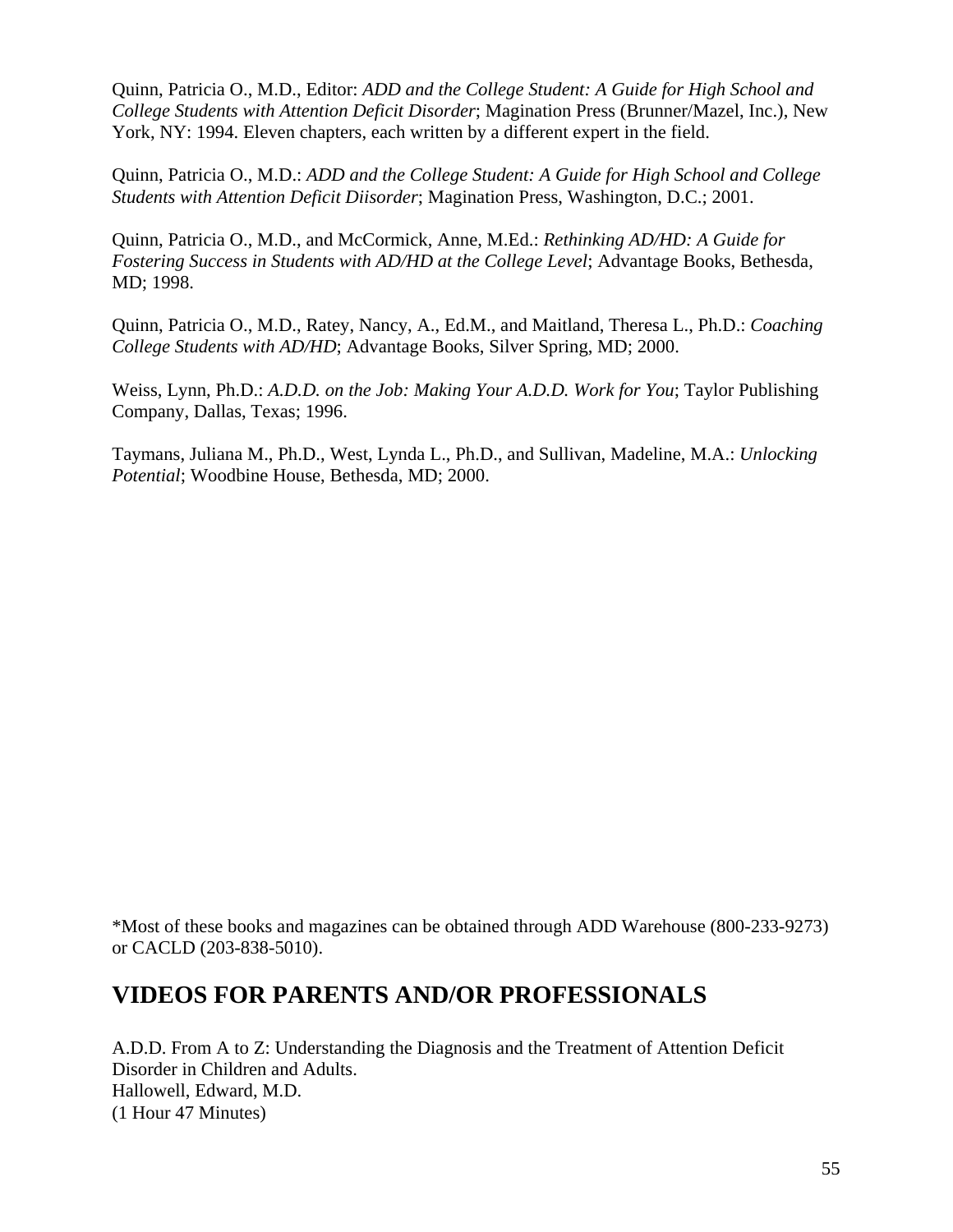ADHD: What Do We Know? Barkley, Russell A., Ph.D. (35 minutes) Basic Introduction. How Difficult Can This Be? The F.A.T. City Workshop. Lavoie, Richard D. (70 Minutes) The tape helps parents and professionals learn what it feels like to be L.D. Appropriate for children who have LD in addition to ADD.

Learning Disabilities and Social Skills: Last One Picked...First One Picked On. Lavoie, Richard Parent Version (62 minutes); Teacher Version (68 minutes) Each comes with a manual.

SOS! Help for Parents Clark, Lynn, Ph.D. (65 minutes) Behavior management ideas.

Surviving your Adolescents: How to Manage and Let Go of Your 13-18 Year Olds. Phelan, Thomas W., Ph.D. (130 Minutes)

When the Chips are Down…Learning Disabilities and Discipline Strategies for Improving Children's Behavior. Lavoie, Richard (62 Minutes)

Why Won't My Child Pay Attention? Goldstein, Sam, Ph.D. and Goldstein, Michael, Ph.D. (76 minutes). Comprehensive.

1-2-3 Magic: Training Your Preschooler and Pre-Teen To Do What You Want Them To Do! Phelan, Thomas W. (120 minutes)

## **VIDEOS FOR PROFESSIONALS**

ADHD in the Classroom: Strategies for Teachers Barkley, Russell A., Ph.D. (40 minutes)

A New Look at ADHD: Inhibition, Time, and Self-Control.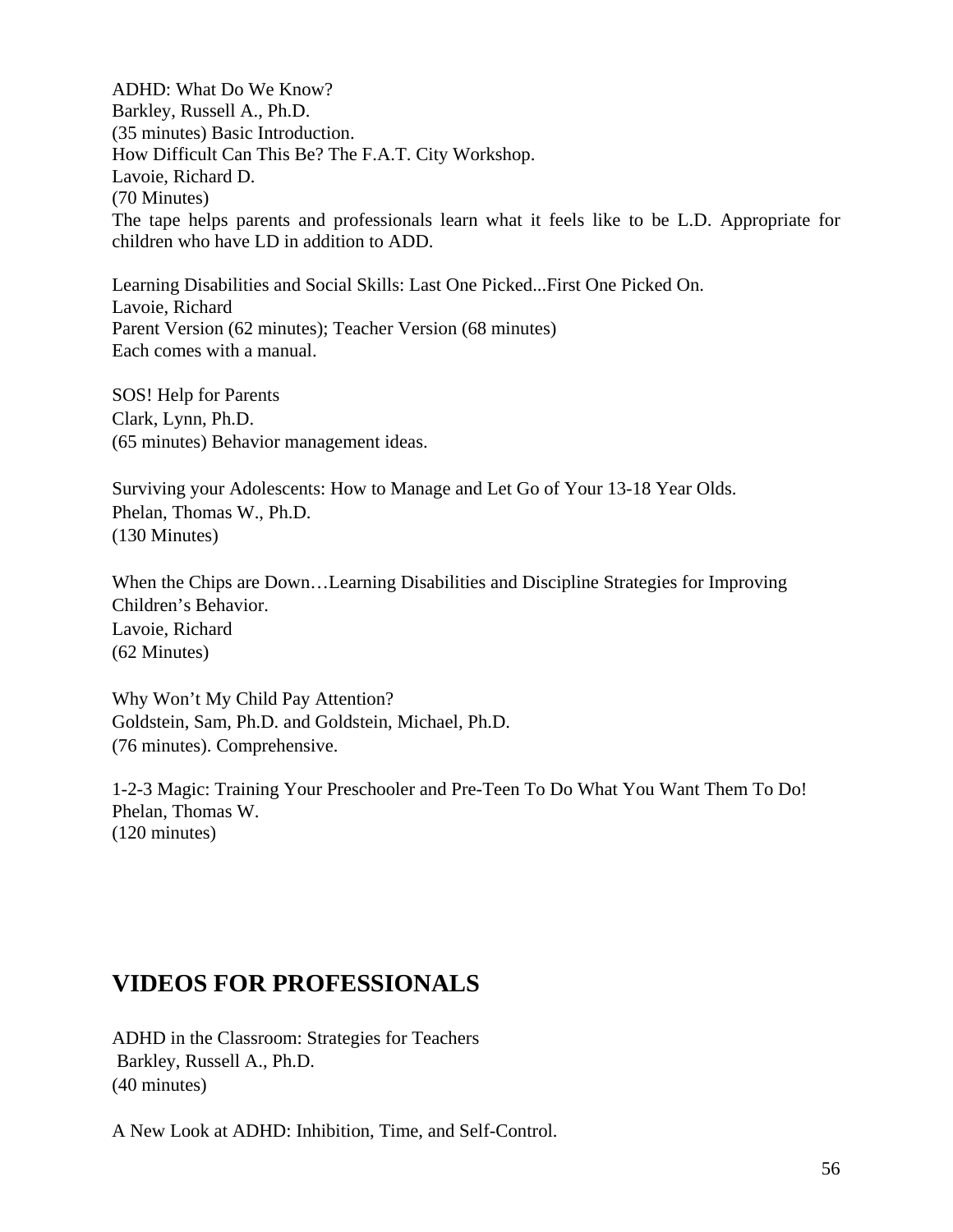Barkley, Russell A., Ph.D. (38 Minutes) Educating Inattentive Children Goldstein, Sam, Ph.D. and Goldstein, Michael, M.D. (120 minutes) For regular and special education teachers.

## **VIDEOS FOR CHILDREN**

It's Just Attention Disorder: A Video for Kids Goldstein, Sam, Ph.D. and Goldstein, Michael, M.D. (30 minutes)

Jumpin' Johnny Get Back To Work! Gordon, Michael, Ph.D. (30 minutes)

\*These videos are available through ADD Warehouse (800-233-9273). The Lavoie videos are also available through CACLD (203-838-5010).

# **Appendix C**

## **ADHD RESOURCES**

Should you, or some someone you know, be unable to afford appropriate diagnosis or treatment of ADHD, contact one of the groups or agencies listed below for specific information about financial resources and clinical services for children, teens or adults having, or suspected of having, ADHD.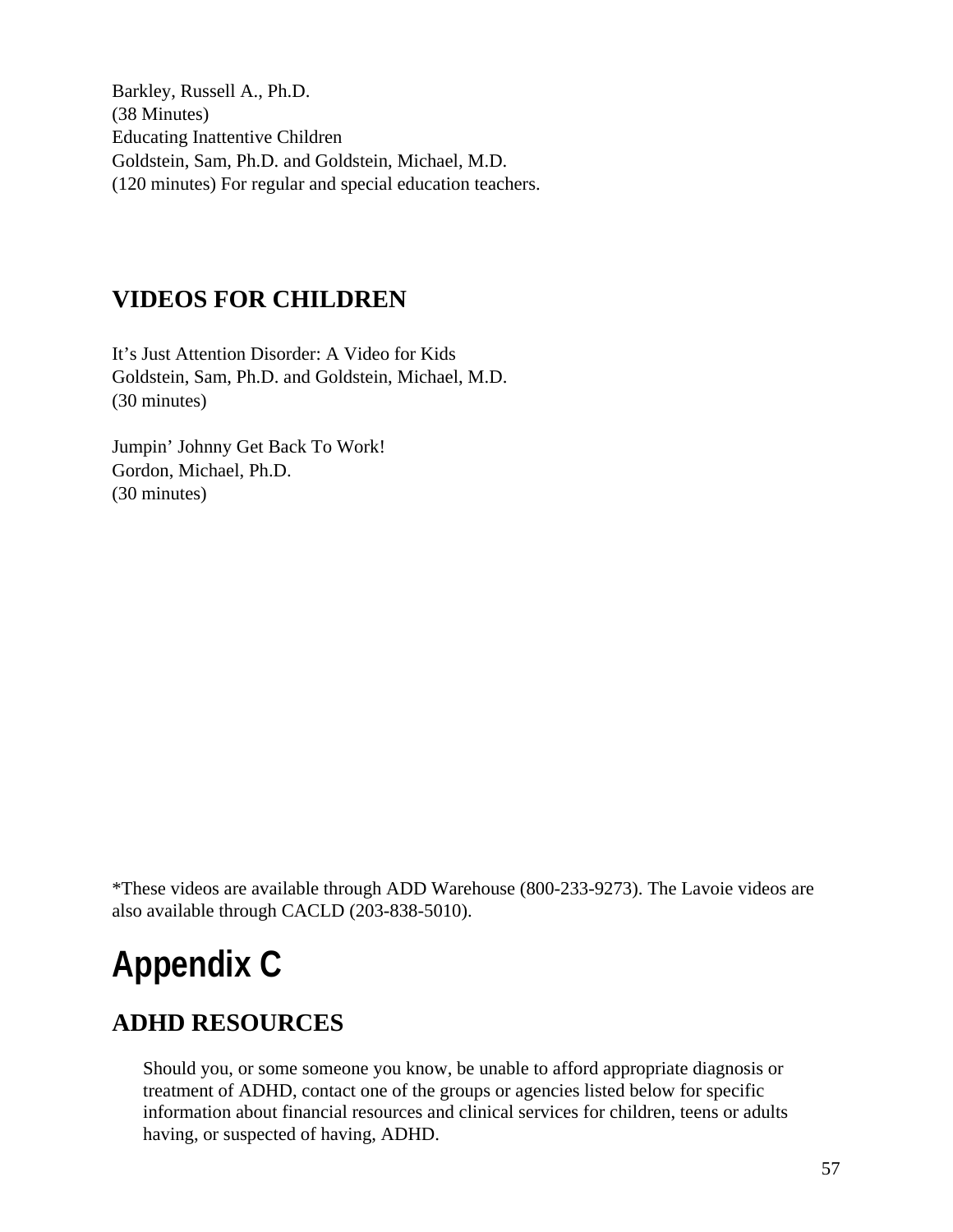## **Connecticut Parent Support/Educational Groups and Agencies**

#### **Connecticut Association for Children and Adults with Learning Disabilities (CACLD)**

25 Van Zant Street, Suite 15-5 East Norwalk, CT 06855 TEL: 203-838-5010/ FAX: 203-866-6108

#### **Connecticut Parent Advocacy Center, Inc. (CPAC)**

338 Main Street Niantic, CT 06357 1 -800-445-CPAC/ 860-739-3089

#### **Connecticut State Department of Education**

Bureau of Special Education P. O. Box 2219, Room 369 Hartford, CT 06145-2219 860-713-6910

#### **General, Children's, or Psychiatric Hospitals**

Most hospitals have low-cost or free clinics for children and adults with inadequate or no medical insurance. Some, such as CT Children's Medical Center and the Institute of Living (Hartford), and Yale-New Haven Hospital have specialized Attention Deficit Disorders clinics.

#### **Greater Danbury CHADD**

Lorinda Arconti, Coordinator 203-790-8654 Meets first Wednesday of each month except July and August at Central Christian Church in Danbury. The group is concerned with attention issues regarding children and adults. As of Fall 2002, this is the only ADHD support group in CT. To locate a possible new local CHADD group, call National CHADD at 800-233-4050.

#### **Infoline**

A telephone service providing information about many educational, social, emotional, medical, and financial resources in CT. To get local, county, or statewide numbers/addresses for ADHD resources: call 211.

#### **Learning Disabilities Association of CT, Inc. (LDA of CT)**

999 Asylum Ave. Suite 504 Hartford, CT 06105 TEL: 860-560-1711/FAX: 860-560-1750

#### **Special Education Resource Center (SERC)**

25 Industrial Park Road Middletown CT 06457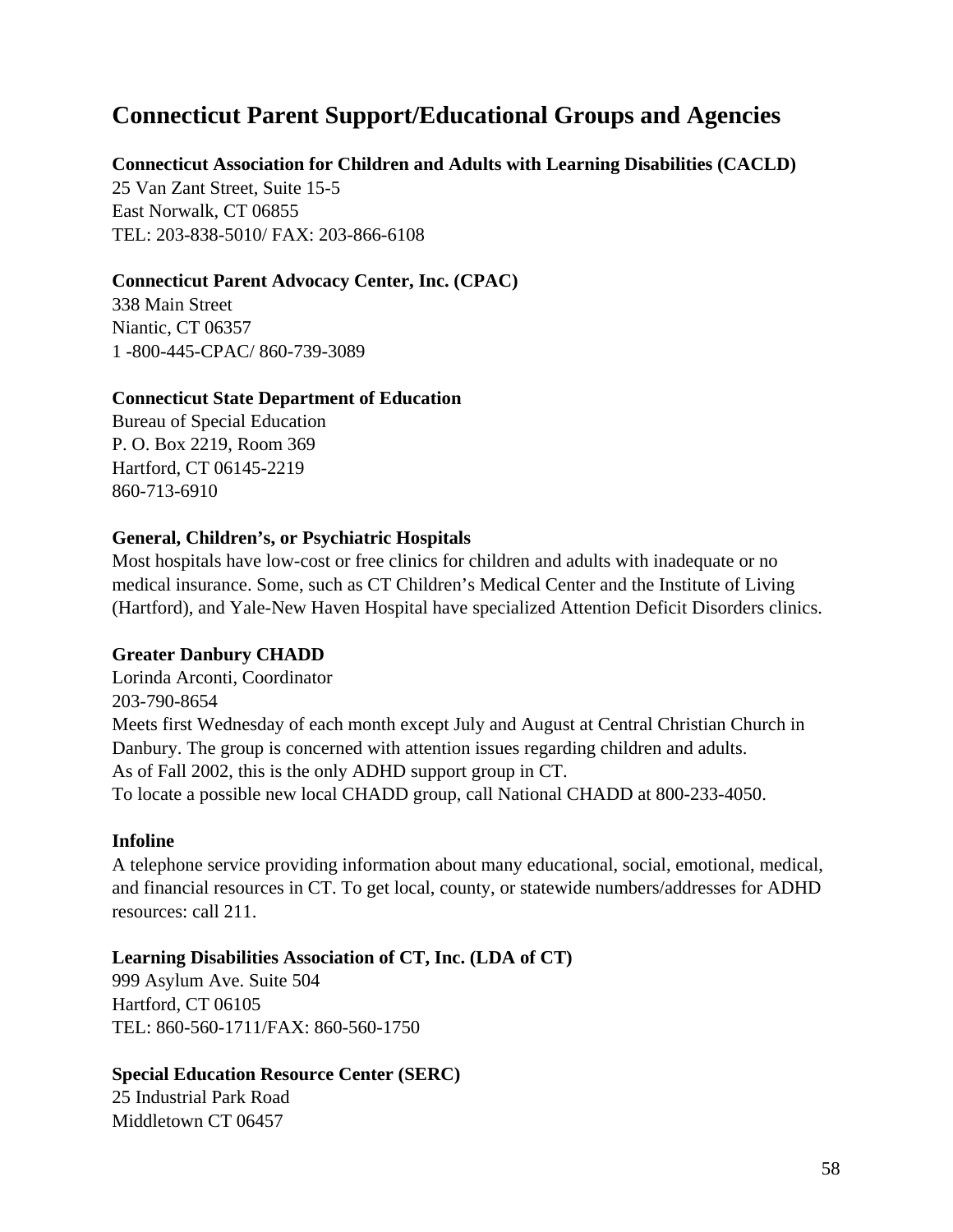1-800-842-8678/860-632-1485

## **Title XIX**

The family with insufficient or no coverage for ADHD diagnosis or treatment may be able to get Title XIX coverage for the *child or adult affected only*, based on that *one person's percentage* of total family income and current medical bills. (The eligibility scale is more liberal than that for welfare or food stamps.) For information, call **CT Department of Social Services** in your area and ask for the client assessment team.

## **Magazines, Newsletters, and Other Sources of Information**

#### **ADD Warehouse**

(Specializes in educational and therapeutic materials re: AD/HD) 300 Northwest 70th Avenue - Suite 102 Plantation, FL 33317 1-800-233-9273

#### *ADDendum*

(newsletter for Adults with AD/HD) c/o CPS 5041-A Backlick Road Annandale, VA 22003

#### **Attention Deficit Disorder Association (ADDA)**

4300 West Park Boulevard Plano, TX 75093

*ADDvance: A Magazine for Women with Attention Deficit Disorder*. Editors: Kathleen Nadeau, Ph.D., and Patricia Quinn, M.D. (From Advantage Books, 1001 Spring Street, Suite 206, Silver Spring, MD 20910; Phone: 1-888-238-8588; Fax: 301-562-8449. Frequently has articles for girls with attention deficits.

*ADHD Report*; Russell A. Barkley & Associates. Available from The Guilford Press, 72 Spring Street, New York, NY 10012. Phone: 1-800-365-7006; Fax: 212-966-6708.

*Attention! The Magazine for Families and Adults with Attention-Deficit/Hyperactivity Disorder*; Editor: Patricia L. Harman. (Call 301-306-7070 or write CHADD, 8181 Professional Place, Suite 201, Landover, MD 20785).

*Challenge*  (newsletter pertaining to ADHD) Challenge, Inc.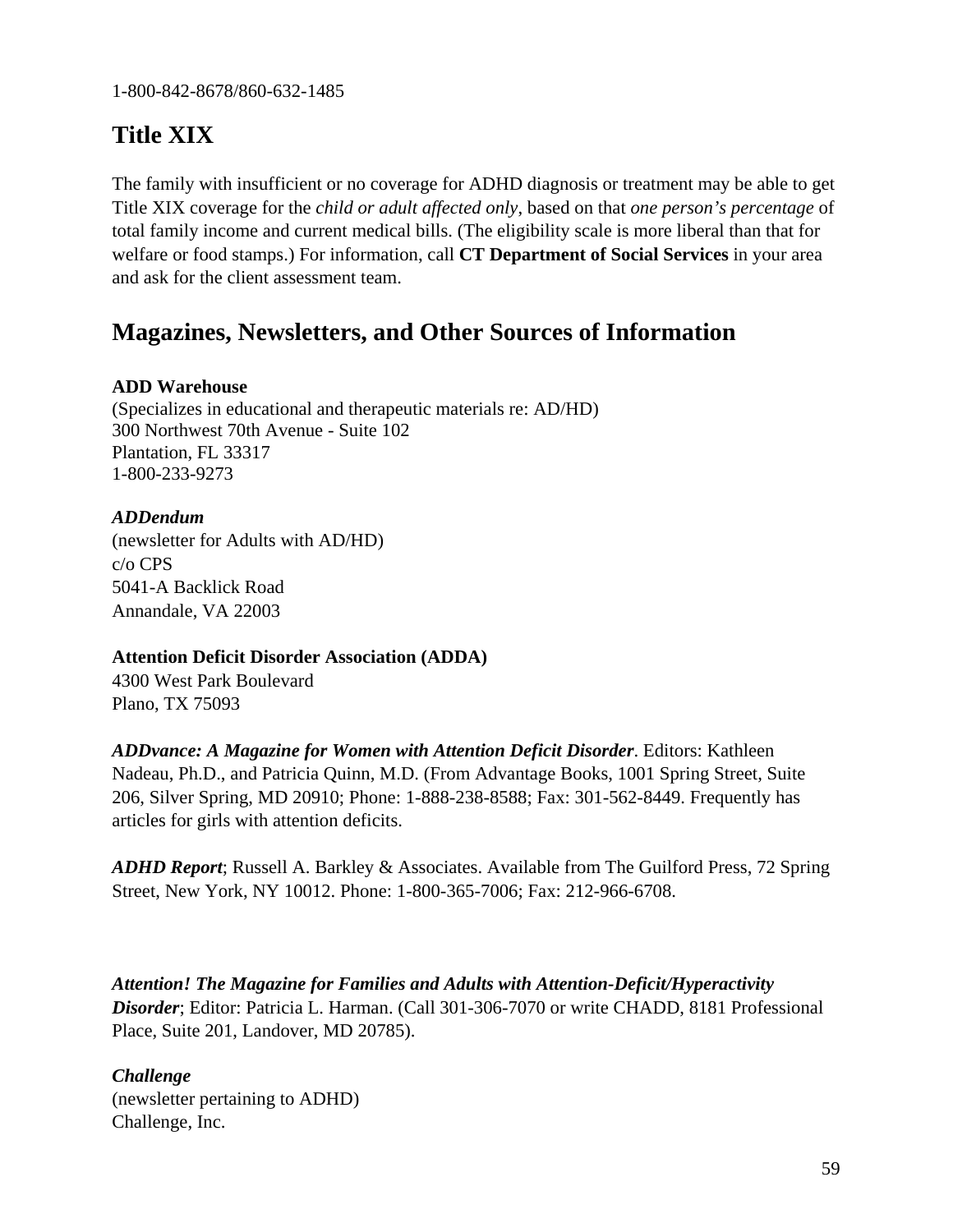42 Way To The River West Newbury, MA 01985 508-462-0495

#### **CH.A.D.D. (Children and Adults with Attention Deficit Disorders)**

8181 Professional Place, Suite 201 301-306-7070 1-800-233-4051 National CH.A.D.D. Offers quarterly newsletter, bi-monthly magazine, and annual conference.

#### **Learning Disabilities Association of America (LDA)**

156 Library Road Pittsburgh, PA 15234 412-340-1515 (National LDA) Offers comprehensive newsletter and annual conference.

#### **PhRMA (Pharmaceutical Research and Manufacturers of America Association)**

1-800-7624636

PhRMA members provide various medications free through applicant's physician, providing that the applicant or his/her child meets financial limits and is referred by physician. Call number listed above for more information or to obtain latest directory of patient assistance programs.

## **Appendix D**

## **GLOSSARY**

#### **Behavior management techniques**

 Verbal, written, visual, or other reminders that help shape or change the student's behavior, motivation, or academic functioning.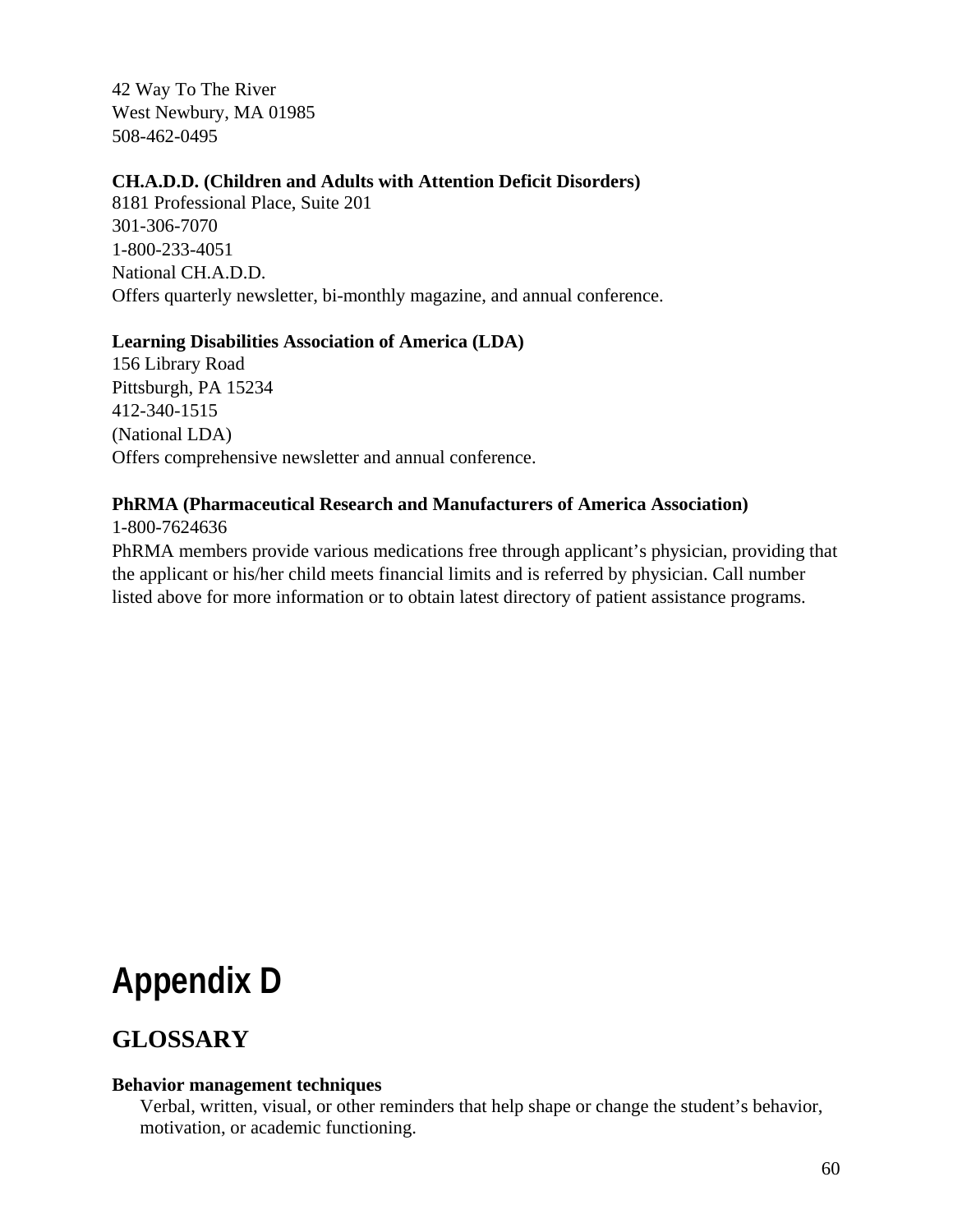#### **Biofeedback**

 A therapy based on the theory that people can learn to recognize and manage certain brain waves, thus improving their ability to concentrate and perform mental tasks.

#### **Brain damaged, etc.**

Earlier terms that referred to age- inappropriate levels of motor activity, ability to attend,

social skills and impulse control, and/or problems in intellectual or academic functioning.

#### **Collaboration**

 Parents and professionals working together to develop and/or provide an appropriate physical setting and academic and social-emotional environment to improve the student's functioning at home and at school.

#### **Color coding**

 Using color to structure and enhance a student's academic performance or organizational skills by using different colored items such as folders, book covers, or loose-leaf dividers.

#### **Differential Diagnosis**

Consideration by clinician(s) of the possible diagnoses represented by a cluster of symptoms.

#### **Frustration Tolerance**

The ability to withstand frustration without over-reacting.

#### **Interventions**

 Various methods or strategies such as instructional adaptations, counseling or behavior modification used by parents and professionals to help a child understand or learn a skill or specific information.

#### **Maladaptive**

 Inappropriate patterns of behavior which adversely affect one's adjustment to his/her environment.

#### **Mental age**

A person's assessed level of mental development compared to their actual age.

#### **Modifications**

 Changes made in a child's physical, academic, social or psychological environment to enable the child to more fully participate and benefit from a specific activity or experience.

#### **Peer tutoring**

Academic help provided to the child by a classmate or other students.

#### **Reporter biases**

 Ideas, views, and opinions that may not be totally objective, as they may be influenced by personal factors.

#### **Stimulants**

A type of medication that increases mental alertness and/or motor performance.

#### **Transitions**

Times when a student must stop one activity and prepare to begin another.

## **Appendix E**

## **ADHD Related Web Sites**

www.add.org

www.scatteredminds.com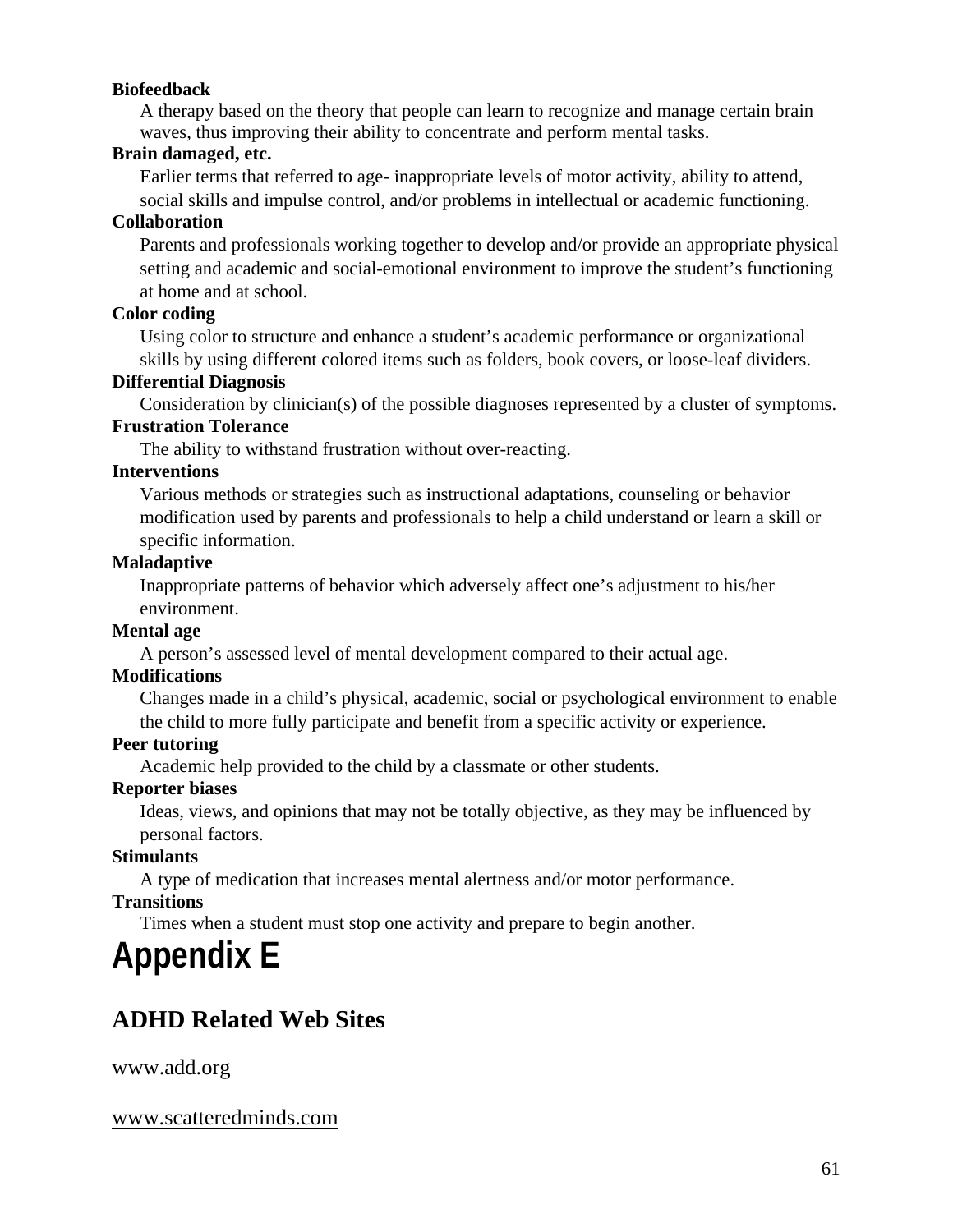www.mentalhealth.com

www.chadd.org

www.newideas.net

www.PediatricNeurology.com

www.ADDvance.com

www.ADDchoices.com

www.ADHDnews.com

www.helpforADD.com

www.ADDresource.com

www.add.about.com

www.oneaddplace.com

www.edutechsbs.com/adhd

www.adhd.com

www.schwablearning.org

## **Appendix F**

## **COMMENTS**

The Connecticut Task Force on ADHD was established to provide parents, educators, and mental health professionals with current information on diagnostic and treatment strategies for ADHD. Toward that end, we have developed this Task Force '05 report. We would like to know if there is anything else we can do to serve you better.